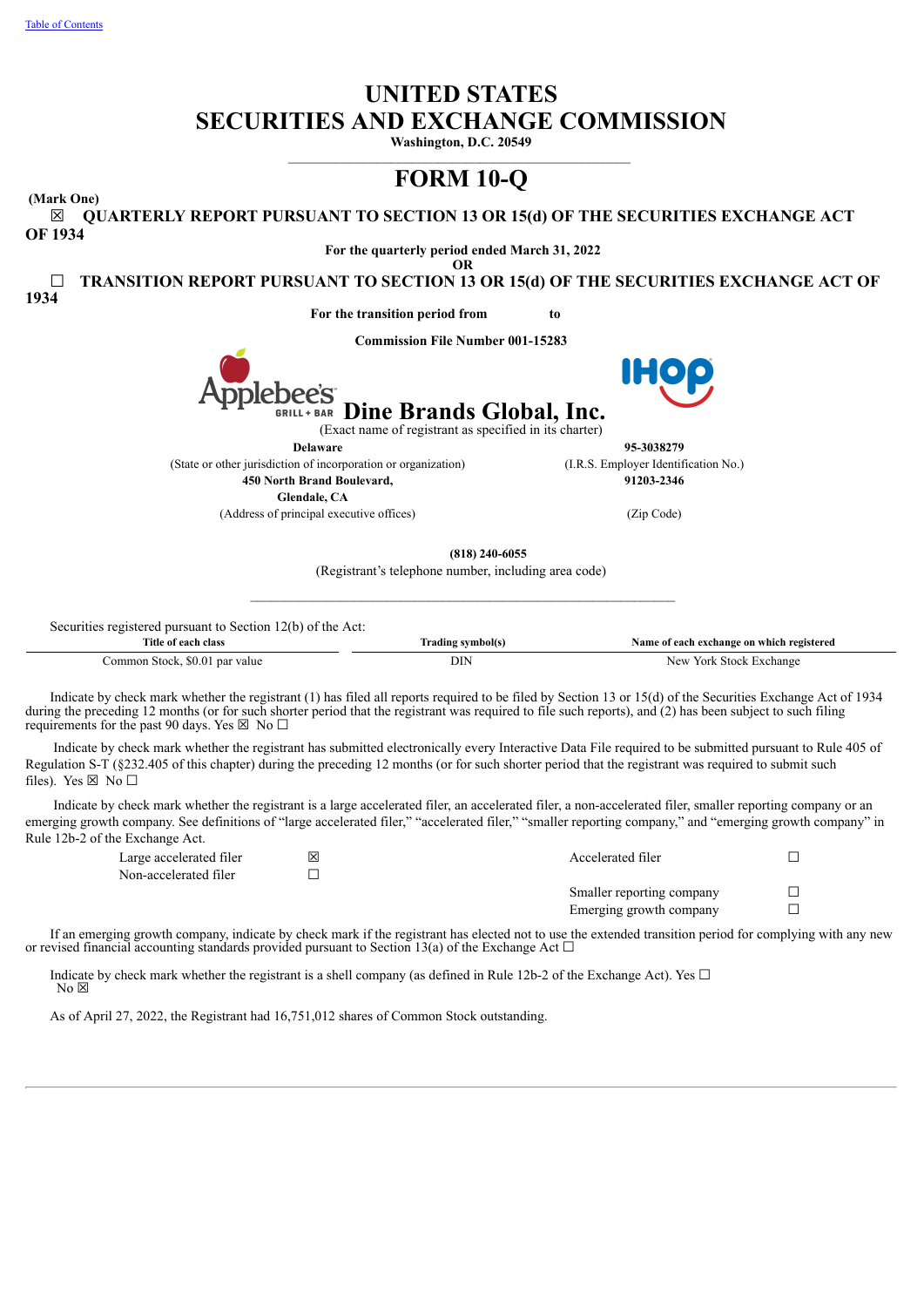### **Dine Brands Global, Inc. and Subsidiaries Index**

|          |                                                                                                           | .         |
|----------|-----------------------------------------------------------------------------------------------------------|-----------|
| PART I.  | <b>FINANCIAL INFORMATION</b>                                                                              |           |
|          | Item 1—Financial Statements                                                                               |           |
|          | Consolidated Balance Sheets - March 31, 2022 (unaudited) and December 31, 2021                            |           |
|          | Consolidated Statements of Comprehensive Income (unaudited) - Three Months Ended March 31, 2022 and 2021  |           |
|          | Consolidated Statements of Stockholders' Deficit (unaudited) - Three Months Ended March 31, 2022 and 2021 |           |
|          | Consolidated Statements of Cash Flows (unaudited) - Three Months Ended March 31, 2022 and 2021            |           |
|          | <b>Notes to Consolidated Financial Statements (unaudited)</b>                                             |           |
|          | <u>Item 2—Management's Discussion and Analysis of Financial Condition and Results of Operations</u>       | <u>25</u> |
|          | <u>Item 3—Quantitative and Qualitative Disclosures about Market Risk</u>                                  | 41        |
|          | Item 4—Controls and Procedures                                                                            | 41        |
| PART II. | <b>OTHER INFORMATION</b>                                                                                  | 42        |
|          | Item 1—Legal Proceedings                                                                                  | 42        |
|          | Item 1A—Risk Factors                                                                                      | 42        |
|          | <u>Item 2—Unregistered Sales of Equity Securities and Use of Proceeds</u>                                 | 42        |
|          | Item 3-Defaults Upon Senior Securities                                                                    | 42        |
|          | Item 4—Mine Safety Disclosures                                                                            | 42        |
|          | Item 5—Other Information                                                                                  | 42        |
|          | Item 6—Exhibits                                                                                           | 43        |
|          | <b>Signatures</b>                                                                                         | 44        |

#### **Cautionary Statement Regarding Forward-Looking Statements**

Statements contained in this Quarterly Report on Form 10-Q may constitute "forward-looking statements" within the meaning of Section 27A of the Securities Act of 1933, as amended, and Section 21E of the Securities Exchange Act of 1934, as amended. These statements involve known and unknown risks, uncertainties and other factors, which may cause actual results to be materially different from those expressed or implied in such statements. You can identify these forward-looking statements by words such as "may," "will," "would," "should," "expect," "anticipate," "believe," "estimate," "intend," "plan," "goal" and other similar expressions. You should consider our forward-looking statements in light of the risks discussed under the heading "Risk Factors," as well as our consolidated financial statements, related notes, and the other financial information appearing elsewhere in this report and our other filings with the United States Securities and Exchange Commission. The forward-looking statements contained in this report are made as of the date hereof and Dine Brands Global, Inc. does not intend to, nor does it assume any obligation to, update or supplement any forward-looking statements after the date of this report to reflect actual results or future events or circumstances.

Factors that could cause actual results to differ materially from the projections, forecasts, estimates and expectations discussed in this Quarterly Report on Form 10-Q include, among other things: uncertainty regarding the duration and severity of the ongoing COVID-19 pandemic (including the emergence of variant strains) and its ultimate impact on our business; general economic conditions; our level of indebtedness; compliance with the terms of our securitized debt; our ability to refinance our current indebtedness or obtain additional financing; our dependence on information technology; potential cyber incidents; the implementation of restaurant development plans; our dependence on our franchisees; the concentration of our Applebee's franchised restaurants in a limited number of franchisees; the financial health of our franchisees, including any insolvency or bankruptcy; credit risks from our IHOP franchisees operating under our previous IHOP business model in which we built and equipped IHOP restaurants and then franchised them to franchisees; insufficient insurance coverage to cover potential risks associated with the ownership and operation of restaurants; our franchisees' and other licensees' compliance with our quality standards and trademark usage; general risks associated with the restaurant industry; potential harm to our brands' reputation; risks of food-borne illness or food tampering; possible future impairment charges; trading volatility and fluctuations in the price of our stock; our ability to achieve the financial guidance we provide to investors; successful implementation of our business strategy; the availability of suitable locations for new restaurants; shortages or interruptions in the supply or delivery of products from third parties or availability of utilities; the management and forecasting of appropriate inventory levels;

**Page**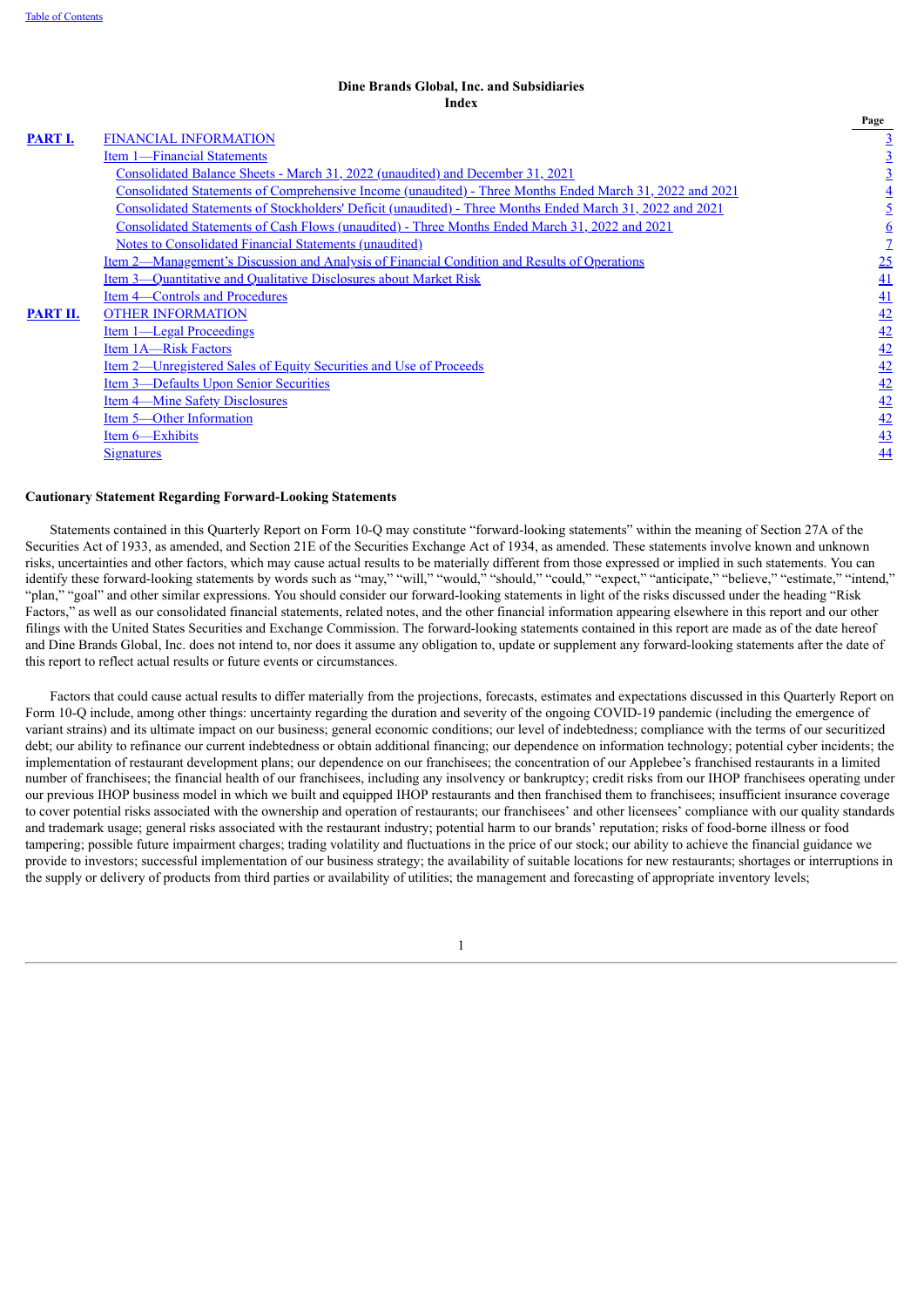development and implementation of innovative marketing and use of social media; changing health or dietary preference of consumers; risks associated with doing business in international markets; the results of litigation and other legal proceedings; third-party claims with respect to intellectual property assets; delivery initiatives and use of third-party delivery vendors; our allocation of human capital and our ability to attract and retain management and other key employees; compliance with federal, state and local governmental regulations; risks associated with our self-insurance; natural disasters or other serious incidents; our success with development initiatives outside of our core business; the adequacy of our internal controls over financial reporting and future changes in accounting standards; and other matters in the "Risk Factors" section of this report and our Annual Report on Form 10-K for the fiscal year ended December 31, 2021 and in our other filings with the Securities and Exchange Commission, many of which are beyond our control.

### **Fiscal Quarter End**

<span id="page-2-0"></span>The Company's fiscal quarters end on the Sunday closest to the last day of each calendar quarter. For convenience, the fiscal quarters of each year are referred to as ending on March 31, June 30, September 30 and December 31. The first fiscal quarter of 2022 began on January 3, 2022 and ended on April 3, 2022. The first fiscal quarter of 2021 began on January 4, 2021 and ended on April 4, 2021.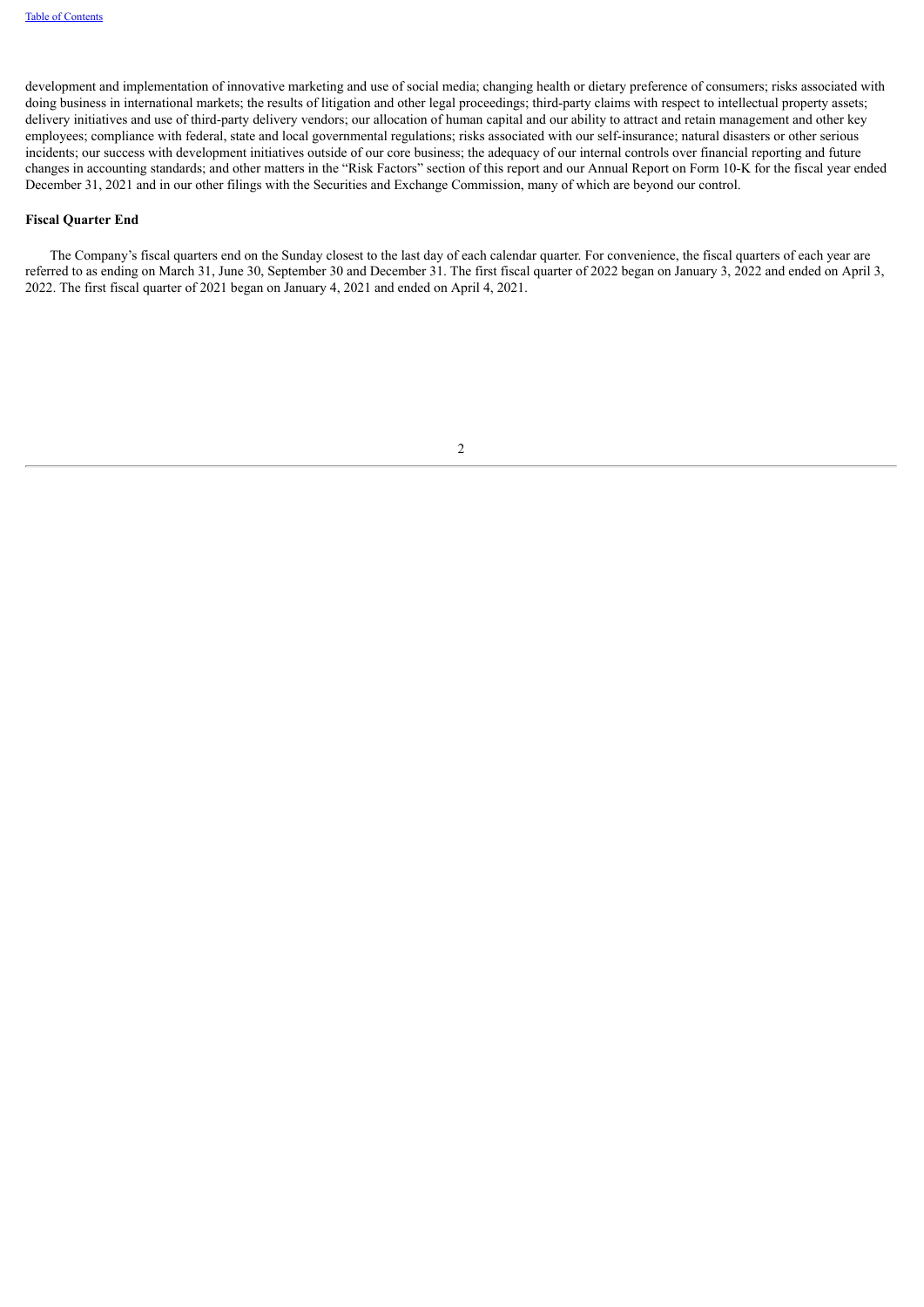# **PART I. FINANCIAL INFORMATION**

# <span id="page-3-1"></span><span id="page-3-0"></span>**Item 1. Financial Statements.**

#### **Dine Brands Global, Inc. and Subsidiaries Consolidated Balance Sheets (In thousands, except share and per share amounts)**

|                                                                                                    | <b>March 31, 2022</b> |               | <b>December 31, 2021</b> |
|----------------------------------------------------------------------------------------------------|-----------------------|---------------|--------------------------|
| <b>Assets</b>                                                                                      | (Unaudited)           |               |                          |
| Current assets:                                                                                    |                       |               |                          |
| Cash and cash equivalents                                                                          | \$<br>294,738         | $\mathbf{\$}$ | 361,412                  |
| Receivables, net of allowance of \$4,490 (2022) and \$4,959 (2021)                                 | 94,009                |               | 119,968                  |
| Restricted cash                                                                                    | 47,168                |               | 47,541                   |
| Prepaid gift card costs                                                                            | 23,981                |               | 28,175                   |
| Prepaid income taxes                                                                               | 6,867                 |               | 10,529                   |
| Other current assets                                                                               | 10,092                |               | 6,728                    |
| Total current assets                                                                               | 476,855               |               | 574,353                  |
| Other intangible assets, net                                                                       | 536,812               |               | 539,390                  |
| Operating lease right-of-use assets                                                                | 329,895               |               | 335,428                  |
| Goodwill                                                                                           | 251,628               |               | 251,628                  |
| Property and equipment, net                                                                        | 175,515               |               | 179,411                  |
| Long-term receivables, net of allowance of \$6,319 (2022) and \$6,897 (2021)                       | 42,651                |               | 42,493                   |
| Deferred rent receivable                                                                           | 48,280                |               | 50,257                   |
| Non-current restricted cash                                                                        | 16,400                |               | 16,400                   |
| Other non-current assets, net                                                                      | 10,247                |               | 10,006                   |
| Total assets                                                                                       | \$<br>1,888,283       | \$            | 1,999,366                |
| <b>Liabilities and Stockholders' Deficit</b>                                                       |                       |               |                          |
| Current liabilities:                                                                               |                       |               |                          |
| Accounts payable                                                                                   | \$<br>38,421          | -\$           | 55,956                   |
| Gift card liability                                                                                | 137,123               |               | 165,530                  |
| Current maturities of operating lease obligations                                                  | 72,451                |               | 72,079                   |
| Current maturities of finance lease and financing obligations                                      | 10,692                |               | 10,693                   |
| Accrued employee compensation and benefits                                                         | 14,240                |               | 40,785                   |
| Accrued advertising                                                                                | 40,681                |               | 33,752                   |
| Dividends payable                                                                                  |                       |               | 6,919                    |
| Deferred franchise revenue, short-term                                                             | 7,028                 |               | 7,246                    |
| Other accrued expenses                                                                             | 14,134                |               | 17,770                   |
| Total current liabilities                                                                          | 334,770               |               | 410,730                  |
| Long-term debt                                                                                     | 1,280,182             |               | 1,279,623                |
| Operating lease obligations, less current maturities                                               | 313,634               |               | 320,848                  |
| Finance lease obligations, less current maturities                                                 | 61,223                |               | 59,625                   |
| Financing obligations, less current maturities                                                     | 30,147                |               | 31,967                   |
| Deferred income taxes, net                                                                         | 73,634                |               | 76,228                   |
| Deferred franchise revenue, long-term                                                              | 45,141                |               | 46,100                   |
| Other non-current liabilities                                                                      | 14,724                |               | 17,052                   |
| <b>Total liabilities</b>                                                                           | 2,153,455             |               | 2,242,173                |
| Commitments and contingencies                                                                      |                       |               |                          |
| Stockholders' deficit:                                                                             |                       |               |                          |
| Preferred stock, \$1 par value, 10,000,000 shares authorized; no shares issued or outstanding      |                       |               |                          |
| Common stock, \$0.01 par value; shares: 40,000,000 authorized; March 31, 2022 - 24,991,163 issued, |                       |               |                          |
| 16,746,028 outstanding; December 31, 2021 - 24,992,275 issued, 17,163,946 outstanding              | 250                   |               | 250                      |
| Additional paid-in-capital                                                                         | 250,150               |               | 256,189                  |
| Retained earnings                                                                                  | 52,516                |               | 35,415                   |
| Accumulated other comprehensive loss                                                               | (60)                  |               | (59)                     |
| Treasury stock, at cost; shares: March 31, 2022 - 8,245,135; December 31, 2021 - 7,828,329         | (568, 028)            |               | (534, 602)               |
| Total stockholders' deficit                                                                        | (265, 172)            |               | (242, 807)               |
| Total liabilities and stockholders' deficit                                                        | \$<br>1,888,283       | \$            | 1,999,366                |

<span id="page-3-2"></span>See the accompanying Notes to Consolidated Financial Statements.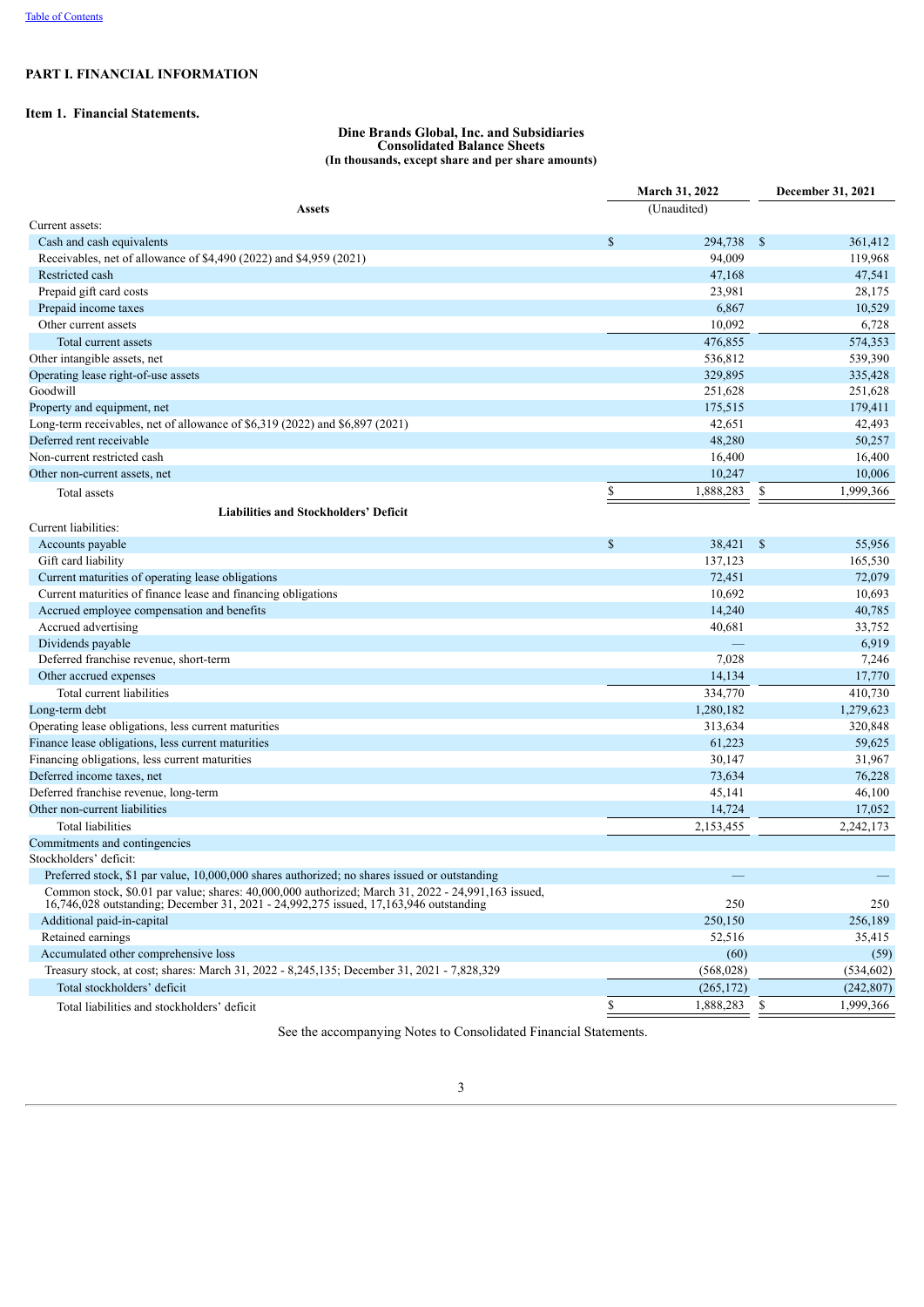# **Dine Brands Global, Inc. and Subsidiaries Consolidated Statements of Comprehensive Income (In thousands, except per share amounts) (Unaudited)**

|                                                                       |             | <b>Three Months Ended</b><br>March 31, |               |         |  |
|-----------------------------------------------------------------------|-------------|----------------------------------------|---------------|---------|--|
|                                                                       |             | 2022                                   |               | 2021    |  |
| <b>Revenues:</b>                                                      |             |                                        |               |         |  |
| Franchise revenues:                                                   |             |                                        |               |         |  |
| Royalties, franchise fees and other                                   | \$          | 90,349                                 | <sup>\$</sup> | 80,091  |  |
| Advertising revenues                                                  |             | 70,883                                 |               | 60,885  |  |
| Total franchise revenues                                              |             | 161,232                                |               | 140,976 |  |
| Company restaurant sales                                              |             | 39,416                                 |               | 35,949  |  |
| Rental revenues                                                       |             | 28,807                                 |               | 26,142  |  |
| Financing revenues                                                    |             | 968                                    |               | 1,132   |  |
| Total revenues                                                        |             | 230,423                                |               | 204,199 |  |
| <b>Cost of revenues:</b>                                              |             |                                        |               |         |  |
| Franchise expenses:                                                   |             |                                        |               |         |  |
| Advertising expenses                                                  |             | 70,883                                 |               | 60,885  |  |
| Bad debt credit                                                       |             | (299)                                  |               | (1,993) |  |
| Other franchise expenses                                              |             | 7,448                                  |               | 6,051   |  |
| Total franchise expenses                                              |             | 78,032                                 |               | 64,943  |  |
| Company restaurant expenses                                           |             | 37,408                                 |               | 32,884  |  |
| Rental expenses:                                                      |             |                                        |               |         |  |
| Interest expense from finance leases                                  |             | 768                                    |               | 962     |  |
| Other rental expenses                                                 |             | 21,355                                 |               | 19,996  |  |
| Total rental expenses                                                 |             | 22,123                                 |               | 20,958  |  |
| Financing expenses                                                    |             | 107                                    |               | 128     |  |
| Total cost of revenues                                                |             | 137,670                                |               | 118,913 |  |
| Gross profit                                                          |             | 92,753                                 |               | 85,286  |  |
| General and administrative expenses                                   |             | 41,548                                 |               | 39,911  |  |
| Interest expense, net                                                 |             | 15,533                                 |               | 16,496  |  |
| Closure and impairment charges                                        |             | 146                                    |               | 2,010   |  |
| Amortization of intangible assets                                     |             | 2,665                                  |               | 2,688   |  |
| (Gain) loss on disposition of assets                                  |             | (1,296)                                |               | 167     |  |
| Income before income taxes                                            |             | 34,157                                 |               | 24,014  |  |
| Income tax (provision) benefit                                        |             | (9,307)                                |               | 1,589   |  |
| Net income                                                            |             | 24,850                                 |               | 25,603  |  |
| Other comprehensive income net of tax:                                |             |                                        |               |         |  |
| Foreign currency translation adjustment                               |             | (1)                                    |               | (1)     |  |
| <b>Total comprehensive income</b>                                     | \$          | 24,849                                 | $\mathbb S$   | 25,602  |  |
| Net income available to common stockholders:                          |             |                                        |               |         |  |
| Net income                                                            | \$          | 24,850                                 | \$            | 25,603  |  |
| Less: Net income allocated to unvested participating restricted stock |             | (598)                                  |               | (548)   |  |
| Net income available to common stockholders                           | $\mathbb S$ | $24,252$ \$                            |               | 25,055  |  |
| Net income available to common stockholders per share:                |             |                                        |               |         |  |
| Basic                                                                 | \$          | 1.45                                   | S             | 1.52    |  |
| Diluted                                                               | $\mathbb S$ | 1.45                                   | $\mathbb S$   | 1.51    |  |
| Weighted average shares outstanding:                                  |             |                                        |               |         |  |
| <b>Basic</b>                                                          |             | 16,722                                 |               | 16,460  |  |
| Diluted                                                               |             | 16,758                                 |               | 16,630  |  |
|                                                                       |             |                                        |               |         |  |

<span id="page-4-0"></span>See the accompanying Notes to Consolidated Financial Statements.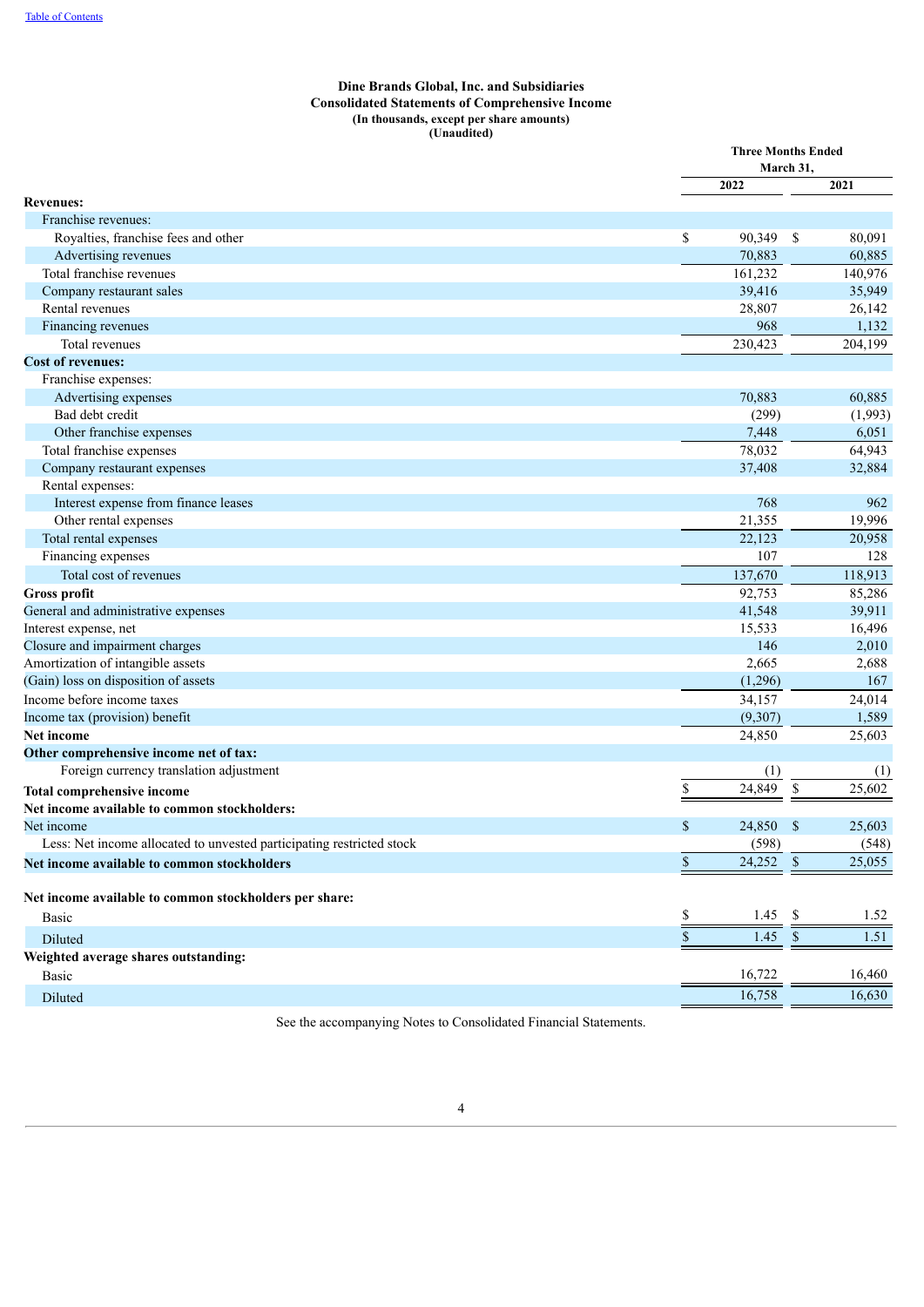# **Dine Brands Global, Inc. and Subsidiaries Consolidated Statements of Stockholders' Deficit (In thousands) (Unaudited)**

|                                                                |                              |                          |     |                                         |   |                          |   | Three Months ended March 31, 2021             |                          |  |            |   |            |
|----------------------------------------------------------------|------------------------------|--------------------------|-----|-----------------------------------------|---|--------------------------|---|-----------------------------------------------|--------------------------|--|------------|---|------------|
|                                                                | <b>Common Stock</b>          |                          |     |                                         |   |                          |   |                                               | <b>Treasury Stock</b>    |  |            |   |            |
|                                                                | <b>Shares</b><br>Outstanding | Amount                   |     | <b>Additional</b><br>Paid-in<br>Capital |   | (Accumulated<br>Deficit) |   | Accumulated<br>Other<br>Comprehensive<br>Loss | <b>Shares</b>            |  | Cost       |   | Total      |
| <b>Balance at December 31, 2020</b>                            | 16,452                       | 249                      | \$. | 257,625                                 | S | (55, 553)                | S | (55)                                          | 8,430                    |  | (556, 917) | S | (354, 651) |
| Net income                                                     |                              |                          |     |                                         |   | 25,603                   |   |                                               |                          |  |            |   | 25,603     |
| Other comprehensive loss                                       |                              |                          |     |                                         |   |                          |   | (1)                                           | $\overline{\phantom{a}}$ |  |            |   | (1)        |
| Reissuance of treasury stock                                   | 539                          |                          |     | (2,290)                                 |   |                          |   | $\hspace{0.05cm}$                             | (539)                    |  | 21,773     |   | 19,484     |
| Net issuance of shares for stock plans                         | 166                          |                          |     |                                         |   |                          |   |                                               |                          |  |            |   |            |
| Repurchase of restricted shares for taxes                      | (15)                         |                          |     | (1,220)                                 |   |                          |   |                                               |                          |  | —          |   | (1,220)    |
| Stock-based compensation                                       | _                            | $\overline{\phantom{a}}$ |     | 3,094                                   |   |                          |   |                                               |                          |  | —          |   | 3,094      |
| Tax payments for share settlement of restricted<br>stock units |                              |                          |     | (9,711)                                 |   |                          |   |                                               |                          |  |            |   | (9,711)    |
| <b>Balance at March 31, 2021</b>                               | 17,142                       | 250                      |     | 247,498                                 |   | (29,950)                 | Ж | (56)                                          | 7,891                    |  | (535, 144) |   | (317, 402) |

|                                                                |                              |        |     |  |                                         |   |                          |   | Three Months ended March 31, 2022             |               |                       |            |   |            |
|----------------------------------------------------------------|------------------------------|--------|-----|--|-----------------------------------------|---|--------------------------|---|-----------------------------------------------|---------------|-----------------------|------------|---|------------|
|                                                                | <b>Common Stock</b>          |        |     |  |                                         |   |                          |   |                                               |               | <b>Treasury Stock</b> |            |   |            |
|                                                                | <b>Shares</b><br>Outstanding | Amount |     |  | <b>Additional</b><br>Paid-in<br>Capital |   | <b>Retained Earnings</b> |   | Accumulated<br>Other<br>Comprehensive<br>Loss | <b>Shares</b> |                       | Cost       |   | Total      |
| <b>Balance at December 31, 2021</b>                            | 17,164                       |        | 250 |  | 256,189                                 | S | 35,415                   | S | (59)                                          | 7,828         | S.                    | (534, 602) | S | (242, 807) |
| Net income                                                     |                              |        |     |  |                                         |   | 24,850                   |   |                                               |               |                       |            |   | 24,850     |
| Other comprehensive loss                                       |                              |        |     |  |                                         |   |                          |   | (1)                                           |               |                       |            |   | (1)        |
| Purchase of Company common stock                               | (588)                        |        |     |  |                                         |   |                          |   |                                               | 588           |                       | (41, 445)  |   | (41, 445)  |
| Reissuance of treasury stock                                   | 171                          |        |     |  | (7, 778)                                |   |                          |   |                                               | (171)         |                       | 8,019      |   | 241        |
| Net issuance of shares for stock plans                         | 22                           |        |     |  |                                         |   |                          |   |                                               |               |                       |            |   |            |
| Repurchase of restricted shares for taxes                      | (23)                         |        | $-$ |  | (1,745)                                 |   |                          |   |                                               |               |                       |            |   | (1,745)    |
| Stock-based compensation                                       |                              |        |     |  | 4,341                                   |   |                          |   |                                               |               |                       |            |   | 4,341      |
| Dividends on common stock                                      |                              |        |     |  | 96                                      |   | (7,749)                  |   |                                               |               |                       |            |   | (7,653)    |
| Tax payments for share settlement of restricted<br>stock units |                              |        |     |  | (953)                                   |   |                          |   |                                               |               |                       |            |   | (953)      |
| <b>Balance at March 31, 2022</b>                               | 16,746                       |        | 250 |  | 250,150                                 |   | 52,516                   |   | (60)                                          | 8,245         |                       | (568, 028) |   | (265, 172) |

<span id="page-5-0"></span>See the accompanying Notes to Consolidated Financial Statements.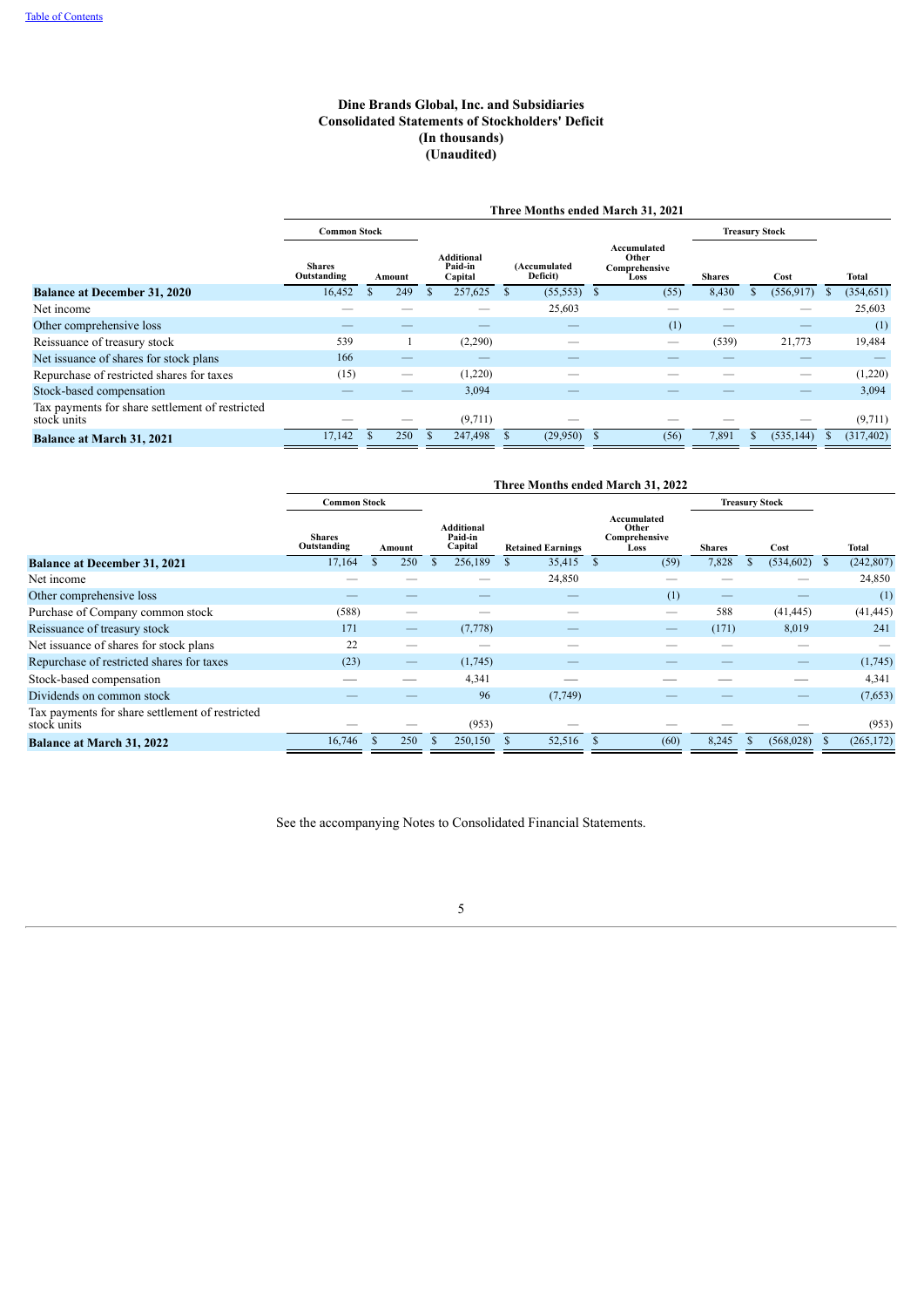#### **Dine Brands Global, Inc. and Subsidiaries Consolidated Statements of Cash Flows (In thousands)** (**Unaudited)**

|                                                                                               | <b>Three Months Ended</b><br>March 31, |                          |                           |            |
|-----------------------------------------------------------------------------------------------|----------------------------------------|--------------------------|---------------------------|------------|
|                                                                                               |                                        | 2022                     |                           | 2021       |
| Cash flows from operating activities:                                                         |                                        |                          |                           |            |
| Net income                                                                                    | \$                                     | 24,850                   | <sup>S</sup>              | 25,603     |
| Adjustments to reconcile net income to cash flows (used in) provided by operating activities: |                                        |                          |                           |            |
| Depreciation and amortization                                                                 |                                        | 9.938                    |                           | 9,995      |
| Non-cash closure and impairment charges                                                       |                                        | 45                       |                           | 1,959      |
| Non-cash stock-based compensation expense                                                     |                                        | 4,341                    |                           | 3,094      |
| Non-cash interest expense                                                                     |                                        | 714                      |                           | 712        |
| Deferred income taxes                                                                         |                                        | (873)                    |                           | (8,267)    |
| Deferred revenue                                                                              |                                        | (1,177)                  |                           | (1, 565)   |
| (Gain) loss on disposition of assets                                                          |                                        | (1,296)                  |                           | 167        |
| Other                                                                                         |                                        | (1,766)                  |                           | 1,058      |
| Changes in operating assets and liabilities:                                                  |                                        |                          |                           |            |
| Accounts receivable, net                                                                      |                                        | (3, 567)                 |                           | (4, 323)   |
| Deferred rent receivable                                                                      |                                        | 1,977                    |                           | 1,736      |
| Current income tax receivables and payables                                                   |                                        | 2,352                    |                           | (552)      |
| Gift card receivables and payables                                                            |                                        | (2,180)                  |                           | (3,246)    |
| Other current assets                                                                          |                                        | (3,365)                  |                           | (3,072)    |
| Accounts payable                                                                              |                                        | (11,683)                 |                           | 809        |
| Operating lease assets and liabilities                                                        |                                        | (2,909)                  |                           | (4, 374)   |
| Accrued employee compensation and benefits                                                    |                                        | (26, 646)                |                           | (6,968)    |
| Accrued advertising                                                                           |                                        | 6,929                    |                           | 22,836     |
| Other current liabilities                                                                     |                                        | (3, 474)                 |                           | (5,037)    |
| Cash flows (used in) provided by operating activities                                         |                                        | (7,790)                  |                           | 30,565     |
| Cash flows from investing activities:                                                         |                                        |                          |                           |            |
| Principal receipts from notes, equipment contracts and other long-term receivables            |                                        | 4,848                    |                           | 4,651      |
| Net additions to property and equipment                                                       |                                        | (5,298)                  |                           | (2,357)    |
| Proceeds from sale of property and equipment                                                  |                                        | 2,862                    |                           | 946        |
| Additions to long-term receivables                                                            |                                        | (669)                    |                           |            |
| Other                                                                                         |                                        | (30)                     |                           | (110)      |
|                                                                                               |                                        |                          |                           |            |
| Cash flows provided by investing activities                                                   |                                        | 1,713                    |                           | 3,130      |
| Cash flows from financing activities:                                                         |                                        |                          |                           |            |
| Repayment of long-term debt                                                                   |                                        |                          |                           | (3,250)    |
| Repayment of revolving credit facility                                                        |                                        |                          |                           | (220,000)  |
| Dividends paid on common stock                                                                |                                        | (14, 588)                |                           |            |
| Repurchase of common stock                                                                    |                                        | (41,585)                 |                           |            |
| Principal payments on finance lease obligations                                               |                                        | (2,340)                  |                           | (2,621)    |
| Proceeds from stock options exercised                                                         |                                        | 241                      |                           | 19,484     |
| Repurchase of restricted stock for tax payments upon vesting                                  |                                        | (1,745)                  |                           | (1,220)    |
| Tax payments for share settlement of restricted stock units                                   |                                        | (953)                    |                           | (9,711)    |
| Cash flows used in financing activities                                                       |                                        | (60, 970)                |                           | (217,318)  |
| Net change in cash, cash equivalents and restricted cash                                      |                                        | (67, 047)                |                           | (183, 623) |
| Cash, cash equivalents and restricted cash at beginning of period                             |                                        | 425,353                  |                           | 456,053    |
| Cash, cash equivalents and restricted cash at end of period                                   | \$                                     | 358,306                  | $\mathbb S$               | 272,430    |
| <b>Supplemental disclosures:</b>                                                              |                                        |                          |                           |            |
| Interest paid in cash                                                                         | \$                                     | 15,869                   | \$                        | 17,240     |
| Income taxes paid in cash                                                                     | $\mathbb S$                            | 7,945                    | $\boldsymbol{\mathsf{S}}$ | 7,441      |
| Non-cash conversion of accounts receivable to notes receivable                                | \$                                     | $\overline{\phantom{0}}$ | \$                        | 1,269      |

<span id="page-6-0"></span>See the accompanying Notes to Consolidated Financial Statements.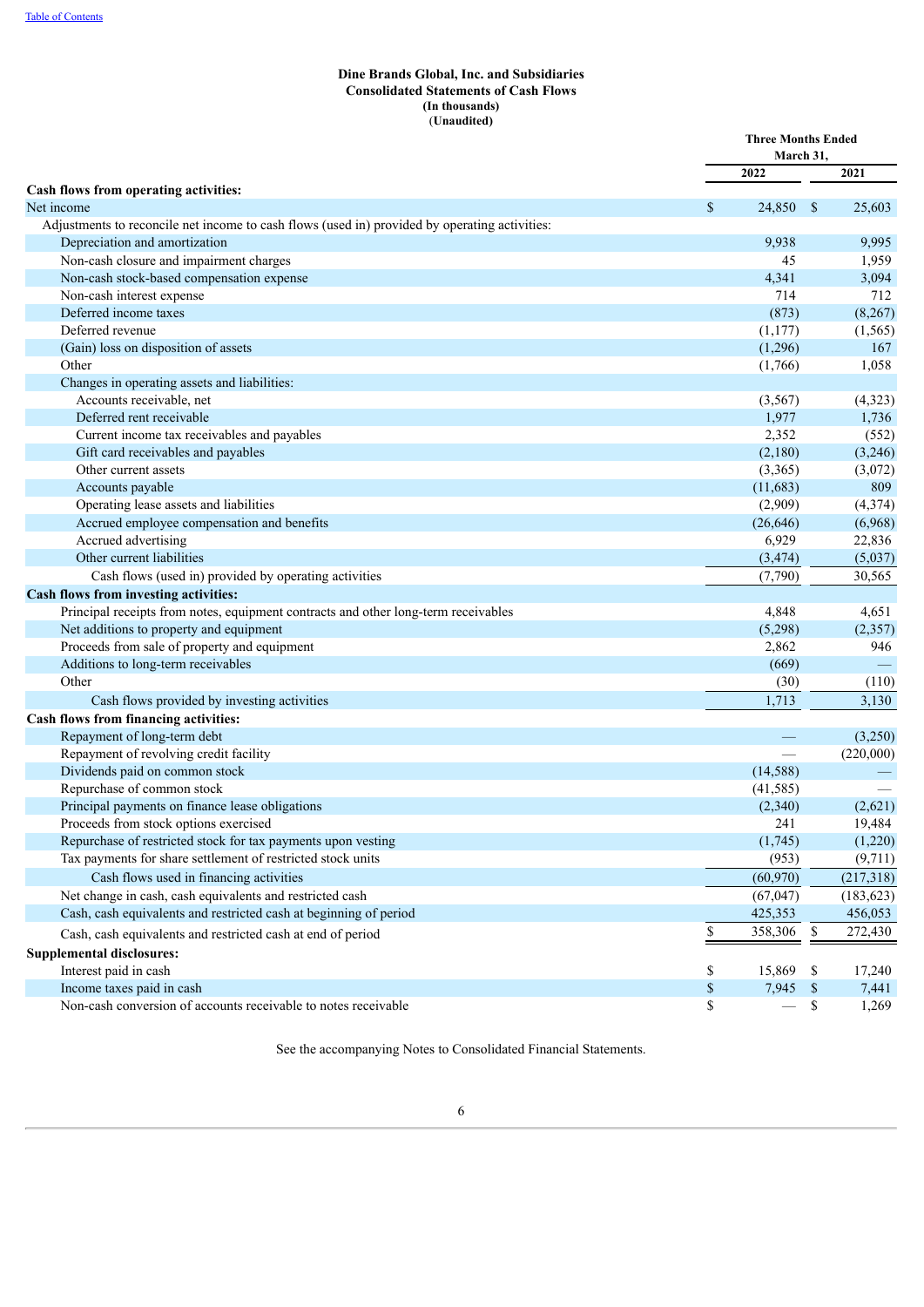#### **1. General**

The accompanying unaudited consolidated financial statements of Dine Brands Global, Inc. (the "Company" or "Dine Brands Global") have been prepared in accordance with United States generally accepted accounting principles ("U.S. GAAP") for interim financial information and with the instructions to Form 10-Q and Article 10 of Regulation S-X. Accordingly, they do not include all the information and footnotes required by U.S. GAAP for complete financial statements. In the opinion of management, all adjustments (consisting of normal recurring accruals) considered necessary for a fair presentation have been included. The operating results for the three months ended March 31, 2022 are not necessarily indicative of the results that may be expected for the twelve months ending December 31, 2022.

The consolidated balance sheet at December 31, 2021 has been derived from the audited consolidated financial statements at that date but does not include all of information and footnotes required by U.S. GAAP for complete financial statements.

These consolidated financial statements should be read in conjunction with the consolidated financial statements and footnotes thereto included in the Company's Annual Report on Form 10-K for the year ended December 31, 2021.

## **2. Basis of Presentation**

The Company's fiscal quarters end on the Sunday closest to the last day of each calendar quarter. For convenience, the fiscal quarters of each year are referred to as ending on March 31, June 30, September 30 and December 31. The first fiscal quarter of 2022 began on January 3, 2022 and ended on April 3, 2022. The first fiscal quarter of 2021 began on January 4, 2021 and ended on April 4, 2021.

The accompanying consolidated financial statements include the accounts of the Company and its subsidiaries that are consolidated in accordance with U.S. GAAP. All intercompany balances and transactions have been eliminated.

The preparation of financial statements in conformity with U.S. GAAP requires the Company's management to make assumptions and estimates that affect the reported amounts of assets and liabilities, disclosures of contingent assets and liabilities, if any, at the date of the consolidated financial statements, and the reported amounts of revenues and expenses during the reporting period. Significant estimates may include the calculation and assessment of the following: impairment of goodwill, other intangible assets and tangible assets; income taxes; allowance for credit losses on accounts and notes receivables; lease accounting estimates; contingencies; and stock-based compensation. On an ongoing basis, the Company evaluates its estimates based on historical experience, current conditions and various other assumptions that are believed to be reasonable under the circumstances. The Company adjusts such estimates and assumptions when facts and circumstances dictate. Actual results could differ from those estimates.

# *Risks and Uncertainties*

The Company was subject to risks and uncertainties as a result of the continuing outbreak of a novel strain of coronavirus, designated "COVID-19," and evolving variants thereof. The extent of the continued impact of the COVID-19 pandemic on the Company's business remains uncertain and difficult to predict, as measures taken in response to and the effect of the pandemic have varied and continue to vary by country, state and municipalities within states. The Company first began to experience impacts from the COVID-19 pandemic in March 2020, as federal, state, local and international governments reacted to the public health crisis by encouraging social distancing and requiring, in varying degrees, restaurant dine-in limitations and other restrictions that largely limited the restaurants of the Company's franchisees and its company-operated restaurants to take-out and delivery sales during the initial stages of the pandemic. Subsequently, government-imposed dine-in restrictions have been relaxed or removed in many of the locations in which the Company operates as incidents of infection decline and vaccination rates increase within the respective governmental jurisdictions. As of March 31, 2022, substantially all domestic Applebee's and IHOP restaurants were open and operating without government-mandated restrictions.

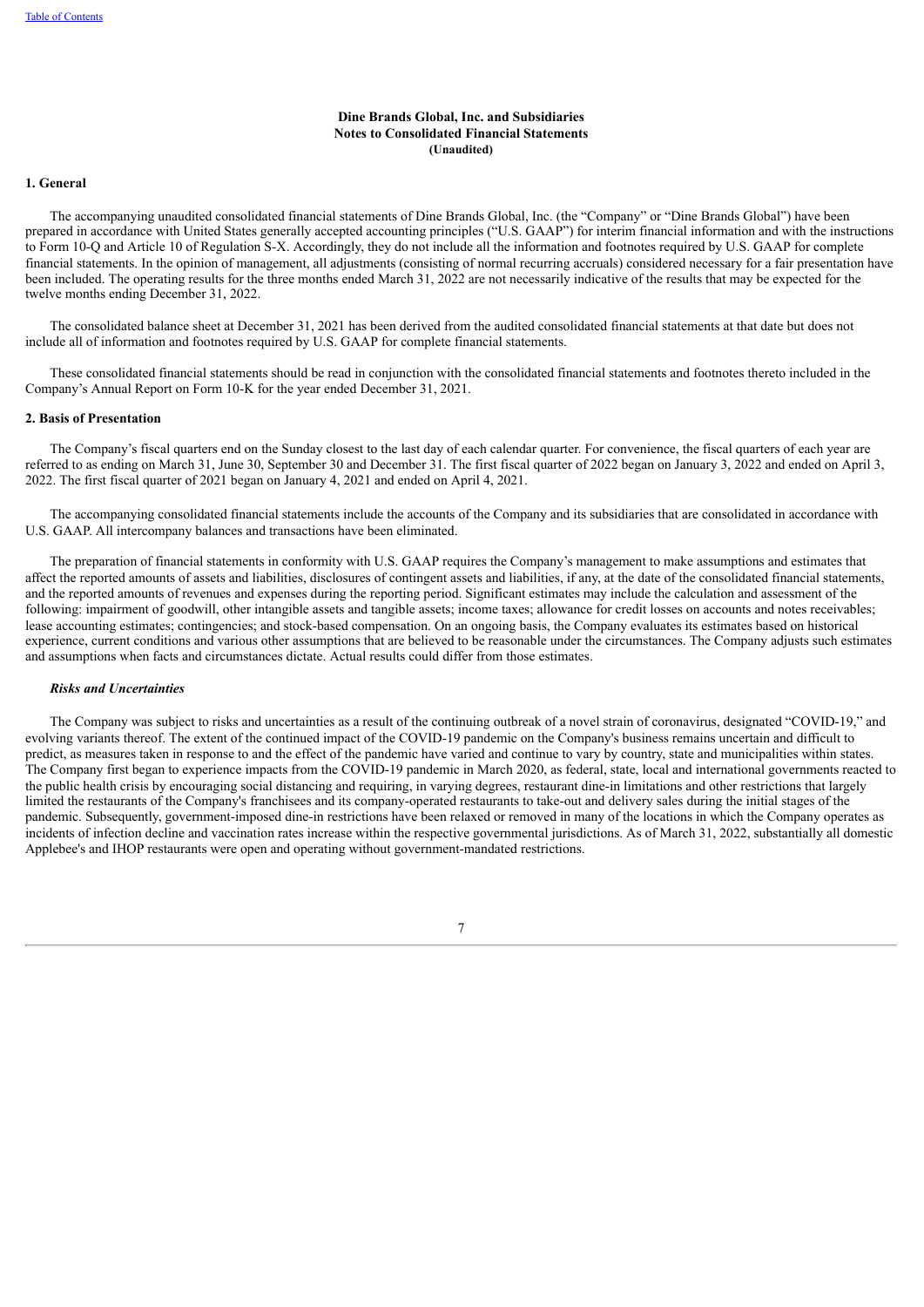# **2. Basis of Presentation (Continued)**

The severity of the continued impact of the COVID-19 pandemic on the Company's business will depend on a number of factors, including, but not limited to, how long the pandemic will last, whether/when recurrences of the virus and variants of the virus may arise, the availability and acceptance of vaccines, what restrictions on in-restaurant dining may be imposed or re-imposed, the timing and extent of customer re-engagement with the Company's brands and, in general, what the short- and long-term impact on consumer discretionary spending the COVID-19 pandemic might have on the Company and the restaurant industry as a whole, all of which are uncertain and cannot be predicted. The Company's future results of operations and liquidity could adversely be impacted by the resurgence of outbreaks of the virus and its variants that result in the re-imposition of dine-in restrictions, as well as the success of any initiatives or programs that the Company may undertake to address financial and operational challenges faced by itself and its franchisees. As such, the extent to which the COVID-19 pandemic may continue to materially impact the Company's financial condition, liquidity, or results of operations remains highly uncertain.

#### **3. Accounting Standards Adopted and Newly Issued Accounting Standards Not Yet Adopted**

#### *Accounting Standards Adopted in the Current Fiscal Year*

In July 2021, the Financial Accounting Standards Board ("FASB") issued guidance which affect lessors with lease contracts that (i) have variable lease payments that do not depend on a reference index or a rate and (ii) would have resulted in the recognition of a selling loss at lease commencement if classified as sales-type or direct financing. The amendments are effective for fiscal years beginning after December 15, 2021. Adoption did not have any material effect on the consolidated financial statements.

Additional new accounting guidance became effective for the Company as of the beginning of fiscal 2022 that the Company reviewed and concluded was either not applicable to its operations or had no material effect on its consolidated financial statements in the current or future fiscal years.

#### *Newly Issued Accounting Standards Not Yet Adopted*

In March 2020, with an update in January 2021, the FASB issued guidance which provides optional expedients and exceptions for applying current U.S. GAAP to contracts, hedging relationships, and other transactions affected by the discontinuation of the London Interbank Offered Rate ("LIBOR") or by another reference rate expected to be discontinued. The guidance can be adopted immediately and is applicable to contracts entered into on or before December 31, 2022. The Company is currently evaluating its contracts that reference LIBOR and the potential effects of adopting this new guidance.

The Company reviewed all other newly issued accounting pronouncements and concluded that they either are not applicable to the Company's operations or that no material effect is expected on the Company's financial statements when adoption is required in the future.

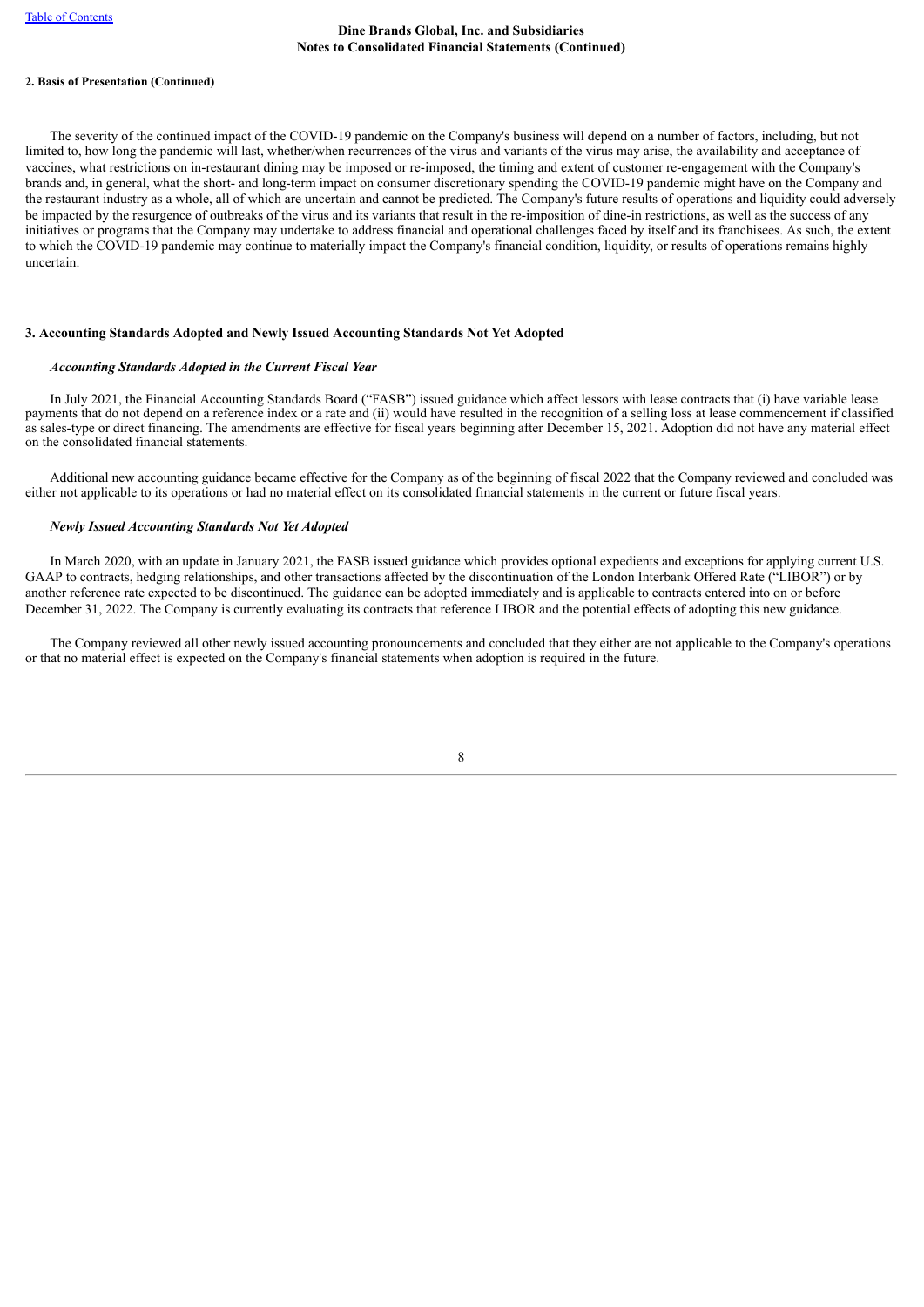# **4. Revenue Disclosures**

Franchise revenue and revenue from company-operated restaurants are recognized in accordance with current guidance for revenue recognition as codified in Accounting Standards Topic 606 ("ASC 606"). Under ASC 606, revenue is recognized upon transfer of control of promised services or goods to customers in an amount that reflects the consideration the Company expects to receive for those services or goods.

#### *Franchising Activities*

The Company owns, franchises and operates the Applebee's Neighborhood Grill & Bar® ("Applebee's") concept in the casual dining category of the restaurant industry and the Company owns and franchises the International House of Pancakes® ("IHOP") concept in the family dining category of the restaurant industry. The franchise arrangement for both brands is documented in the form of a franchise agreement and, in most cases, a development agreement. The franchise arrangement between the Company as the franchisor and the franchisee as the customer requires the Company to perform various activities to support the brands that do not directly transfer goods and services to the franchisee, but instead represent a single performance obligation, which is the transfer of the franchise license. The intellectual property subject to the franchise license is symbolic intellectual property as it does not have significant standalone functionality, and substantially all the utility is derived from its association with the Company's past or ongoing activities. The nature of the Company's promise in granting the franchise license is to provide the franchisee with access to the respective brand's symbolic intellectual property over the term of the license. The services provided by the Company are highly interrelated with the franchise license and as such are considered to represent a single performance obligation.

The transaction price in a standard franchise arrangement for both brands primarily consists of (a) initial franchise/development fees; (b) continuing franchise fees (royalties); and (c) advertising fees. Since the Company considers the licensing of the franchising right to be a single performance obligation, no allocation of the transaction price is required. All domestic IHOP franchise agreements require franchisees to purchase proprietary pancake and waffle dry mix from the Company.

The Company recognizes the primary components of the transaction price as follows:

- Franchise and development fees are recognized as revenue ratably on a straight-line basis over the term of the franchise agreement commencing with the restaurant opening date. As these fees are typically received in cash at or near the beginning of the franchise term, the cash received is initially recorded as a contract liability until recognized as revenue over time.
- The Company is entitled to royalties and advertising fees based on a percentage of the franchisee's gross sales as defined in the franchise agreement. Royalty and advertising revenue are recognized when the franchisee's reported sales occur. Depending on timing within a fiscal period, the recognition of revenue results in either what is considered a contract asset (unbilled receivable) or once billed, accounts receivable, and are included in "receivables, net" in the Consolidated Balance Sheets.
- Revenue from the sale of proprietary pancake and waffle dry mix is recognized in the period in which distributors ship the franchisee's order; recognition of revenue results in an accounts receivable included in "receivables, net" in the Consolidated Balance Sheets.

In determining the amount and timing of revenue from contracts with customers, the Company exercises significant judgment with respect to collectability of the amount; however, the timing of recognition does not require significant judgments as it is based on either the term of the franchise agreement, the month of reported sales by the franchisee or the date of product shipment, none of which require estimation. The Company does not incur a significant amount of contract acquisition costs in conducting franchising activities. The Company's franchising arrangements do not contain a significant financing component.

#### *Company Restaurant Revenue*

Sales by company-operated restaurants are recognized when food and beverage items are sold. Company restaurant sales are reported net of sales taxes collected from guests that are remitted to the appropriate taxing authorities.

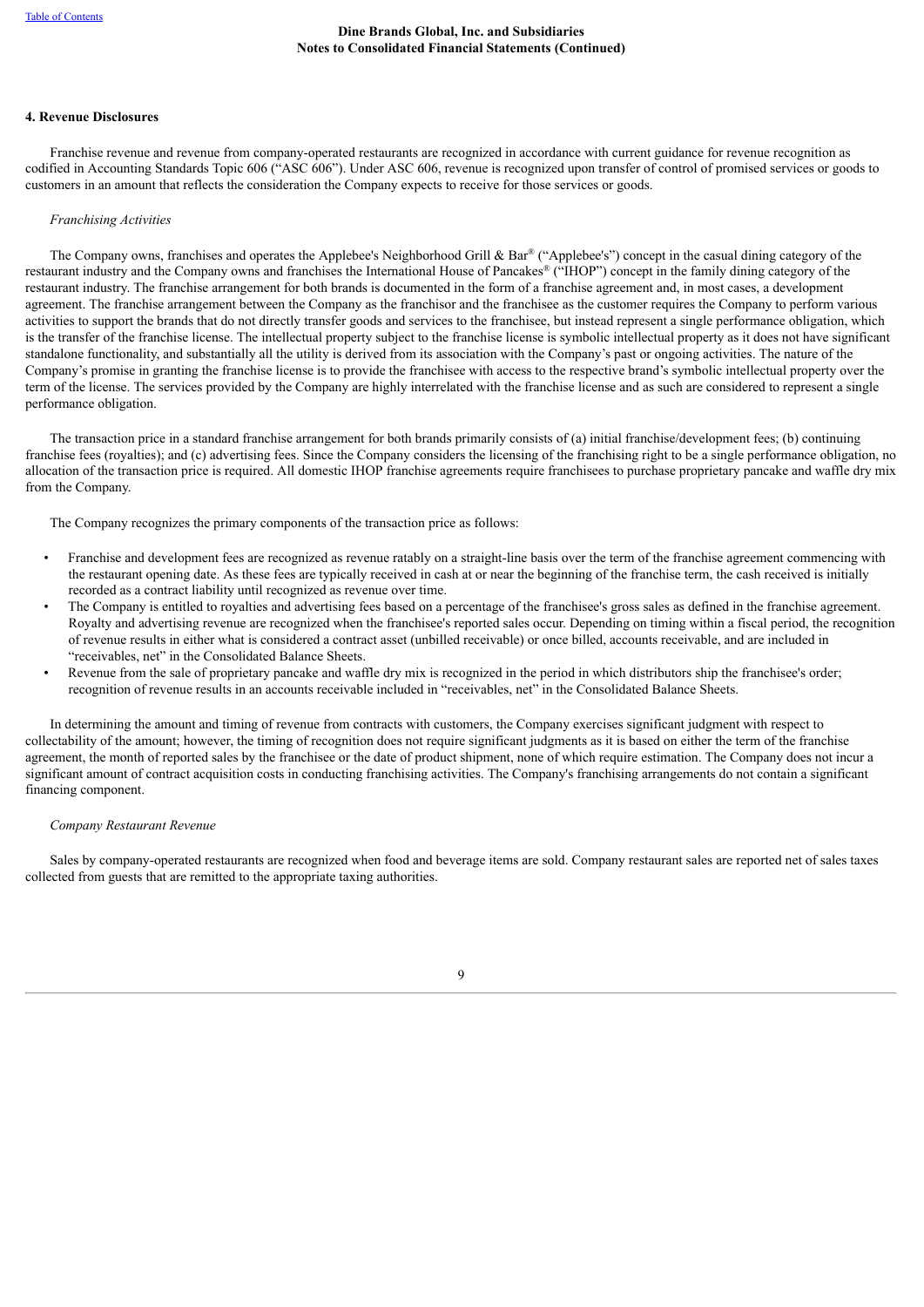#### **4. Revenue Disclosures (Continued)**

The following table disaggregates franchise revenue by major type for the three months ended March 31, 2022 and 2021:

|                                            |   | <b>Three Months Ended</b> |  |         |  |  |
|--------------------------------------------|---|---------------------------|--|---------|--|--|
|                                            |   | March 31,                 |  |         |  |  |
|                                            |   | 2022                      |  | 2021    |  |  |
|                                            |   | (In thousands)            |  |         |  |  |
| Franchise Revenue:                         |   |                           |  |         |  |  |
| Royalties                                  | S | 75,242 \$                 |  | 65,767  |  |  |
| Advertising fees                           |   | 70,883                    |  | 60,885  |  |  |
| Pancake and waffle dry mix sales and other |   | 12,931                    |  | 10,890  |  |  |
| Franchise and development fees             |   | 2,176                     |  | 3,434   |  |  |
| Total franchise revenue                    |   | 161,232                   |  | 140,976 |  |  |

Accounts and other receivables from franchisees as of March 31, 2022 and December 31, 2021 were \$68.7 million (net of allowance of \$0.7 million) and \$66.0 million (net of allowance of \$1.1 million), respectively, and were included in receivables, net in the Consolidated Balance Sheets.

Changes in the Company's contract liability for deferred franchise and development fees during the three months ended March 31, 2022 were as follows:

|                                                                                               |   | <b>Deferred Franchise Revenue</b><br>(short- and long-term) |
|-----------------------------------------------------------------------------------------------|---|-------------------------------------------------------------|
|                                                                                               |   | (In thousands)                                              |
| Balance at December 31, 2021                                                                  | ъ | 53,346                                                      |
| Recognized as revenue during the three months ended March 31, 2022                            |   | (2,049)                                                     |
| Fees deferred during the three months ended March 31, 2022                                    |   | 872                                                         |
| Balance at March 31, 2022                                                                     |   | 52,169                                                      |
| The balance of deferred revenue as of March 31, 2022 is expected to be recognized as follows: |   |                                                             |
|                                                                                               |   | (In thousands)                                              |
| 2022 (remaining nine months)                                                                  |   | 5,271                                                       |
| 2023                                                                                          |   | 6,915                                                       |

| 2023       | 0,915  |
|------------|--------|
| 2024       | 6,259  |
| 2025       | 5,473  |
| 2026       | 4,653  |
| Thereafter | 23,598 |
| Total      | 52,169 |

# **5. Current Expected Credit Losses ("CECL")**

The CECL reserve methodology requires companies to measure expected credit losses on financial instruments based on the total estimated amount to be collected over the lifetime of the instrument. Under the CECL model, reserves may be established against financial asset balances even if the risk of loss is remote or has not yet manifested itself. The Company records specific reserves against account balances of franchisees deemed at-risk when a potential loss is likely or imminent as a result of prolonged payment delinquency (greater than 90 days past due) and where notable credit deterioration has become evident. For financial assets that are not currently deemed at-risk, an allowance is recorded based on expected loss rates derived pursuant to the Company's CECL methodology that assesses four components - historical losses, current conditions, reasonable and supportable forecasts, and a reversion to history, if applicable.

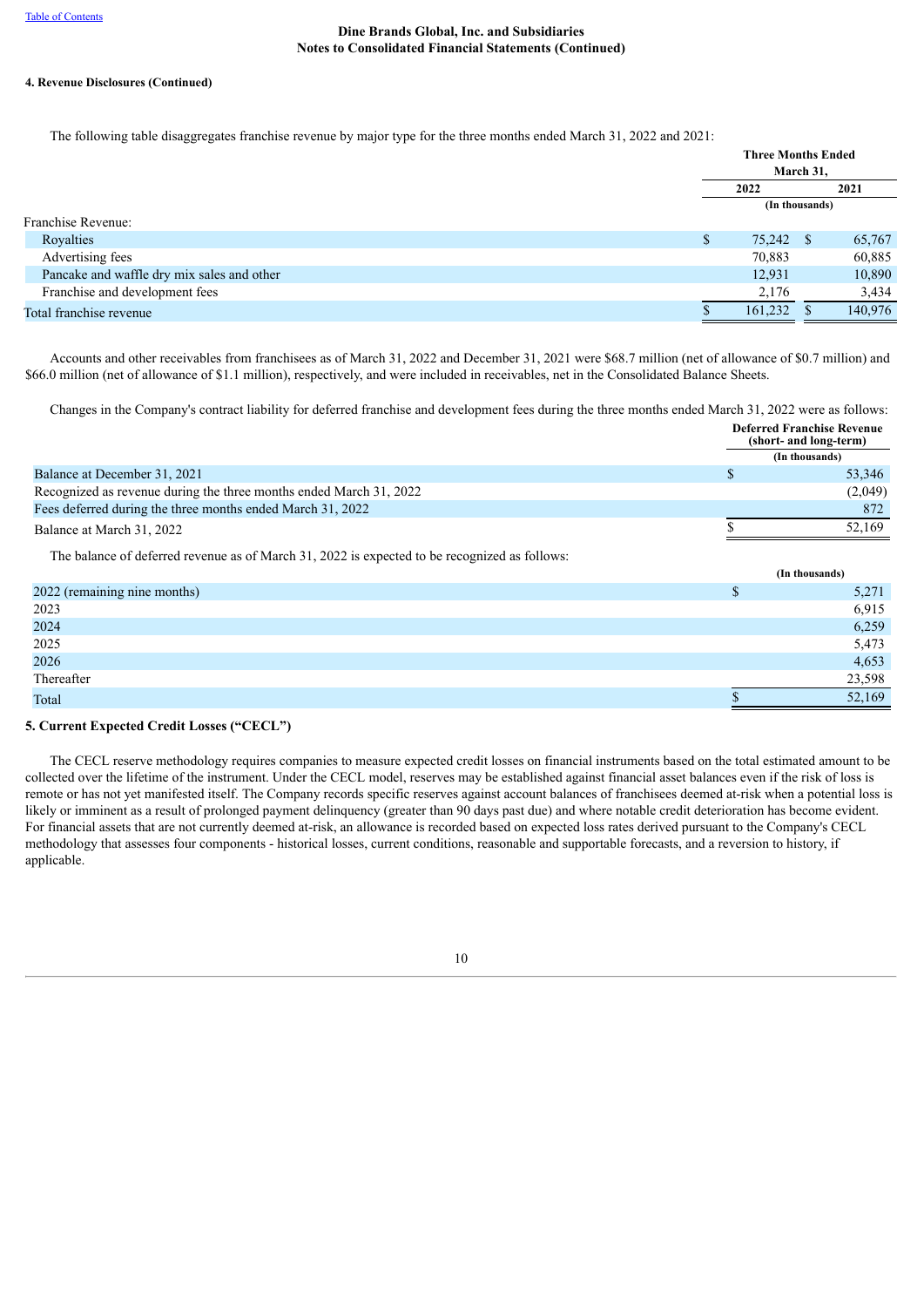### **5. Current Expected Credit Losses (Continued)**

The Company considers its portfolio segments to be the following:

# Accounts Receivable (Franchise-Related)

Most of the Company's short-term receivables due from franchisees are derived from royalty, advertising and other franchise-related fees.

# Gift Card Receivables

Gift card receivables consist primarily of amounts due from third-party vendors. Receivables related to gift card sales are subject to seasonality and usually peak around year-end as a result of the December holiday season.

# Notes Receivable

Notes receivable balances primarily relate to the conversion of certain past due Applebee's franchisee accounts receivable to notes receivable, cash loans to franchisees for working capital purposes, a note receivable in connection with the sale of IHOP company restaurants and IHOP franchise fee and other notes. The notes are typically collateralized by the franchise. A significant portion of these notes have specific reserves recorded against them amounting to \$9.8 million as of March 31, 2022.

# Equipment Leases Receivable

Equipment leases receivable relate to IHOP franchise development activity prior to 2003 when IHOP typically leased or purchased the restaurant site, built and equipped the restaurant, then franchised the restaurant to a franchisee. Equipment lease contracts are collateralized by the equipment in the restaurant. The estimated fair value of the equipment collateralizing these lease contracts are not deemed to be significant given the very seasoned and mature nature of this portfolio. The weighted average remaining life of the Company's equipment leases is 3.1 years as of March 31, 2022.

# Real Estate Leases Receivable

Real estate leases receivable relate to IHOP franchise development activity prior to 2003. IHOP provided the financing for leasing or subleasing the site. Real estate leases at March 31, 2022, comprised 68 leases with a weighted average remaining life of 6.7 years, and relate to locations that IHOP is leasing from third parties and subleasing to franchisees.

# Distributor Receivables

Receivables due from distributors are related to the sale of IHOP's proprietary pancake and waffle dry mix to franchisees through the Company's network of suppliers and distributors and are included as part of Other receivables.

|                                   | March 31, 2022 |               |     | December 31, 2021 |
|-----------------------------------|----------------|---------------|-----|-------------------|
|                                   |                | (In millions) |     |                   |
| Accounts receivable               | \$.            | 66.0          | -\$ | 63.6              |
| Gift card receivables             |                | 5.3           |     | 33.4              |
| Notes receivable                  |                | 18.8          |     | 19.7              |
| Financing receivables:            |                |               |     |                   |
| Equipment leases receivable       |                | 31.8          |     | 33.4              |
| Real estate leases receivable     |                | 17.7          |     | 16.7              |
| Other                             |                | 7.9           |     | 7.6               |
|                                   |                | 147.5         |     | 174.4             |
| Less: allowance for credit losses |                | (10.8)        |     | (11.9)            |
|                                   |                | 136.7         |     | 162.5             |
| Less: current portion             |                | (94.0)        |     | (120.0)           |
| Long-term receivables             |                | 42.7          |     | 42.5              |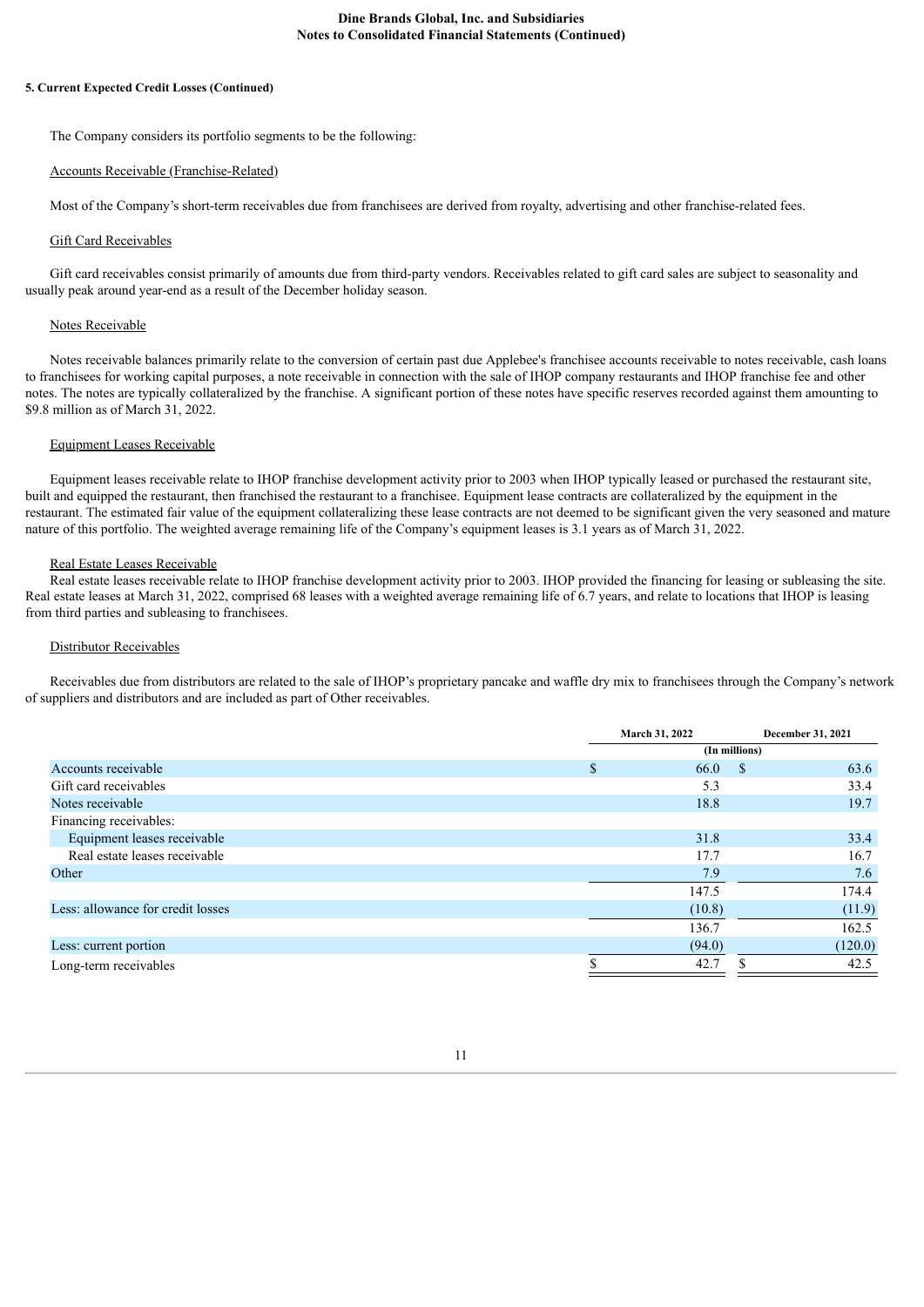# **5. Current Expected Credit Losses (Continued)**

The Company's primary credit quality indicator for all portfolio segments is delinquency. Changes in the allowance for credit losses during the three months ended March 31, 2022 were as follows:

|                                  | <b>Accounts</b><br>Receivable | Notes receivable.<br>short-term | <b>Notes</b><br>receivable.<br>long-term | Lease<br><b>Receivables</b> | Equipment<br><b>Notes</b> | Other $(1)$                 | <b>Total</b> |
|----------------------------------|-------------------------------|---------------------------------|------------------------------------------|-----------------------------|---------------------------|-----------------------------|--------------|
|                                  |                               |                                 |                                          | (In millions)               |                           |                             |              |
| Balance, December 31, 2021       | \$<br>$1.0\,$                 | 3.8                             | 6.6                                      | 0.2                         | 0.1                       | 0.2                         | 11.9         |
| Bad debt (credit) expense        | (0.1)                         | 0.1                             | (0.3)                                    | (0.0)                       | 0.0                       | 0.0                         | (0.3)        |
| Advertising provision adjustment | (0.0)                         | (0.0)                           | (0.2)                                    |                             |                           | $\overbrace{\hspace{15em}}$ | (0.2)        |
| Write-offs                       | (0.2)                         | (0.3)                           |                                          |                             |                           | (0.2)                       | (0.7)        |
| Recoveries                       | 0.1                           |                                 |                                          |                             | 0.0                       |                             | 0.1          |
| Balance, March 31, 2022          | 0.8                           | 3.6                             | 6.1                                      | 0.2                         | 0.1                       | 0.0                         | 10.8         |

 $<sup>(1)</sup>$  Primarily distributor receivables, gift card receivables and credit card receivables</sup>

The delinquency status of receivables (other than accounts receivable, gift card receivables and distributor receivables) at March 31, 2022 was as follows:

|              | <b>Notes</b><br>receivable,<br>short-term |     |      | <b>Notes</b><br>receivable,<br>long-term | Lease<br><b>Receivables</b> |   | Equipment<br><b>Notes</b> |    | Other $(1)$ |          | <b>Total</b>     |
|--------------|-------------------------------------------|-----|------|------------------------------------------|-----------------------------|---|---------------------------|----|-------------|----------|------------------|
|              |                                           |     |      |                                          | (In millions)               |   |                           |    |             |          |                  |
| Current      | D                                         | 4.5 | - \$ | 12.1                                     | 17.7                        | S | 31.8                      | -S | 2.6         | <b>S</b> | 69.3             |
| 30-59 days   |                                           | 0.1 |      |                                          |                             |   |                           |    |             |          | 0.1              |
| 60-89 days   |                                           | 0.0 |      |                                          |                             |   |                           |    |             |          | 0.0              |
| 90-119 days  |                                           | 0.0 |      |                                          |                             |   |                           |    |             |          | 0.0              |
| $120 + days$ |                                           | 1.5 |      | __                                       | __                          |   |                           |    |             |          | 1.5 <sub>l</sub> |
| Total        |                                           | 6.1 |      | 12.<br>-                                 | .7.7                        |   | 31.8                      |    | 2.6         |          | 70.9             |

Primarily credit card receivables (1)

The year of origination of the Company's notes receivable and financing receivables is as follows:

|       |   | Notes receivable,<br>short and long-term | Lease<br>Receivables | Equipment<br><b>Notes</b>        |   | <b>Total</b> |
|-------|---|------------------------------------------|----------------------|----------------------------------|---|--------------|
|       |   |                                          | (In millions)        |                                  |   |              |
| 2022  | S | 0.3                                      | 2.9<br>- \$          | - \$<br>$\overline{\phantom{m}}$ |   | 3.2          |
| 2021  |   | 12.2                                     | 2.6                  |                                  |   | 14.8         |
| 2020  |   | 0.5                                      | 1.4                  |                                  |   | 1.9          |
| 2019  |   | 0.2                                      | 0.8                  |                                  |   | 1.0          |
| 2018  |   |                                          |                      |                                  |   | 0.0          |
| 2017  |   | 5.5                                      |                      |                                  |   | 5.5          |
| Prior |   | 0.1                                      | 10.0                 | 31.8                             |   | 41.9         |
| Total |   | 18.8                                     | 17.7                 | 31.8                             | S | 68.3         |
|       |   |                                          |                      |                                  |   |              |

The Company does not place its financing receivables in non-accrual status.

# **6. Lease Disclosures**

The Company engages in leasing activity as both a lessee and a lessor. The Company currently leases from third parties the real property on which approximately 540 IHOP franchisee-operated restaurants and one Applebee's franchisee-operated restaurant are located; the Company (as lessor) subleases the property to the franchisees that operate those restaurants. The Company also leases property it owns to the franchisees that operate approximately 50 IHOP restaurants and one Applebee's restaurant. The Company leases from third parties the real property on which 69 Applebee's company-operated restaurants are located. The Company also leases office space for its principal corporate office in Glendale, California and restaurant support centers in Leawood, Kansas and Raleigh, North Carolina. The Company does not have a significant amount of non-real estate leases.

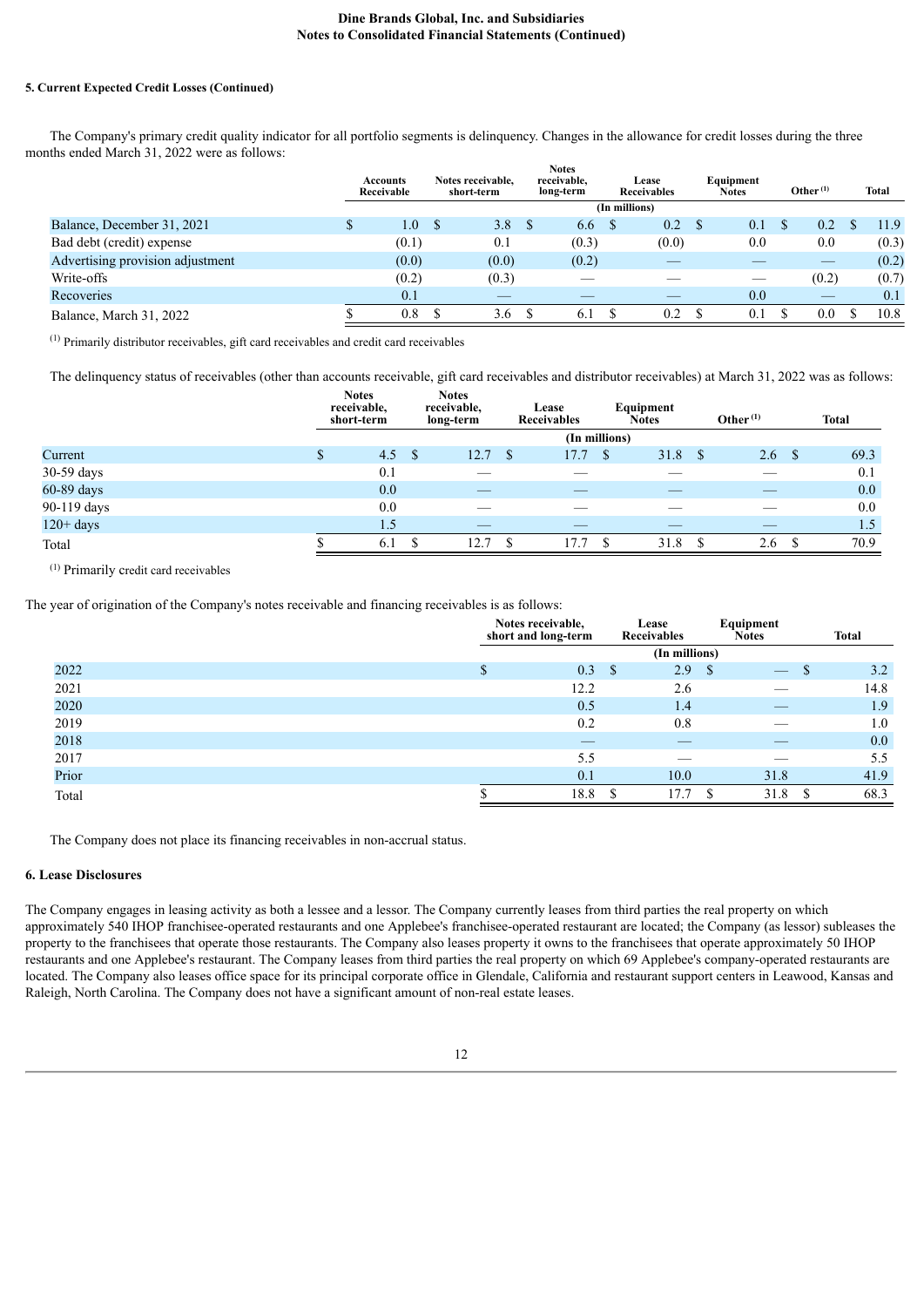#### **6. Lease Disclosures (Continued)**

The Company's existing leases/subleases related to IHOP restaurants generally provide for an initial term of 20 to 25 years, with most having one or more five-year renewal options. Leases related to Applebee's restaurants generally have an initial term of 10 to 20 years, with renewal terms of five to 20 years. Option periods were not included in determining liabilities and right-of-use assets related to operating leases. Approximately 260 of the Company's leases met the sales levels that required variable rent payments to the Company (as lessor), based on a percentage of restaurant sales during the three months ended March 31, 2022. Approximately 40 of the leases met the sales levels that required variable rent payments by the Company (as lessee), based on a percentage of restaurant sales during the three months ended March 31, 2022.

The Company's lease cost for the three months ended March 31, 2022 and 2021 was as follows:

|                                     | Three months ended March 31, |    |        |  |
|-------------------------------------|------------------------------|----|--------|--|
|                                     | 2022                         |    | 2021   |  |
|                                     | (In millions)                |    |        |  |
| Finance lease cost:                 |                              |    |        |  |
| Amortization of right-of-use assets | 1.1                          | -S | 1.2    |  |
| Interest on lease liabilities       | 1.3                          |    | 1.5    |  |
| Operating lease $cost^{(1)}$        | 21.1                         |    | 21.3   |  |
| Variable lease cost                 | 1.7                          |    | 0.3    |  |
| Short-term lease cost               | 0.0                          |    | 0.0    |  |
| Sublease income                     | (26.4)                       |    | (24.2) |  |
| Lease (income) cost                 | (1.2)                        |    | 0.1    |  |

(1) Operating lease cost for the three months ended March 31, 2021 previously disclosed as \$25.1 million was overstated due to the inclusion of certain finance lease activity. The correct operating lease cost for the three months ended March 31, 2021 was \$21.3 million as reflected in the above table. The overstatement only impacted this note disclosure, and there was no impact to the Consolidated Statement of Comprehensive Income.

Future minimum lease payments under noncancelable leases as lessee as of March 31, 2022 were as follows:

|                                 | Finance<br><b>Leases</b> |               | Operating<br><b>Leases</b> |
|---------------------------------|--------------------------|---------------|----------------------------|
|                                 |                          | (In millions) |                            |
| 2022 (remaining nine months)    | 10.8<br>\$.              | - \$          | 69.2                       |
| 2023                            | 11.9                     |               | 77.8                       |
| 2024                            | 10.2                     |               | 73.3                       |
| 2025                            | 8.5                      |               | 60.7                       |
| 2026                            | 7.9                      |               | 51.2                       |
| Thereafter                      | 48.4                     |               | 135.4                      |
| Total minimum lease payments    | 97.7                     |               | 467.6                      |
| Less: interest/imputed interest | (26.6)                   |               | (81.5)                     |
| Total obligations               | 71.1                     |               | 386.1                      |
| Less: current portion           | (9.9)                    |               | (72.5)                     |
| Long-term lease obligations     | 61.2                     |               | 313.6                      |

The weighted average remaining lease term as of March 31, 2022 was 9.9 years for finance leases and 6.7 years for operating leases. The weighted average discount rate as of March 31, 2022 was 10.0% for finance leases and 5.5% for operating leases.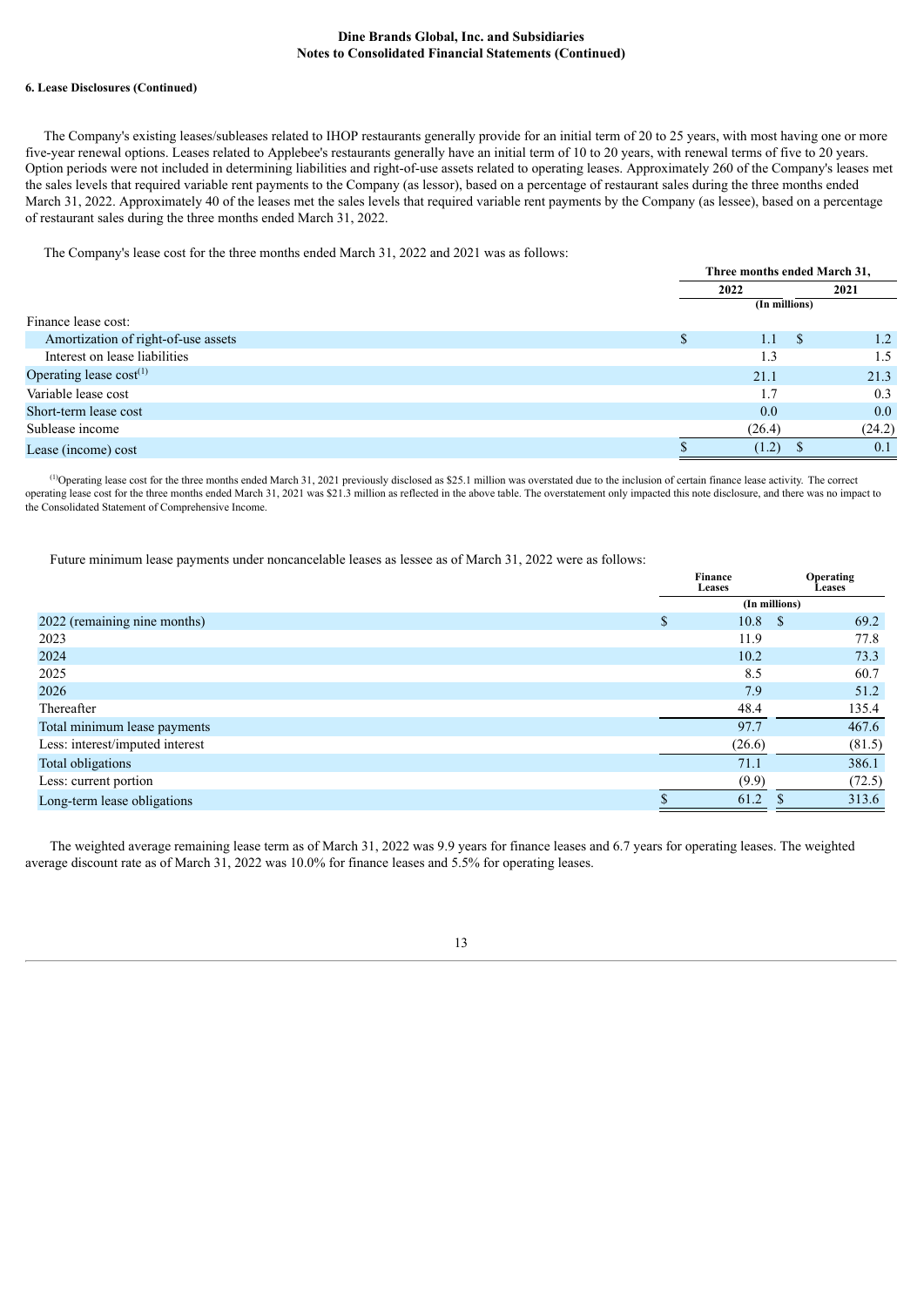# **6. Lease Disclosures (Continued)**

During the three months ended March 31, 2022 and 2021, the Company made the following cash payments for leases:

|                                                 | Three months ended March 31, |               |          |  |  |  |
|-------------------------------------------------|------------------------------|---------------|----------|--|--|--|
|                                                 | 2022                         |               |          |  |  |  |
|                                                 |                              | (In millions) |          |  |  |  |
| Principal payments on finance lease obligations |                              |               |          |  |  |  |
| Interest payments on finance lease obligations  | $\cdot$ 5                    |               |          |  |  |  |
| Payments on operating leases                    | 23.0                         |               | 23       |  |  |  |
| Variable lease payments                         |                              |               | $\theta$ |  |  |  |

The Company's income from operating leases for the three months ended March 31, 2022 and 2021 was as follows:

|                              | Three months ended March 31, |    |  |
|------------------------------|------------------------------|----|--|
|                              | 2022                         |    |  |
|                              | (In millions)                |    |  |
| Minimum lease payments       | 24.4                         | 23 |  |
| Variable lease income        | 39                           |    |  |
| Total operating lease income | 28.3                         | 25 |  |

Minimum payments to be received as lessor under noncancelable operating leases as of March 31, 2022 were as follows:

|                                | (In millions) |
|--------------------------------|---------------|
| 2022 (remaining nine months)   | 76.8          |
| 2023                           | 98.6          |
| 2024                           | 90.2          |
| 2025                           | 77.2          |
| 2026                           | 62.9          |
| Thereafter                     | 133.9         |
| Total minimum rents receivable | 539.6         |

The Company's income from real estate leases for the three months ended March 31, 2022 and 2021 was as follows:

|                                | Three months ended March 31, |      |  |  |  |
|--------------------------------|------------------------------|------|--|--|--|
|                                | 2022                         | 2021 |  |  |  |
|                                | (In millions)                |      |  |  |  |
| Interest income                | 0.4                          |      |  |  |  |
| Variable lease income          | $0$ .                        | 0    |  |  |  |
| Total real estate lease income | 0.5                          |      |  |  |  |

Minimum payments to be received as lessor under noncancelable real estate leases as of March 31, 2022 were as follows:

|                                            |          | (In millions) |
|--------------------------------------------|----------|---------------|
| 2022 (remaining nine months)               | ¢<br>аĐ. | 5.3           |
| 2023                                       |          | 3.6           |
| 2024                                       |          | 1.4           |
| 2025                                       |          | 0.7           |
| 2026                                       |          | 0.6           |
| Thereafter                                 |          | 2.6           |
| Total minimum rents receivable             |          | 14.2          |
| Less: unearned income                      |          | (2.1)         |
| Total net investment in real estate leases |          | 12.1          |
| Less: current portion                      |          | (5.7)         |
| Long-term investment in real estate leases |          | 6.4           |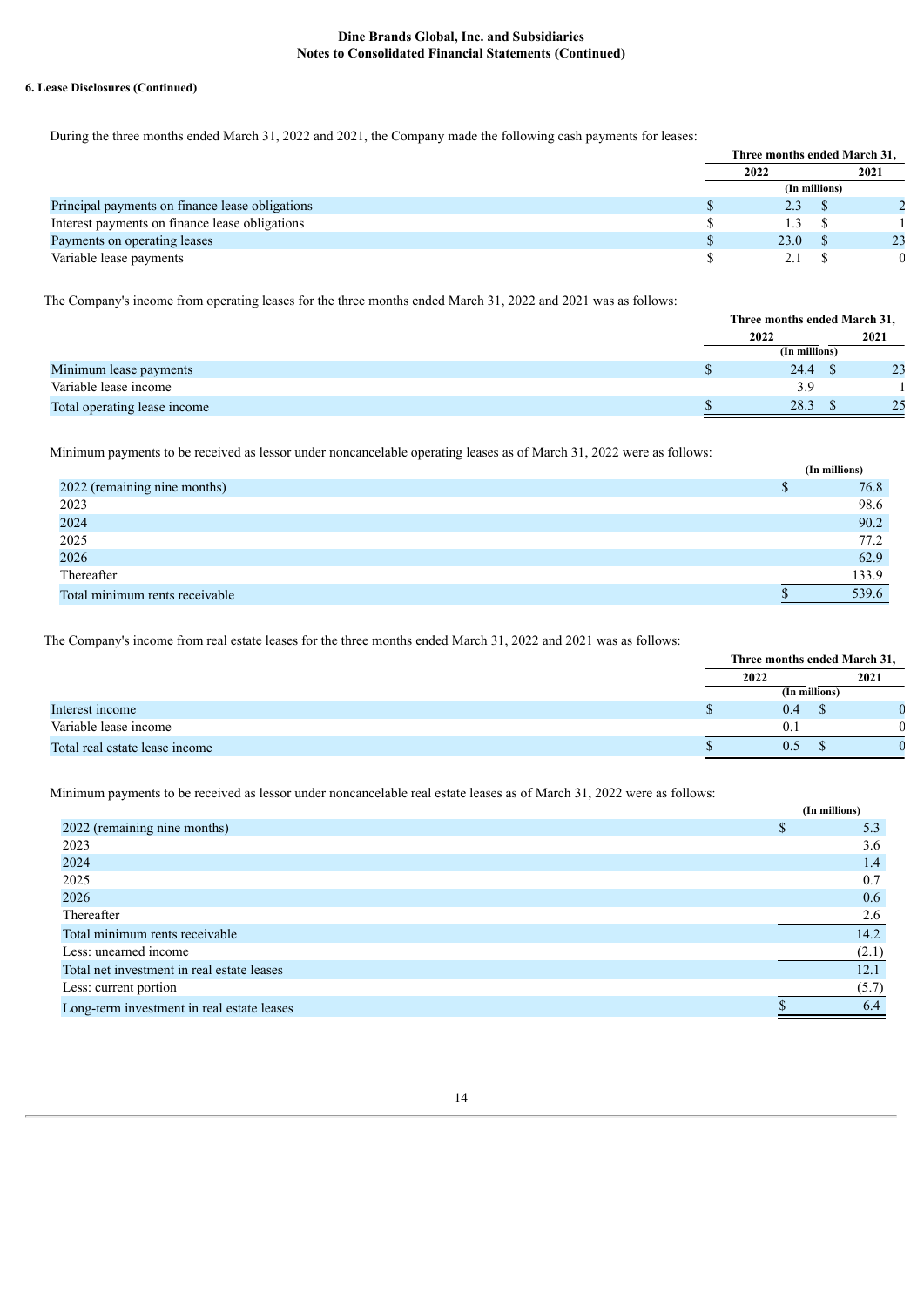# **7. Long-Term Debt**

At March 31, 2022 and December 31, 2021, long-term debt consisted of the following:

|                                                                    | <b>March 31, 2022</b> |  | <b>December 31, 2021</b> |  |
|--------------------------------------------------------------------|-----------------------|--|--------------------------|--|
|                                                                    | (In millions)         |  |                          |  |
| Series 2019-1 4.194% Fixed Rate Senior Secured Notes, Class A-2-I  | 693.0                 |  | 693.0                    |  |
| Series 2019-1 4.723% Fixed Rate Senior Secured Notes, Class A-2-II | 594.0                 |  | 594.0                    |  |
| Debt issuance costs                                                | (6.8)                 |  | (7.4)                    |  |
| Long-term debt, net of debt issuance costs                         | 1.280.2               |  | 1.279.6                  |  |
| Current portion of long-term debt                                  |                       |  |                          |  |
| Long-term debt                                                     | 1.280.2               |  | 1.279.6                  |  |
|                                                                    |                       |  |                          |  |

On June 5, 2019, Applebee's Funding LLC and IHOP Funding LLC (the "Co-Issuers"), each a special purpose, wholly-owned indirect subsidiary of the Company, issued two tranches of fixed rate senior secured notes, the Series 2019-1 4.194% Fixed Rate Senior Secured Notes, Class A-2-I ("Class A-2-I Notes") in an initial aggregate principal amount of \$700 million and the Series 2019-1 4.723% Fixed Rate Senior Secured Notes, Class A-2-II ("Class A-2-II Notes") in an initial aggregate

principal amount of \$600 million (the "Class A-2-II Notes" and, together with the Class A-2-I Notes, the "2019 Class A-2 Notes"). The 2019 Class A-2 Notes were issued pursuant to an offering exempt from registration under the Securities Act of 1933, as amended.

The Co-Issuers also entered into a revolving financing facility, the 2019-1 Variable Funding Senior Notes, Class A-1 (the "Credit Facility"), that allows for drawings up to \$225 million of variable funding notes and the issuance of letters of credit. The Credit Facility and the 2019 Class A-2 Notes are referred to collectively herein as the "New Notes." The New Notes were issued in a securitization transaction pursuant to which substantially all the domestic revenuegenerating assets and domestic intellectual property held by the Co-Issuers and certain other special-purpose, wholly-owned indirect subsidiaries of the Company (the "Guarantors") were pledged as collateral to secure the New Notes.

The New Notes were issued under a Base Indenture, dated as of September 30, 2014, and amended and restated as of June 5, 2019 (the "Base Indenture"), and the related Series 2019-1 Supplement to the Base Indenture, dated June 5, 2019 (the "Series 2019-1 Supplement"), among the Co-Issuers and Citibank, N.A., as the trustee (in such capacity, the "Trustee") and securities intermediary. The Base Indenture and the Series 2019-1 Supplement (collectively, the "Indenture") will allow the Co-Issuers to issue additional series of notes in the future subject to certain conditions set forth therein.

# **2019 Class A-2 Notes**

The legal final maturity of the 2019 Class A-2 Notes is June 2049, but rapid amortization will apply if the Class A-2-I Notes are not repaid by June 2024 (the "Class A-2-I Anticipated Repayment Date") and for the Class A-2-II Notes if not repaid by June 2026 (the "Class A-2-II Anticipated Repayment Date"). If the Co-Issuers have not repaid or refinanced the Class A-2-I Notes by the Class A-2-I Anticipated Repayment Date or the Class A-2-II Notes by the Class A-2-II Anticipated Repayment Date, then additional interest will accrue on the Class A-2-I Notes and the Class A-2-II Notes, as applicable, at the greater of: (A) 5.0% and (B) the amount, if any, by which the sum of the following exceeds the applicable Series 2019-1 Class A-2 Note interest rate: (x) the yield to maturity (adjusted to a quarterly bond-equivalent basis) on the applicable anticipated repayment date of the United States Treasury Security having a term closest to 10 years plus (y) 5.0%, plus (z) 2.15% for the Series 2019-1 Class A-2-I Notes and 2.64% for the Series 2019-1 Class A-2-II Notes.

While the 2019 Class A-2 Notes are outstanding, payment of principal and interest is required to be made on the 2019 Class A-2 Notes on a quarterly basis. The quarterly principal payment of \$3.25 million on the 2019 Class A-2 Notes may be suspended when the leverage ratio for the Company and its subsidiaries is less than or equal to 5.25x. Exceeding the leverage ratio of 5.25x does not violate any covenant related to the New Notes. In general, the leverage ratio is the Company's indebtedness (as defined in the Indenture) divided by adjusted EBITDA (as defined in the Indenture) for the four preceding quarterly periods. The complete definitions of all calculation elements of the leverage ratio are contained in the Indenture.

As of March 31, 2022, the Company's leverage ratio was 4.05x. As a result, quarterly principal payments on the 2019 Class A-2 Notes of \$3.25 million currently are not required.

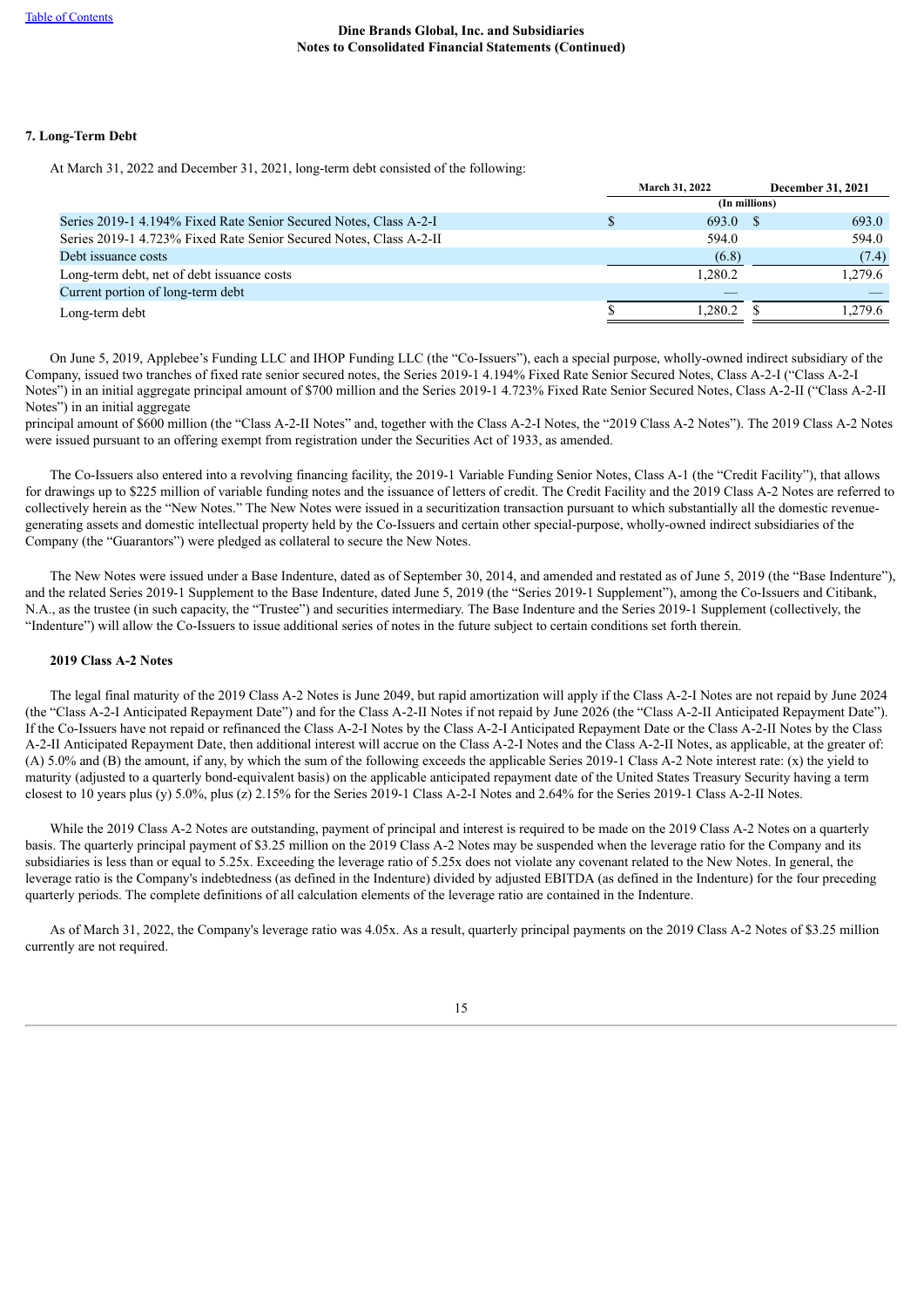#### **7. Long-Term Debt (Continued)**

The Company may voluntarily repay the 2019 Class A-2 Notes at any time; however, if the 2019 Class A-2 Notes are repaid prior to certain dates, the Company would be required to pay make-whole premiums. As of March 31, 2022, the make-whole premium associated with voluntary prepayment of the Class A-2-I Notes was approximately \$3 million; this amount declines progressively each quarter to zero in June 2022. As of March 31, 2022, the make-whole premium associated with voluntary prepayment of the Class A-2-II Notes was approximately \$18 million; this amount declines progressively each quarter to zero in June 2024. The Company would also be subject to a make-whole premium in the event of a mandatory prepayment required following a Rapid Amortization Event or certain asset dispositions. The mandatory make-whole premium requirements are considered derivatives embedded in the New Notes that must be bifurcated for separate valuation. The Company estimated the fair value of these derivatives to be immaterial as of March 31, 2022, based on the probability-weighted discounted cash flows associated with either event.

#### **2019 Class A-1 Notes**

The Co-Issuers entered into the Credit Facility that allows for drawings up to \$225 million of variable funding notes and the issuance of letters of credit. The applicable interest rate under the Credit Facility depends on the type of borrowing by the Co-Issuers. The applicable interest rate for advances is generally calculated at a per annum rate equal to the commercial paper funding rate or one-, two-, three- or six-month Eurodollar Funding Rate, in either case, plus 2.15%. The applicable interest rate for swingline advances and unreimbursed draws on outstanding letters of credit is a per annum base rate equal to the sum of (a) 1.15% plus (b) the greatest of (i) the Prime Rate in effect from time to time, (ii) the Federal Funds Rate in effect from time to time plus 0.50% and (iii) the one-month Eurodollar Funding Rate plus 1.00%. There is no upfront fee for the Credit Facility. There is a fee of 50 basis points on any unused portion of the revolving financing facility. Undrawn face amounts of outstanding letters of credit that are not cash collateralized accrue a fee of 2.15% per annum.

In March 2020, the Company borrowed \$220.0 million against the Credit Facility. The \$220.0 million was repaid on March 5, 2021, and there have been no new borrowings since that date. As of March 31, 2022, there were no outstanding borrowings under the Credit Facility. The interest rate for borrowings under the Credit Facility is the three-month LIBOR rate plus 2.15% for 60% of the advances and the commercial paper funding rate of our conduit investor plus 2.15% for 40% of the advances.

At March 31, 2022, \$3.5 million was pledged against the Credit Facility for outstanding letters of credit, leaving \$221.5 million available for borrowing. The letters of credit are used primarily to satisfy insurance-related collateral requirements.

# **Covenants and Restrictions**

The New Notes are subject to a series of covenants and restrictions customary for transactions of this type, including: (i) that the Co-Issuers maintain specified reserve accounts to be used to make required payments in respect of the New Notes, (ii) provisions relating to optional and mandatory prepayments. and the related payment of specified amounts, including specified call redemption premiums in the case of Class A-2 Notes under certain circumstances; (iii) certain indemnification payments in the event, among other things, the transfers of the assets pledged as collateral for the New Notes are in stated ways defective or ineffective and (iv) covenants relating to recordkeeping, access to information and similar matters. The New Notes are subject to customary rapid amortization events provided for in the Indenture, including events tied to failure of the Securitization Entities (as defined in the Indenture) to maintain the stated debt service coverage ratio ("DSCR"), the sum of domestic retail sales for all restaurants being below certain levels on certain measurement dates, certain manager termination events, certain events of default and the failure to repay or refinance the Class A-2 Notes on the anticipated repayment dates. The New Notes are also subject to certain customary events of default, including events relating to non-payment of required interest, principal or other amounts due on or with respect to the New Notes, failure of the Securitization Entities to maintain the stated DSCR, failure to comply with covenants within certain time frames, certain bankruptcy events, breaches of specified representations and warranties and certain judgments.

In general, the DSCR ratio is Net Cash Flow (as defined in the Indenture) for the four quarters preceding the calculation date divided by the total debt service payments (as defined in the Indenture) of the preceding four quarters. The complete definitions of the DSCR and all calculation elements are contained in the Indenture. Failure to maintain a prescribed DSCR can trigger a Cash Flow Sweeping Event, A Rapid Amortization Event, a Manager Termination Event or a Default Event as described below. In a Cash Flow Sweeping Event, the Trustee is required to retain 50% of excess Cash Flow (as defined in the

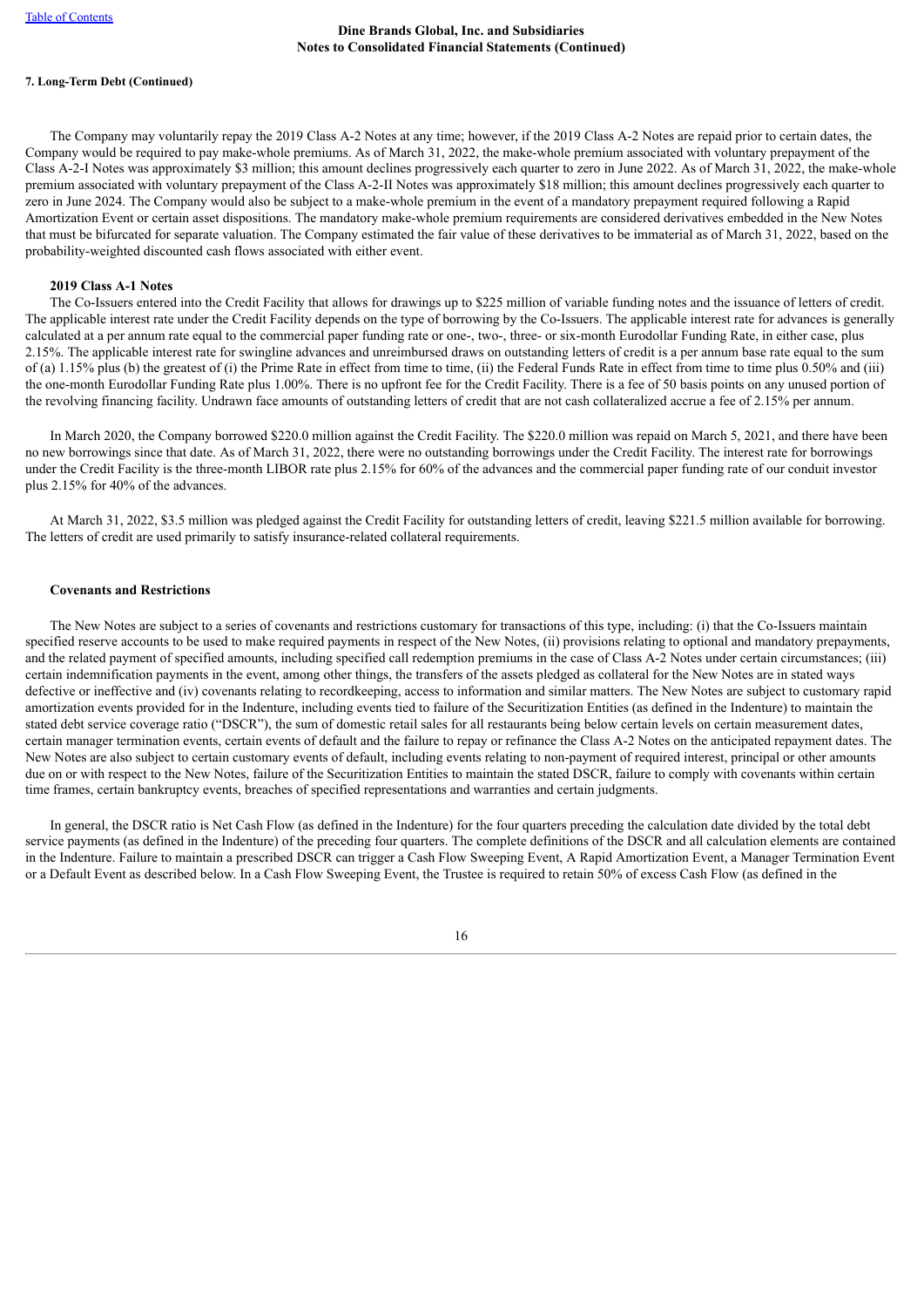### **7. Long-Term Debt (Continued)**

Indenture) in a restricted account. In a Rapid Amortization Event, all excess Cash Flow is retained and used to retire principal amounts of debt. In a Manager Termination Event, the Company may be replaced as manager of the assets securitized under the Indenture. In a Default Event, the outstanding principal amount and any accrued but unpaid interest can be called to become immediately due and payable. Key DSCRs are as follows:

- DSCR less than 1.75x Cash Flow Sweeping Event
- DSCR less than 1.20x Rapid Amortization Event
- Interest-only DSCR less than 1.20x Manager Termination Event
- Interest-only DSCR less than 1.10x Default Event

The Company's DSCR for the reporting period ended March 31, 2022 was approximately 4.6x.

# **Debt Issuance Costs**

Amortization of costs incurred in connection with the issuance of the 2019 Class A-2 Notes of \$0.5 million and \$0.5 million were included in interest expense for the three months ended March 31, 2022 and 2021, respectively. Amortization costs incurred in connection with the Company's Credit Facility and prior credit facility of \$0.2 million and \$0.2 million were included in interest expense for the three months ended March 31, 2022 and 2021, respectively. At March 31, 2022, total unamortized debt issuance costs related to the 2019 Class A-2 Notes of \$6.8 million are reported as a direct reduction of the

2019 Class A-2 Notes in the Consolidated Balance Sheets. At March 31, 2022, total unamortized debt issuance costs of \$1.4 million related to the Credit Facility and prior credit facility are classified as other long-term assets because there are no borrowings outstanding against the Credit Facility.

# **Maturities of Long-term Debt**

- The anticipated repayment date of the Class A-2-I Notes is June 2024.
- The anticipated repayment date of the Class A-2-II Notes is June 2026.
- Quarterly principal payments on the Class A-2-I and Class A-2-II Notes totaling \$3.25 million (\$13.0 million per annum) are required if the Company's leverage ratio is greater than 5.25x.

# **8. Stockholders' Deficit**

# *Dividends*

Dividends declared and paid per share for the three months ended March 31, 2022 and 2021 were as follows:

|                                     | Three months ended Mar | JI. |                          |
|-------------------------------------|------------------------|-----|--------------------------|
|                                     | 2022                   |     | 2021                     |
| Dividends declared per common share | 0.46                   |     |                          |
| Dividends paid per common share     | 0.86                   |     | $\overline{\phantom{a}}$ |

On October 28, 2021, the Board of Directors declared a fourth quarter 2021 cash dividend of \$0.40 per share of common stock, paid on January 7, 2022 to the stockholders of record as of the close of business on December 17, 2021.

On February 17, 2022, the Company's Board of Directors declared a first quarter 2022 cash dividend of \$0.46 per share of common stock, paid on April 1, 2022 to the stockholders of record as of the close of business on March 21, 2022.

#### *Stock Repurchase Program*

In February 2019, the Company's Board of Directors approved a stock repurchase program authorizing the Company to repurchase up to \$200 million of the Company's common stock (the "2019 Repurchase Program") on an opportunistic basis from time to time in the open market or in privately negotiated transactions based on business, market, applicable legal requirements and other considerations. The 2019 Repurchase Program, as approved by the Board of Directors, does not require the repurchase of a specific number of shares and can be terminated at any time.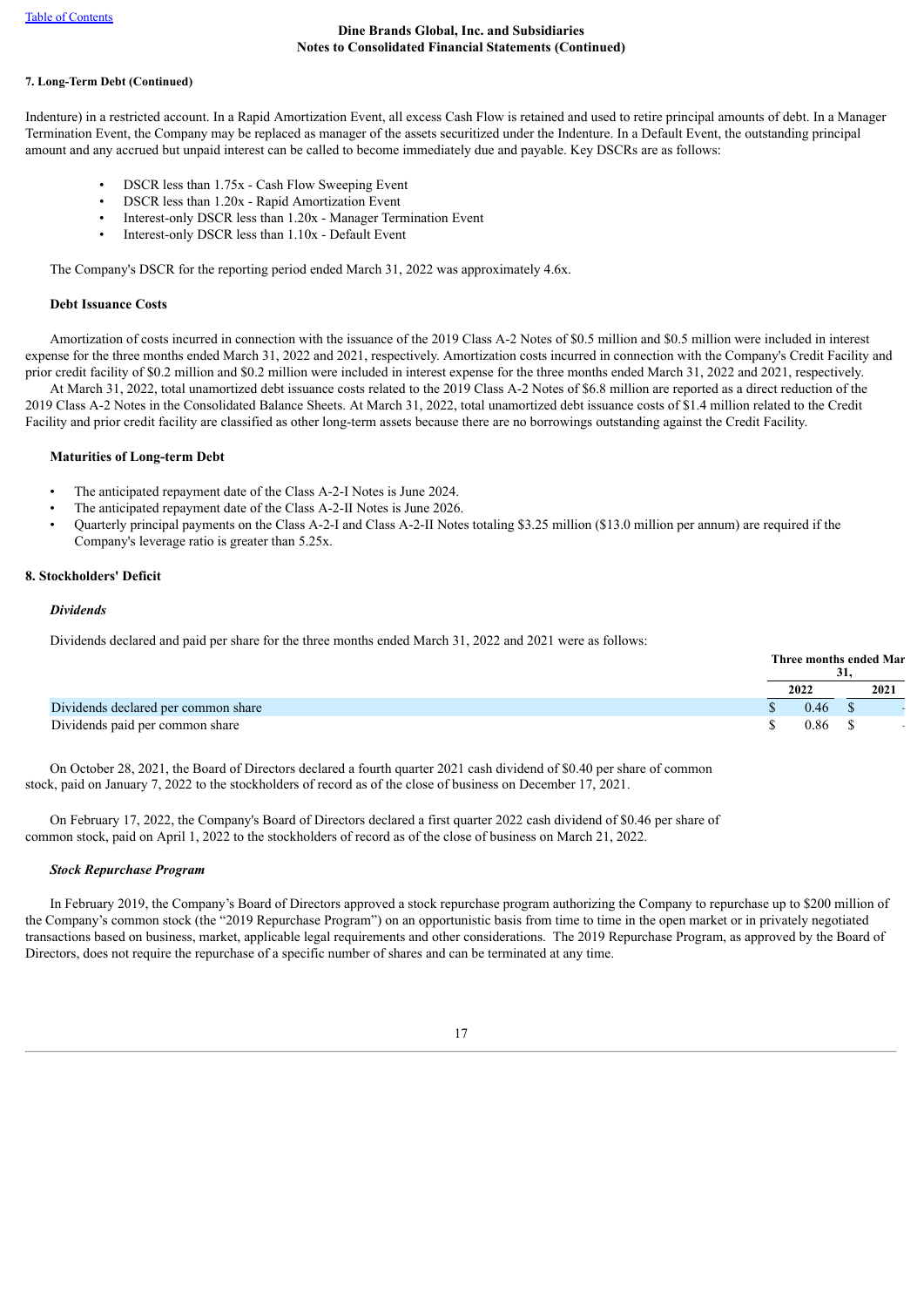#### **8. Stockholders' Deficit (Continued)**

On February 17, 2022, the Company's Board of Directors authorized a new share repurchase program, effective April 1, 2022, of up to \$250 million (the "2022 Repurchase Program"). In connection with the approval of the 2022 Repurchase Program, the 2019 Share Repurchase Program terminated effective April 1, 2022.

During the three months ended March 31, 2022, the Company repurchased 588,108 shares of common stock at a cost of \$41.4 million. Cumulatively, the Company repurchased 2,344,804 shares at a cost of \$175.8 million under the 2019 Repurchase Program through April 1, 2022, the effective date of termination as noted above.

#### *Treasury Stock*

Repurchases of the Company's common stock are included in treasury stock at the cost of shares repurchased plus any transaction costs. Treasury stock may be re-issued when stock options are exercised, when restricted stock awards are granted and when restricted stock units settle in stock upon vesting. The cost of treasury stock re-issued is determined using the first-in, first-out ("FIFO") method. During the three months ended March 31, 2022, the Company reissued 171,302 shares of treasury stock at a total FIFO cost of \$8.0 million.

#### **9. Income Taxes**

The Company's effective tax rate was 27.2% (a tax provision of \$9.3 million on pre-tax book income of \$34.2 million) for the three months ended March 31, 2022, as compared to (6.6)% (a tax benefit of \$1.6 million on pre-tax book income of \$24.0 million) for the three months ended March 31, 2021. The effective tax rate for the three months ended March 31, 2022 was different than the rate of the prior comparable period primarily due to the recognition of excess tax benefits on stock-based compensation related to the departure of the Company's previous chief executive officer in the first quarter of 2021.

The total gross unrecognized tax benefit as of March 31, 2022 and December 31, 2021 was \$2.2 million and \$1.9 million, respectively, excluding interest, penalties and related tax benefits. The Company estimates the unrecognized tax benefit as of March 31, 2022 may decrease over the upcoming 12 months by an amount up to \$0.3 million related to settlements with taxing authorities and expiring statutes of limitations. For the remaining liability, due to the uncertainties related to these tax matters, the Company is unable to make a reasonable estimate as to when cash settlement with a taxing authority will occur.

As of March 31, 2022, accrued interest was \$0.7 million and accrued penalties were less than \$0.1 million, excluding any related income tax benefits. As of December 31, 2021, accrued interest was \$0.6 million and accrued penalties were less than \$0.1 million, excluding any related income tax benefits. The Company recognizes interest accrued related to unrecognized tax benefits and penalties as a component of its income tax provision recognized in its Consolidated Statements of Comprehensive Income.

The Company files federal income tax returns and the Company or one of its subsidiaries file income tax returns in various state and international jurisdictions. With few exceptions, the Company is no longer subject to federal tax examinations by tax authorities for years before 2017 and state or non-United States tax examinations by tax authorities for years before 2011. The Company believes that adequate reserves have been provided related to all matters contained in the tax periods open to examination.

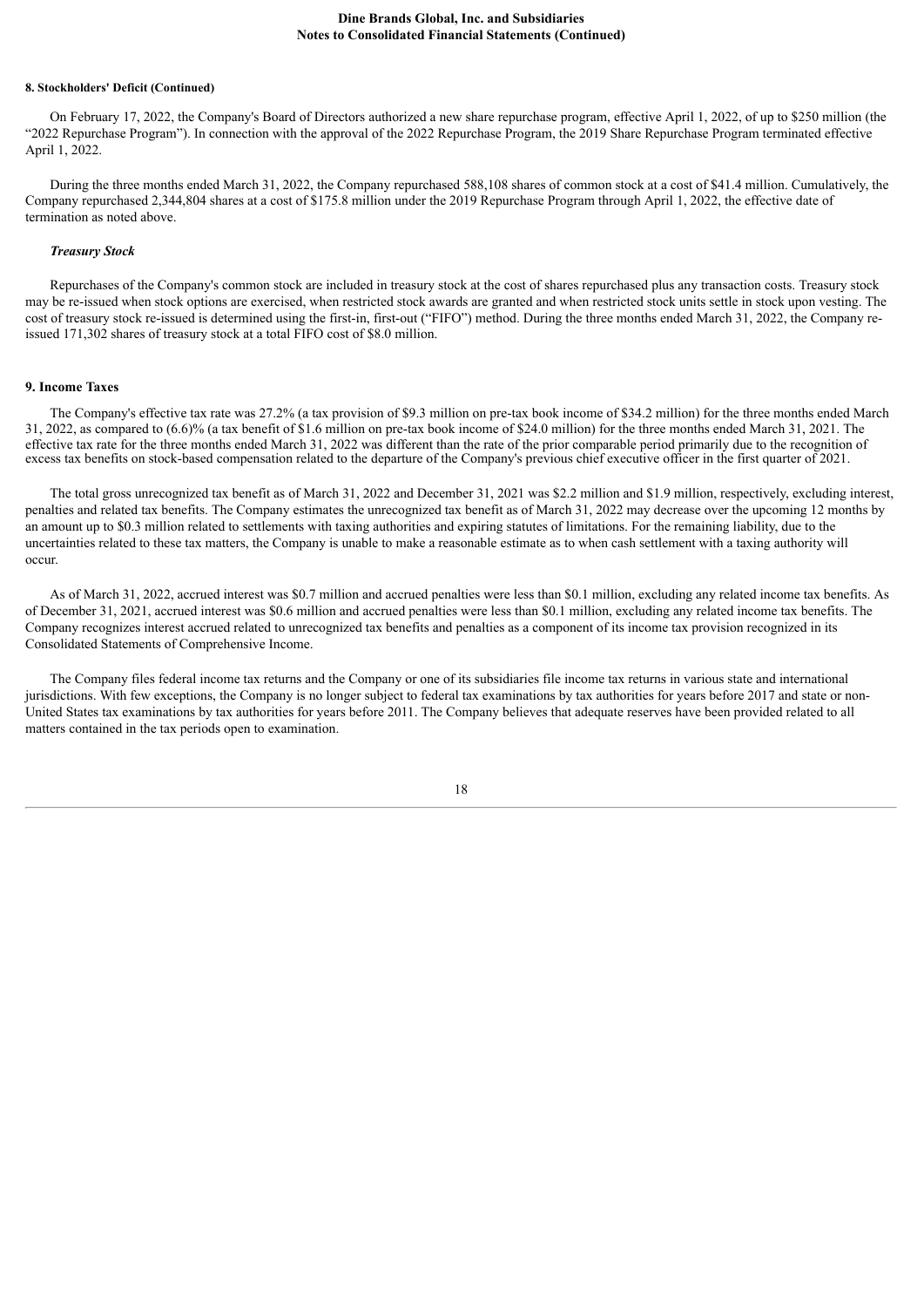# **10. Stock-Based Compensation**

The following table summarizes the components of stock-based compensation expense included in general and administrative expenses in the Consolidated Statements of Comprehensive Income:

|                                                    | Three months ended March<br>31, |  |       |  |
|----------------------------------------------------|---------------------------------|--|-------|--|
|                                                    | 2022                            |  | 2021  |  |
| Total stock-based compensation expense:            | (In millions)                   |  |       |  |
| Equity classified awards expense                   | 4.4                             |  |       |  |
| Liability classified awards expense                | 0.4                             |  | 1.5   |  |
| Total pre-tax stock-based compensation expense     | 4.8                             |  | 4.6   |  |
| Book income tax benefit                            | (1.2)                           |  | (1.1) |  |
| Total stock-based compensation expense, net of tax | 3.6                             |  | 3.5   |  |

As of March 31, 2022, total unrecognized compensation expense of \$26.3 million related to restricted stock and restricted stock units and \$4.6 million related to stock options are expected to be recognized over a weighted average period of 1.7 years for restricted stock and restricted stock units and 1.8 years for stock options.

# *Fair Value Assumptions*

The following table summarizes the assumptions used in the Black-Scholes model for stock options granted during the three months ended March 31, 2022.

| Risk-free interest rate       | $1.7\%$  |
|-------------------------------|----------|
| Historical volatility         | $70.1\%$ |
| Dividend vield                | $2.6\%$  |
| Expected years until exercise | 4.5      |
| Fair value of options granted | \$33.23  |

# *Equity Classified Awards - Stock Options*

Stock option balances at March 31, 2022, and activity for the three months ended March 31, 2022 were as follows:

| <b>Shares</b>                                 |            | Weighted<br>Average<br>Exercise<br>Price | <b>Weighted Average</b><br>Remaining<br><b>Contractual Term</b><br>(in Years) | Aggregate<br><b>Intrinsic</b><br>Value (in<br><b>Millions</b> ) |
|-----------------------------------------------|------------|------------------------------------------|-------------------------------------------------------------------------------|-----------------------------------------------------------------|
| Outstanding at December 31, 2021              | 475,904 \$ | 76.65                                    |                                                                               |                                                                 |
| Granted                                       | 75,795     | 70.08                                    |                                                                               |                                                                 |
| Exercised                                     | (3,505)    | 68.08                                    |                                                                               |                                                                 |
| Forfeited                                     | (2,635)    | 90.54                                    |                                                                               |                                                                 |
| Outstanding at March 31, 2022                 | 545,559    | 75.72                                    | 7.0                                                                           | 3.9                                                             |
| Vested at March 31, 2022 and Expected to Vest | 522,263    | 75.82                                    | 6.9                                                                           | 3.7                                                             |
| Exercisable at March 31, 2022                 | 374,716    | 75.93                                    | 6.0                                                                           | 3.1                                                             |

The aggregate intrinsic value in the table above represents the total pre-tax intrinsic value (the difference between the closing stock price of the Company's common stock on the last trading day of the first quarter of 2022 and the exercise price, multiplied by the number of in-the-money options) that would have been received by the option holders had all option holders exercised their options on March 31, 2022. The aggregate intrinsic value will change based on the fair market value of the Company's common stock and the number of in-the-money options.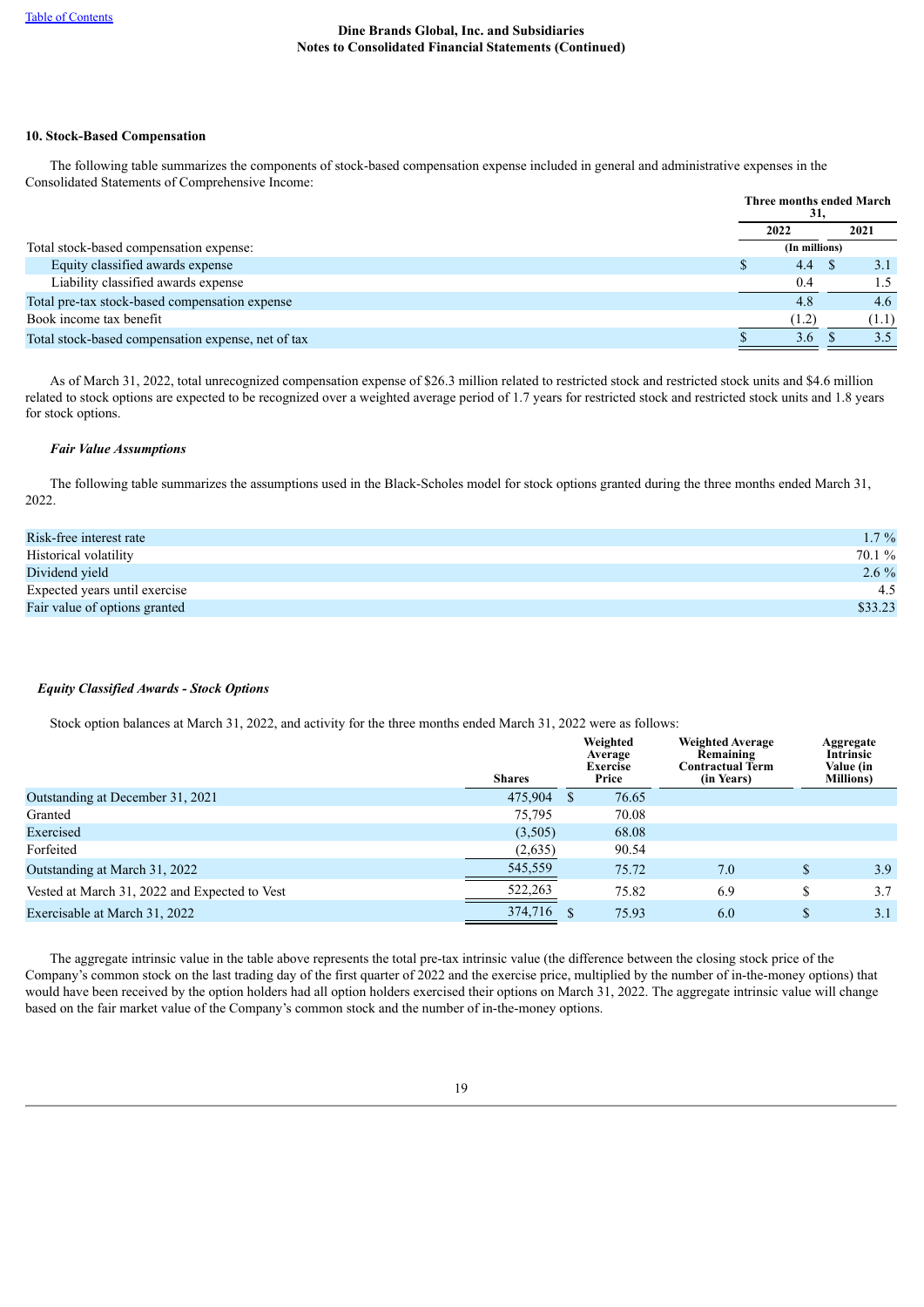#### **10. Stock-Based Compensation (Continued)**

# *Equity Classified Awards - Restricted Stock and Restricted Stock Units*

Outstanding balances as of March 31, 2022, and activity related to restricted stock and restricted stock units for the three months ended March 31, 2022 were as follows:

|                                  | <b>Restricted</b><br><b>Stock</b> | Weighted<br>Average<br><b>Grant Date</b><br><b>Fair Value</b> | <b>Stock-Settled</b><br><b>Restricted</b><br><b>Stock Units</b> | Weighted<br>Average<br><b>Grant Date</b><br><b>Fair Value</b> |
|----------------------------------|-----------------------------------|---------------------------------------------------------------|-----------------------------------------------------------------|---------------------------------------------------------------|
| Outstanding at December 31, 2021 | 276,611                           | 80.85                                                         | 105,592                                                         | 71.00                                                         |
| Granted                          | 167.797                           | 70.09                                                         | 59,002                                                          | 46.64                                                         |
| Released                         | (56,687)                          | 89.34                                                         | (40, 599)                                                       | 66.31                                                         |
| Forfeited                        | (6,667)                           | 86.86                                                         |                                                                 |                                                               |
| Outstanding at March 31, 2022    | 381,054                           | 74.77                                                         | 123,995                                                         | 61.01                                                         |

# *Liability Classified Awards - Cash-settled Restricted Stock Units*

The Company has granted cash-settled restricted stock units to certain employees. These instruments are recorded as liabilities at fair value as of the respective period end.

|                                  | <b>Cash-Settled Restricted</b><br><b>Stock Units</b> |
|----------------------------------|------------------------------------------------------|
| Outstanding at December 31, 2021 | 12,799                                               |
| Granted                          | 67                                                   |
| Released                         | (12, 866)                                            |
| Outstanding at March 31, 2022    |                                                      |

For the three months ended March 31, 2022 and 2021, an expense of \$0.2 million and \$1.4 million, respectively, was included as stock-based compensation expense related to cash-settled restricted stock units. At March 31, 2022 and December 31, 2021, liabilities were zero and \$0.9 million, respectively, related to cash-settled restricted stock units were included as part of accrued employee compensation and benefits in the Consolidated Balance Sheets.

# *Liability Classified Awards - Long-Term Incentive Awards*

The Company has granted cash long-term incentive awards ("LTIP awards") to certain employees. Annual LTIP awards vest over a three-year period and are determined using multipliers from 0% to 200% of the target award based on the total stockholder return of Dine Brands Global common stock compared to the total stockholder returns of a peer group of companies. The awards are considered stock-based compensation and are classified as liabilities measured at fair value as of the respective period end. For the three months ended March 31, 2022 and 2021, an expense of \$0.2 million and \$0.1 million, respectively. were included in total stock-based compensation expense related to LTIP awards. At March 31, 2022 and December 31, 2021, liabilities of \$1.2 million and \$1.5 million, respectively, related to LTIP awards were included as part of accrued employee compensation and benefits in the Consolidated Balance Sheets.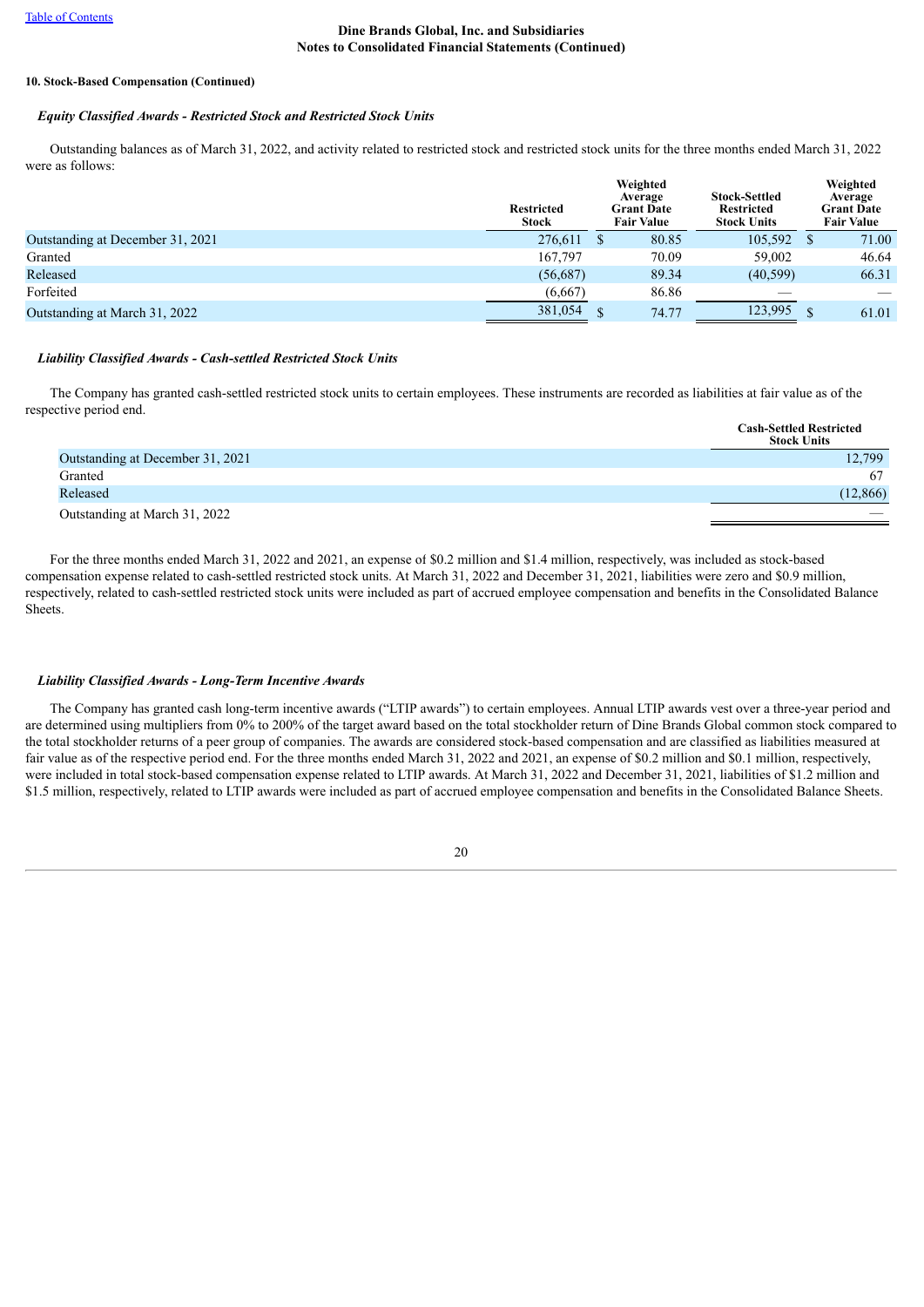#### **11. Net Income per Share**

The computation of the Company's basic and diluted net income per share is as follows:

|                                                                            |              | Three months ended March 31, |                                       |  |  |
|----------------------------------------------------------------------------|--------------|------------------------------|---------------------------------------|--|--|
|                                                                            | 2022         |                              | 2021                                  |  |  |
|                                                                            |              |                              | (In thousands, except per share data) |  |  |
| Numerator for basic and diluted income per common share:                   |              |                              |                                       |  |  |
| Net income                                                                 | 24,850<br>\$ | <sup>S</sup>                 | 25,603                                |  |  |
| Less: Net income allocated to unvested participating restricted stock      | (598)        |                              | (548)                                 |  |  |
| Net income available to common stockholders - basic                        | 24,252       |                              | 25,055                                |  |  |
| Effect of unvested participating restricted stock in two-class calculation |              |                              | 6                                     |  |  |
| Net income available to common stockholders - diluted                      | 24,253       |                              | 25,061                                |  |  |
| Denominator:                                                               |              |                              |                                       |  |  |
| Weighted average outstanding shares of common stock - basic                | 16.722       |                              | 16,460                                |  |  |
| Dilutive effect of stock options                                           |              | 36                           | 170                                   |  |  |
| Weighted average outstanding shares of common stock - diluted              | 16,758       |                              | 16,630                                |  |  |
| Net income per common share:                                               |              |                              |                                       |  |  |
| <b>Basic</b>                                                               | 1.45         | -S                           | 1.52                                  |  |  |
| Diluted                                                                    | 1.45         |                              | 1.51                                  |  |  |
|                                                                            |              |                              |                                       |  |  |

#### **12. Segments**

The Company identifies its reporting segments based on the organizational units used by management to monitor performance and make operating decisions. The Company currently has five operating segments: Applebee's franchise operations, Applebee's company-operated restaurant operations, IHOP franchise operations, rental operations and financing operations. The Company has four reportable segments: franchise operations, (an aggregation of Applebee's and IHOP franchise operations), company-operated restaurant operations, rental operations and financing operations. The Company considers these to be its reportable segments, regardless of whether any segment exceeds 10% of consolidated revenues, income before income tax provision or total assets.

As of March 31, 2022, the franchise operations segment consisted of (i) 1,606 restaurants operated by Applebee's franchisees in the United States, two U.S. territories and 11 countries outside the United States and (ii) 1,756 restaurants operated by IHOP franchisees and area licensees in the United States, two U.S. territories and seven countries outside the United States. Franchise operations revenue consists primarily of franchise royalty revenues, franchise advertising revenue, sales of proprietary products to franchisees (primarily pancake and waffle dry mixes for the IHOP restaurants), and franchise fees. Franchise operations expenses include advertising expenses, the cost of IHOP proprietary products, bad debt expense, franchisor contributions to marketing funds, pre-opening training expenses and other franchise-related costs.

Company restaurant sales are retail sales at 69 Applebee's company-operated restaurants. Company restaurant expenses are operating expenses at company-operated restaurants and include food, labor, utilities, rent and other restaurant operating costs.

Rental operations revenue includes revenue from operating leases and interest income from real estate leases. Rental operations expenses are costs of operating leases and interest expense from finance leases on which the Company is the lessee.

Financing revenues primarily consist of interest income from the financing of IHOP equipment leases and franchise fees and interest income on Applebee's notes receivable from franchisees. Financing expenses are the cost of taxes related to IHOP equipment leases.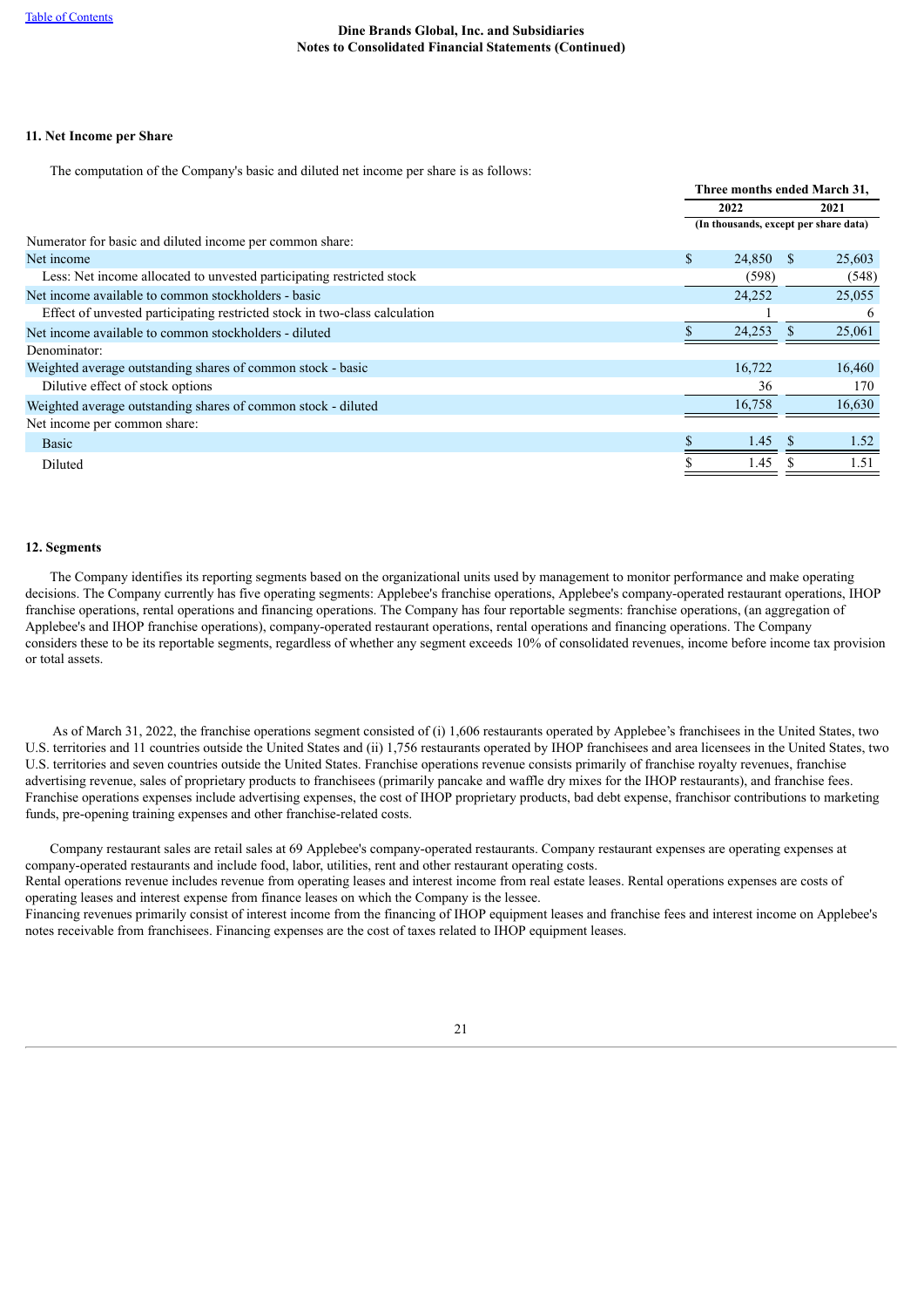#### **12. Segments (Continued)**

Information on segments is as follows:

|                                          |              | Three months ended March 31, |        |  |
|------------------------------------------|--------------|------------------------------|--------|--|
|                                          |              | 2022                         | 2021   |  |
|                                          |              | (In millions)                |        |  |
| <b>Revenues from external customers:</b> |              |                              |        |  |
| Franchise operations                     | $\mathbb{S}$ | 161.2<br>$\mathbb{S}$        | 141.0  |  |
| Rental operations                        |              | 28.8                         | 26.1   |  |
| Company restaurants                      |              | 39.4                         | 36.0   |  |
| Financing operations                     |              | 1.0                          | 1.1    |  |
| Total                                    | \$           | $\mathbb{S}$<br>230.4        | 204.2  |  |
| Interest expense:                        |              |                              |        |  |
| Rental operations                        | $\mathbb{S}$ | $\mathbb{S}$<br>1.1          | 1.3    |  |
| Company restaurants                      |              | 0.8                          | 0.9    |  |
| Corporate                                |              | 15.5                         | 16.5   |  |
| Total                                    | \$           | 17.4<br>\$                   | 18.7   |  |
| Depreciation and amortization:           |              |                              |        |  |
| Franchise operations                     | $\mathbb{S}$ | $\mathbb{S}$<br>2.5          | 2.5    |  |
| Rental operations                        |              | 2.6                          | 2.8    |  |
| Company restaurants                      |              | 1.9                          | 1.8    |  |
| Corporate                                |              | 2.9                          | 2.9    |  |
| Total                                    | \$           | 9.9<br>$\mathbf S$           | 10.0   |  |
| Gross profit (loss), by segment:         |              |                              |        |  |
| Franchise operations                     | $\mathbb{S}$ | 83.2<br>$\mathcal{S}$        | 76.0   |  |
| Rental operations                        |              | 6.7                          | 5.2    |  |
| Company restaurants                      |              | 2.0                          | 3.1    |  |
| Financing operations                     |              | 0.9                          | 1.0    |  |
| Total gross profit                       |              | 92.8                         | 85.3   |  |
| Corporate and unallocated expenses, net  |              | (58.6)                       | (61.3) |  |
| Income (loss) before income taxes        | \$           | $\mathbf S$<br>34.2          | 24.0   |  |

# **13. Closure and Impairment Charges**

Closure and impairment charges for the three months ended March 31, 2022 and 2021 were as follows:

| <b>Closure and Impairment Charges</b> |      |               | Three months ended March 31 |  |  |
|---------------------------------------|------|---------------|-----------------------------|--|--|
|                                       | 2022 |               | 2021                        |  |  |
|                                       |      | (In millions) |                             |  |  |
| Closure charges                       |      | 0.1           |                             |  |  |
| Long-lived tangible asset impairment  |      |               |                             |  |  |
| Total impairment and closure charges  |      | 0.1           |                             |  |  |

The closure charges for the three months ended March 31, 2022 related to revisions to existing closure reserves, including accretion, primarily for 28 IHOP restaurants closed prior to December 31, 2021.

The closure charges of \$1.9 million for the three months ended March 31, 2021 related to the establishment of or revisions to existing closure reserves for approximately 35 IHOP restaurants.

The long-lived asset impairment of \$0.1 million for the three months ended March 31, 2021 related to one IHOP franchisee-operated restaurants for which the carrying amount exceeded the undiscounted cash flows.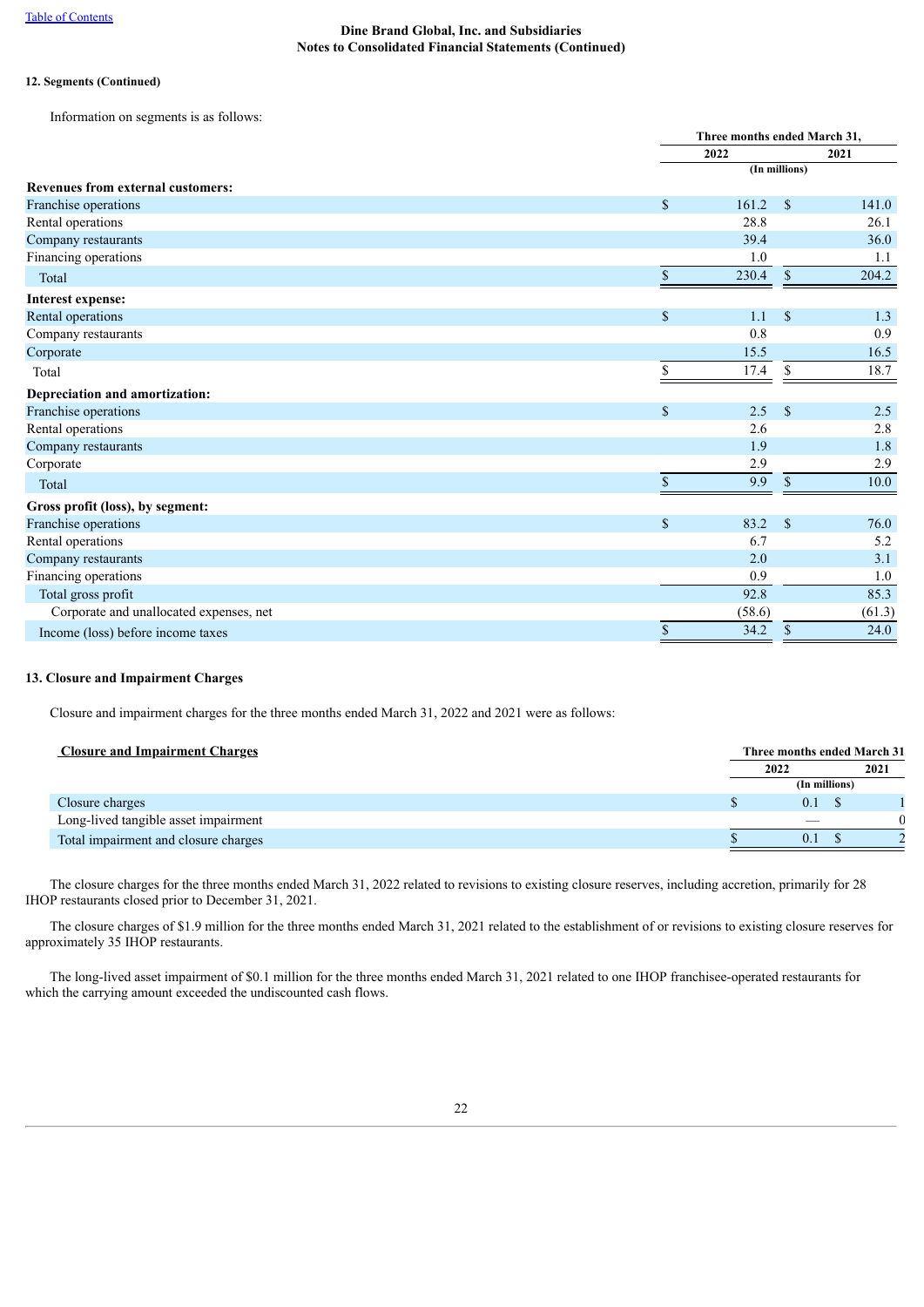# **14. Fair Value Measurements**

The Company does not have a material amount of financial assets or liabilities that are required under U.S. GAAP to be measured on a recurring basis at fair value. The Company is not a party to any material derivative financial instruments. The Company does not have a material amount of non-financial assets or non-financial liabilities that are required under U.S. GAAP to be measured at fair value on a recurring basis. The Company has not elected to use the fair value measurement option, as permitted under U.S. GAAP, for any assets or liabilities for which fair value measurement is not presently required.

The Company believes the fair values of cash equivalents, accounts receivable and accounts payable approximate their carrying amounts due to their short duration.

**March 31, 2022 December 31, 2021**

The fair values of the Company's 2019 Class A-2 Notes at March 31, 2022 and December 31, 2021 were as follows:

|                               |               | 19141 CH 91, 2022 |  | - December 91, 2021 |
|-------------------------------|---------------|-------------------|--|---------------------|
|                               | (In millions) |                   |  |                     |
| Face Value of Class A-2 Notes |               | .287.0            |  | .287.0              |
| Fair Value of Class A-2 Notes |               | .275.8            |  | 1,312.9             |

The fair values were determined based on Level 2 inputs, including information gathered from brokers who trade in the Company's 2019 Class A-2 Notes, as well as information on notes that are similar to those of the Company.

#### **15. Commitments and Contingencies**

#### *Litigation, Claims and Disputes*

The Company is subject to various lawsuits, administrative proceedings, audits and claims arising in the ordinary course of business. Some of these lawsuits purport to be class actions and/or seek substantial damages. The Company is required under U.S. GAAP to record an accrual for litigation loss contingencies that are both probable and reasonably estimable. Legal fees and expenses associated with the defense of all of the Company's litigation are expensed as such fees and expenses are incurred. Management regularly assesses the Company's insurance coverage, analyzes litigation information with the Company's attorneys and evaluates the Company's loss experience in connection with pending legal proceedings. While the Company does not presently believe that any of the legal proceedings to which it is currently a party will ultimately have a material adverse impact on the Company, there can be no assurance that the Company will prevail in all the proceedings the Company is party to, or that the Company will not incur material losses from them.

#### *Lease Guarantees*

In connection with the sale of Applebee's restaurants to franchisees, the Company has, in certain cases, guaranteed or has potential continuing liability for lease payments totaling \$219.6 million as of March 31, 2022. This amount represents the maximum potential liability for future payments under these leases. These leases have been assigned to the buyers and expire at the end of the respective lease terms, which range from 2022 through 2048. Excluding unexercised option periods, the Company's potential liability for future payments under these leases is \$48.0 million. In the event of default, the indemnity and default clauses in the sale or assignment agreements govern the Company's ability to pursue and recover damages incurred.

#### **16. Cash, Cash Equivalents and Restricted Cash**

#### *Cash and Cash Equivalents*

The Company considers all highly liquid investment securities with remaining maturities at the date of purchase of three months or less to be cash equivalents. These cash equivalents are stated at cost which approximates market value. Cash held related to IHOP advertising funds and the Company's gift card programs is not considered to be restricted cash as there are no restrictions on the use of these funds.

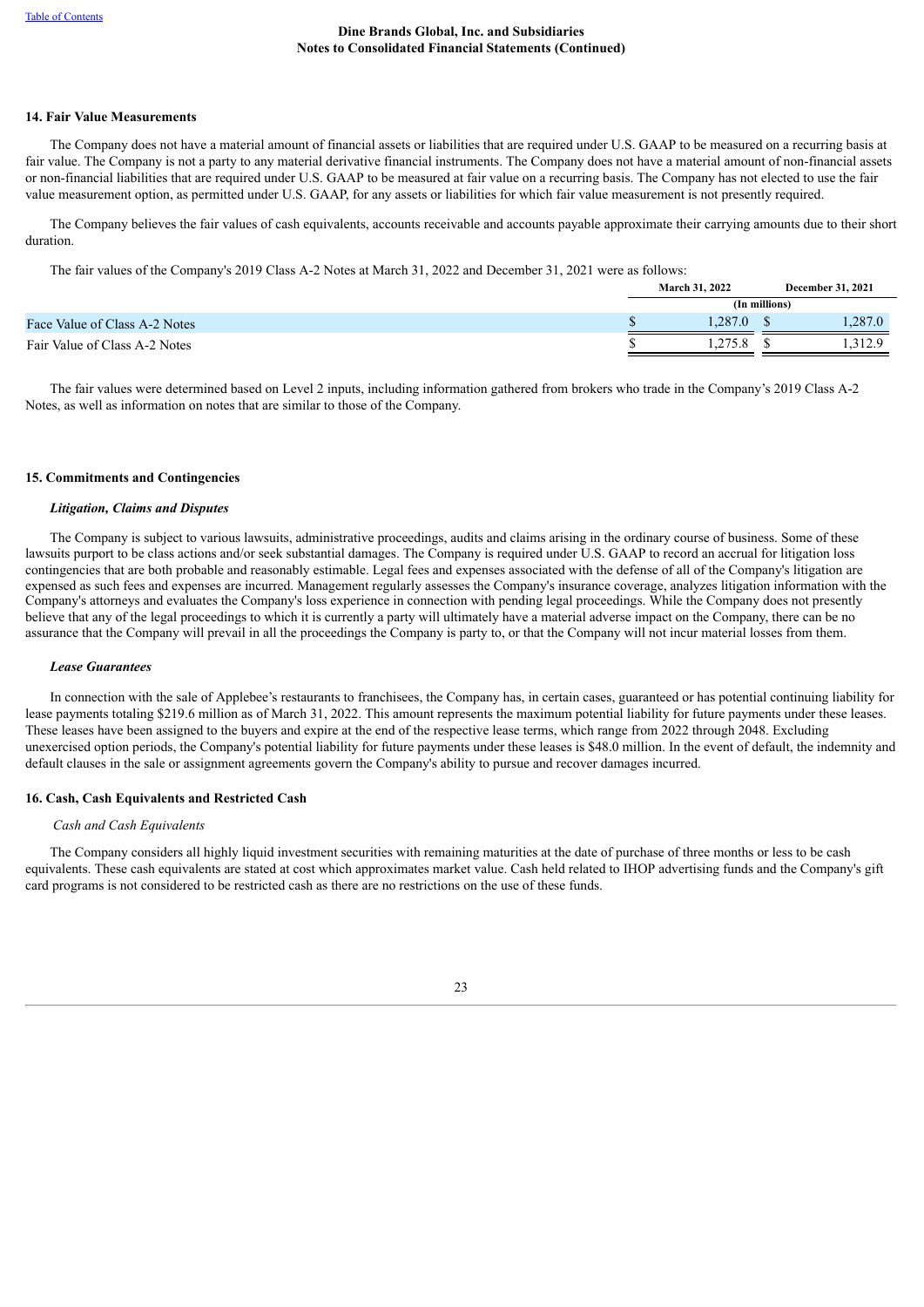# **16. Cash, Cash Equivalents and Restricted Cash (Continued)**

The components of cash and cash equivalents were as follows:

|                                               | <b>March 31, 2022</b> | <b>December 31, 2021</b> |     |  |
|-----------------------------------------------|-----------------------|--------------------------|-----|--|
|                                               | (In millions)         |                          |     |  |
| Money market funds                            | 15.0 S                |                          | 30  |  |
| IHOP advertising funds and gift card programs | 92.4                  |                          | 101 |  |
| Other depository accounts                     | 187.3                 |                          | 229 |  |
| Total cash and cash equivalents               | 294.7                 |                          | 361 |  |

# *Current Restricted Cash*

Current restricted cash primarily consisted of funds required to be held in trust in connection with the Company's securitized debt and funds from Applebee's franchisees pursuant to franchise agreements, usage of which was restricted to advertising activities. The components of current restricted cash were as follows:

|                               | March 31, 2022 | December 31, 2021 |    |  |
|-------------------------------|----------------|-------------------|----|--|
|                               | (In millions)  |                   |    |  |
| Securitized debt reserves     | $30.6$ \$      |                   | 29 |  |
| Applebee's advertising funds  | 16.5           |                   | 17 |  |
| Other                         | 0.1            |                   |    |  |
| Total current restricted cash | 47.2           |                   | 47 |  |

# *Non-current Restricted Cash*

<span id="page-24-0"></span>Non-current restricted cash was \$16.4 million and \$16.4 million at March 31, 2022 and December 31, 2021, respectively, and represents interest reserves required to be set aside for the duration of the Company's securitized debt.

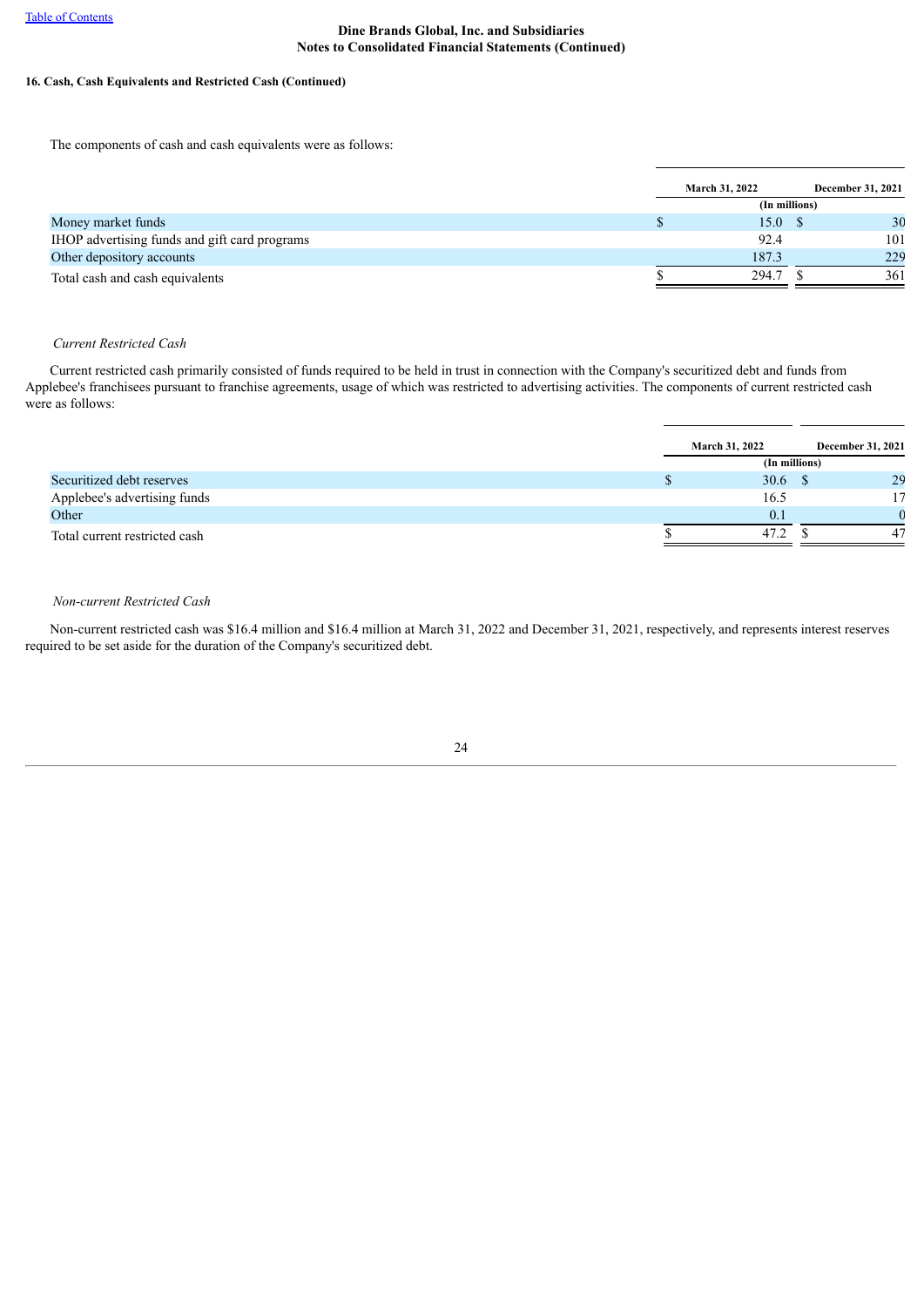# **Item 2. Management's Discussion and Analysis of Financial Condition and Results of Operations.**

You should read the following Management's Discussion and Analysis of Financial Condition and Results of Operations ("MD&A") in conjunction with the consolidated financial statements and the related notes that appear elsewhere in this report. Statements contained in this report may constitute forwardlooking statements within the meaning of the Private Securities Litigation Reform Act of 1995. Please refer to the section of this report under the heading "Cautionary Statement Regarding Forward-Looking Statements" for more information.

#### **Overview**

The following discussion and analysis provides information which we believe is relevant to an assessment and understanding of our consolidated results of operations and financial condition. The discussion should be read in conjunction with the consolidated financial statements and the notes thereto included in Item 1 of Part I of this Quarterly Report and the audited consolidated financial statements and notes thereto and the MD&A contained in the Company's Annual Report on Form 10-K for the fiscal year ended December 31, 2021. Except where the context indicates otherwise, the words "we," "us," "our," "Dine Brands Global" and the "Company" refer to Dine Brands Global, Inc., together with its subsidiaries that are consolidated in accordance with United States generally accepted accounting principles ("U.S. GAAP").

Through various subsidiaries, we own, franchise and operate the Applebee's Neighborhood Grill & Bar® ("Applebee's") concept in the bar and grill segment within the casual dining category of the restaurant industry and we own and franchise the International House of Pancakes® ("IHOP") concept in the family dining category of the restaurant industry. References herein to Applebee's<sup>®</sup> and IHOP<sup>®</sup> restaurants are to these two restaurant concepts, whether operated by franchisees, area licensees and their sub-licensees (collectively, "area licensees") or by us. With 3,431 restaurants combined, 98% of which are franchised, we believe we are one of the largest full-service restaurant companies in the world.

We identify our business segments based on the organizational units used by management to monitor performance and make operating decisions. We currently have five operating segments: Applebee's franchise operations, Applebee's company-operated restaurant operations, IHOP franchise operations, rental operations and financing operations. We have four reportable segments: franchise operations (an aggregation of Applebee's and IHOP franchise operations), company-operated restaurant operations, rental operations and financing operations. We consider these to be our reportable segments, regardless of whether any segment exceeds 10% of consolidated revenues, income before income tax provision or total assets.

### **Events Impacting Comparability of Financial Information**

Comparisons of financial results for the three months ended March 31, 2022 with those for the three months ended March 31, 2021 were impacted by the extent of restrictions in place on restaurant operations in 2021. In March 2020, the World Health Organization declared a global pandemic related to the outbreak of a novel strain of coronavirus, designated "COVID-19." Initially, federal, state, local and international governments reacted to the COVID-19 pandemic by encouraging or requiring social distancing, instituting shelter-in-place orders, and requiring, in varying degrees, reduced operating hours, restaurant dine-in and/or indoor dining limitations, capacity limitations or other restrictions.

The operating status of our restaurants was fluid during the three months ended March 31, 2021 and subject to change. Restrictions on restaurant operations were relaxed, removed or increased in response to changes in the number of COVID-19 infections, the availability and acceptance of vaccines and an increase in vaccination rates within the respective governmental jurisdictions. Generally speaking, during the second quarter of 2021, many federal, state and local governments began to relax or remove the restrictive protocols noted above, while most international governments maintained the restrictions, the degree of which varied by country.

As of March 31, 2022, almost all domestic Applebee's and IHOP restaurants were open and operating without government-mandated restrictions. This represents a significant improvement from March 31, 2021, at which time approximately 23% of domestic Applebee's restaurants and 11% of domestic IHOP restaurants were operating without government-mandated restrictions. Internationally, government-mandated restrictions vary by country, with many international restaurants still under restrictions. As of March 31, 2022, approximately 58% of international restaurants were operating without restrictions, an improvement from March 31, 2021, at which time no international restaurants were operating without restrictions.

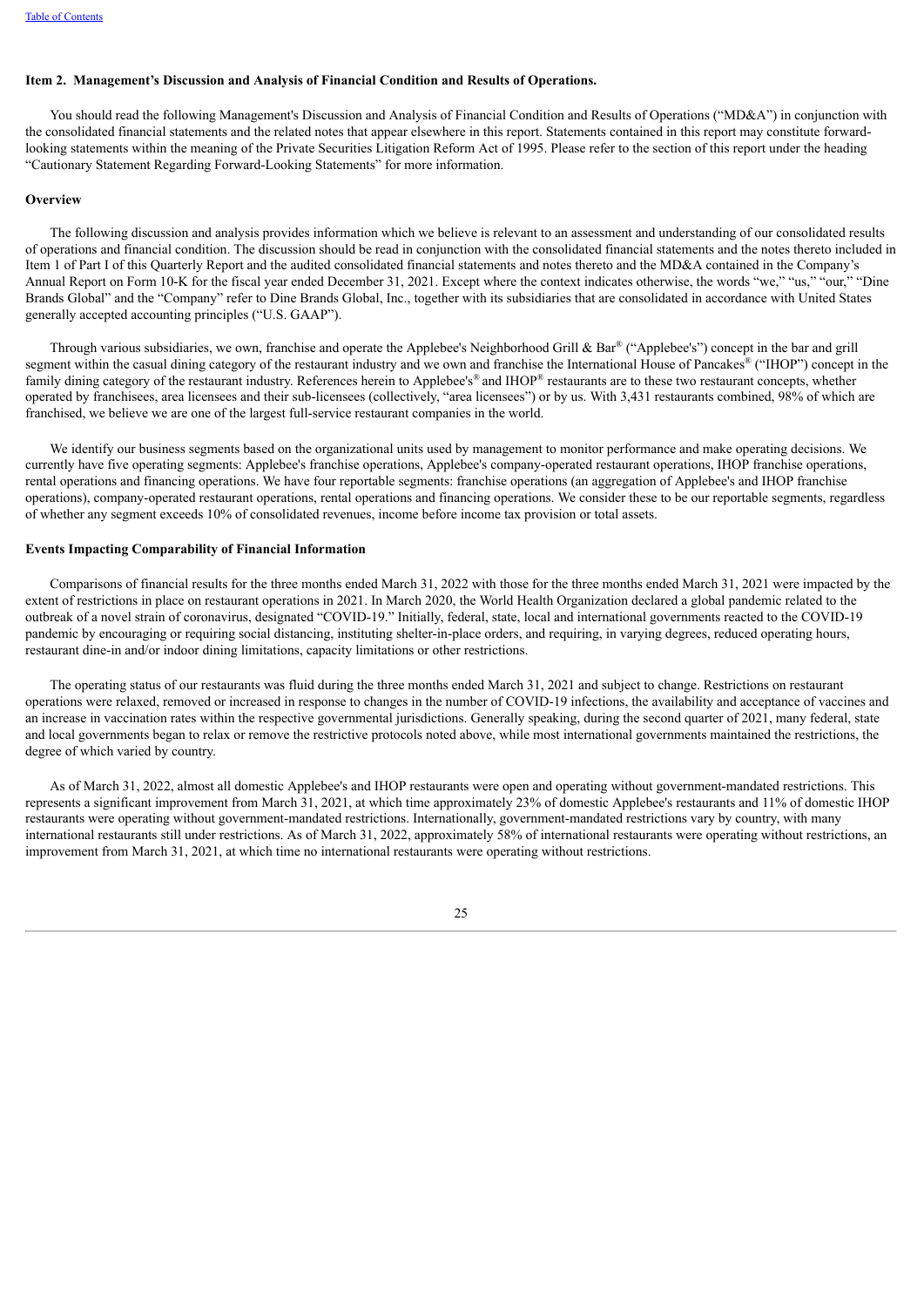Government-mandated restrictions notwithstanding, almost half of IHOP restaurants that operated 24 hours a day for all or parts of a week prior to the pandemic are currently closed during overnight hours. As of March 31, 2022, approximately 450 IHOP restaurants were operating 24 hours a day, seven days a week, with approximately 75 restaurants operating 24 hours a day for some portion of the week. As of December 31, 2019, the last reporting period prior to the pandemic, approximately 845 IHOP restaurants were operating 24 hours a day, seven days a week, with approximately 245 restaurants operating 24 hours a day for some portion of the week.

We have experienced a number of temporary and permanent closures of our restaurants during the COVID-19 pandemic. These closures occurred for a variety of reasons, and all closures were not necessarily related to the impact of the COVID-19 pandemic or related restrictions. We cannot predict the recurrences of the virus and the emergence of new variants of the virus, the acceptance of vaccines and booster vaccines worldwide and the availability of vaccines internationally, restrictions on in-restaurant dining that may be re-imposed, and, in general, what the short- and long-term impact on consumer discretionary spending the COVID-19 pandemic might have on our operations and the restaurant industry as a whole.

# **Key Financial Results**

The financial tables appearing in MD&A present amounts in millions of dollars that are rounded from our consolidated financial statements presented in thousands of dollars. As a result, the tables may not foot or crossfoot due to rounding.

|                                 | Three months ended March 31, |           |  |                                      |               | Favorable<br>(Unfavorable) |
|---------------------------------|------------------------------|-----------|--|--------------------------------------|---------------|----------------------------|
|                                 |                              | 2022      |  | 2021                                 |               | Variance                   |
|                                 |                              |           |  | (In millions, except per share data) |               |                            |
| Income before income taxes      | S                            | 34.2      |  | 24.0                                 | <sup>\$</sup> | 10.2                       |
| Income tax (provision) benefit  |                              | (9.3)     |  | 1.6                                  |               | (10.9)                     |
| Net income                      |                              | 24.9      |  | 25.6                                 |               | (0.7)                      |
| Effective tax rate              |                              | $27.2 \%$ |  | $(6.6)\%$                            |               | $(33.8)\%$                 |
| Net income per diluted share    |                              | 1.45      |  | 1.51                                 |               | (0.06)                     |
|                                 |                              |           |  |                                      |               | % increase                 |
| Weighted average diluted shares |                              | 16.8      |  | 16.6                                 |               | $0.8 \%$                   |

The effective tax rate for the three months ended March 31, 2022 was different than the rate of the prior comparable period primarily due to the recognition of excess tax benefits on stock-based compensation related to the departure of the Company's previous chief executive officer in the first quarter of 2021.

The following table highlights the primary components of the increase in our income before income taxes for the three months ended March 31, 2022, compared to our income before income taxes for the three ended March 31, 2021:

|                                                         | Favorable<br>(Unfavorable) Variance         |
|---------------------------------------------------------|---------------------------------------------|
|                                                         | <b>Three months ended March</b><br>31, 2022 |
|                                                         | (In millions)                               |
| Increase in gross profit:                               |                                             |
| Applebee's franchise operations                         | 5.6                                         |
| <b>IHOP</b> franchise operations                        | 1.6                                         |
| Company restaurant operations                           | (1.1)                                       |
| Rental and financing operations                         | 1.4                                         |
| Total increase in gross profit                          | 7.5                                         |
| Decrease in closure and impairment charges              | 1.9                                         |
| Increase in general and administrative ("G&A") expenses | (1.6)                                       |
| Other                                                   | 2.4                                         |
| Increase in income before income taxes                  | 10.1                                        |
|                                                         |                                             |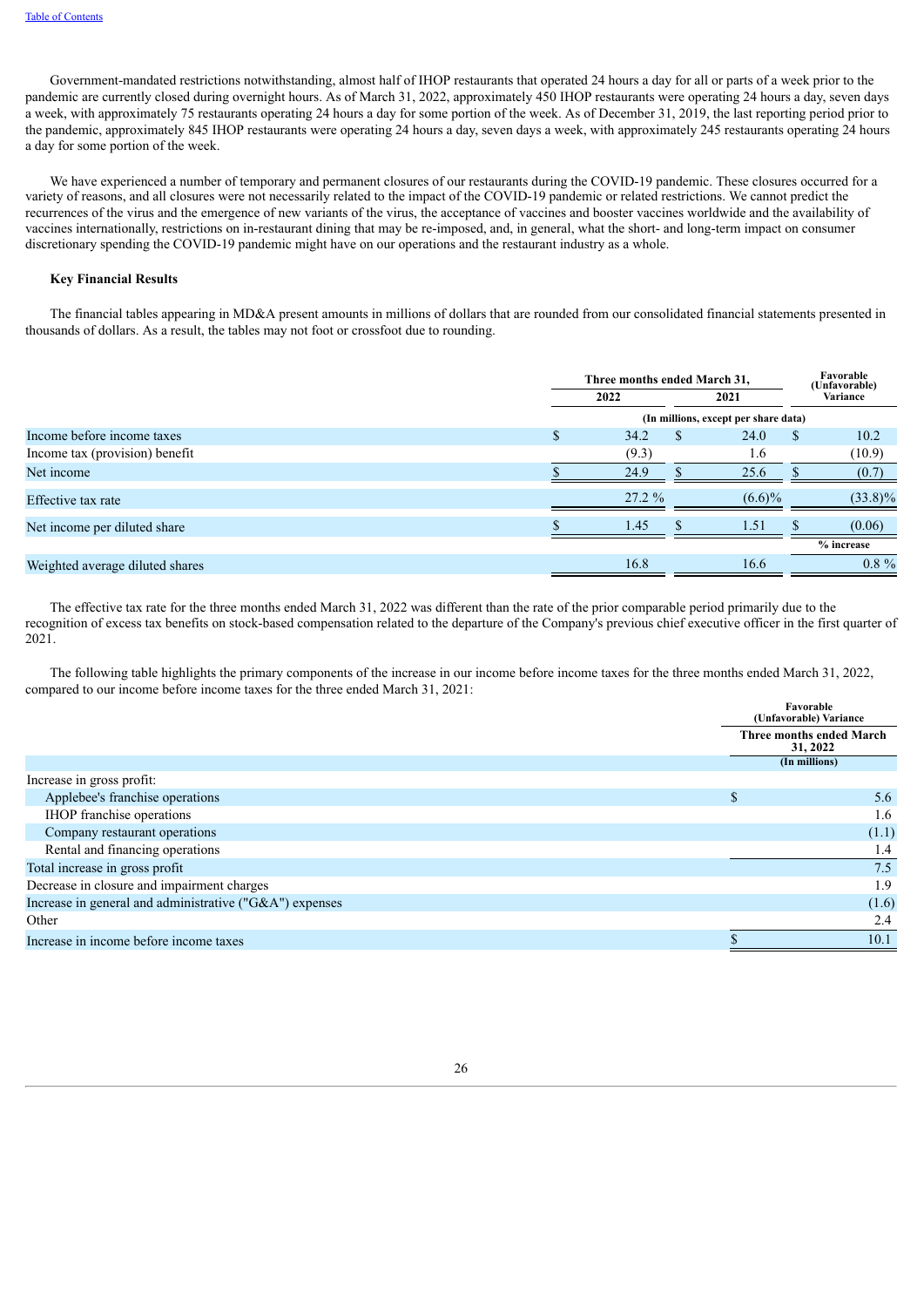Total gross profit for the three months ended March 31, 2022 increased compared with the same period of the prior year, primarily due to the increased revenue from franchise and rental operations, partially offset by higher costs for food, beverage and labor in company restaurant operations. Additionally, the increase in income before income taxes included a decrease in closure and impairment charges and a gain on the disposition of assets, offset by an increase in G&A expenses.

Increases in commodity, labor and other restaurant operating costs experienced at restaurants owned and operated by our franchisees could impact us to the extent our franchisees are adversely impacted by a sustained decline in their operating margins. At company operated restaurants, increases in commodity, labor and other restaurant operating costs impact us directly. As of March 31, 2022, we operate 69 Applebee's restaurants, representing 2% of the 3,431 restaurants comprising our system.

See "Consolidated Results of Operations - Comparison of the Three Months ended March 31, 2022 and March 31, 2021" for additional discussion of the changes shown above.

# **Key Performance Indicators**

In evaluating the performance of each restaurant concept, we consider the key performance indicators to be the system-wide sales percentage change, the percentage change in domestic system-wide same-restaurant sales ("domestic same-restaurant sales"), net franchise restaurant development and the change in effective restaurants. Changes in both domestic same-restaurant sales and in the number of Applebee's and IHOP restaurants will impact our system-wide retail sales that drive franchise royalty revenues. Restaurant development also impacts franchise revenues in the form of initial franchise fees and, in the case of IHOP restaurants, sales of proprietary pancake and waffle dry mix.

Our key performance indicators for the three months ended March 31, 2022 were as follows:

|                                                                          | Three months ended March 31,<br>2022 |             |
|--------------------------------------------------------------------------|--------------------------------------|-------------|
|                                                                          | <b>Applebee's</b>                    | <b>IHOP</b> |
| Sales percentage increase in reported retail sales - 2022 vs. 2021       | $13.9\%$                             | $19.9\%$    |
| % increase in domestic system-wide same-restaurant sales - 2022 vs. 2021 | $14.3\%$                             | $18.1 \%$   |
| Net franchise restaurant (reduction) increase <sup>(1)</sup>             | (5)                                  |             |
| Net (decrease) increase in total effective restaurants $(2)$             | (21)                                 |             |

(1) (2)

<sup>(1)</sup> Franchise and area license restaurant closings, net of openings, during the three months ended March 31, 2022.<br><sup>(2)</sup> Change in the weighted average number of franchise, area license and company-operated restaurants o number of those open during the same period of 2021.

The changes in sales percentage and domestic same-restaurant sales of both brands were impacted by the varying degrees of restrictions on in-restaurant dining in effect during the first quarter of 2021 that substantially had been relaxed during the first quarter of 2022, as discussed under *"Events Impacting the Comparability of Financial Information."*

The change in total effective restaurants for each brand reflects both permanent closures, net of openings, over the past 12 months as well as the weighted effect of restaurants temporarily closed during each period.

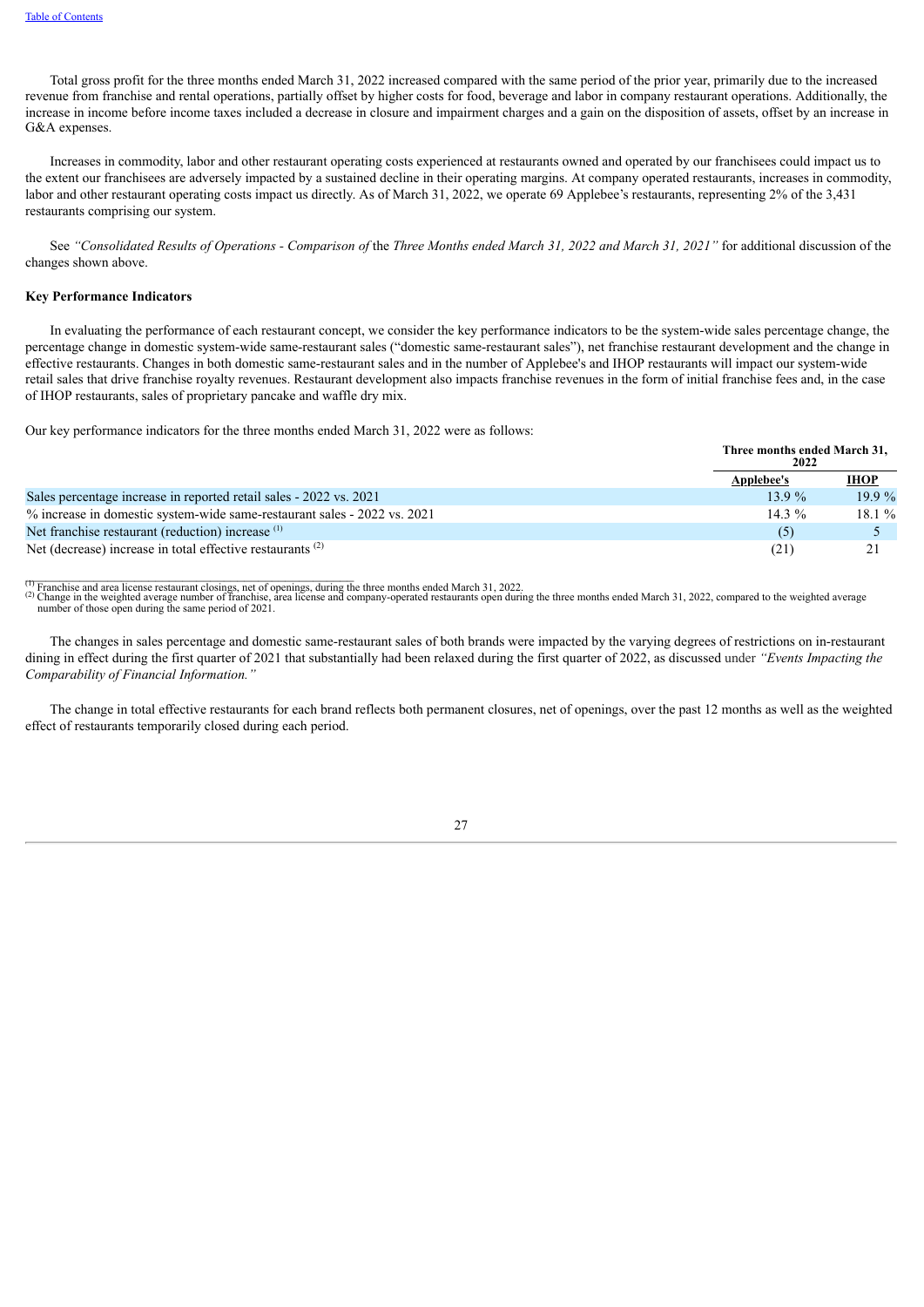



#### **Domestic Same-Restaurant Sales**

Applebee's system-wide domestic same-restaurant sales increased 14.3% for the three months ended March 31, 2022 compared to the same period of 2021. The increase was due to an increase in customer traffic as well as increase in average check. The increase in customer traffic primarily was due to the positive changes in restaurant operating status as discussed under *"Events Impacting the Comparability of Financial Information,"* as well as increased consumer desire to patronize restaurants after the relaxation of pandemic restrictions. The increase in average check was primarily due to favorable mix shifts related to a reduction in core menu items, successful promotional food and beverage offerings and a larger number of items purchased with offpremise orders, as well as menu price increases by franchisees.

| <b>Applebee's Off-premise Sales Data</b> | Three months ended March 31, |           |  |          |
|------------------------------------------|------------------------------|-----------|--|----------|
|                                          |                              | 2022      |  | 2021     |
| Off-premise sales (in millions) $(1)$    |                              | 297.0     |  | 344.4    |
| $%$ sales mix                            |                              | $27.6 \%$ |  | $36.7\%$ |

 $(1)$  Primarily to-go, delivery and catering sales for comparable 2022 and 2021 restaurants.

Based on data from Black Box Intelligence, a restaurant sales reporting firm ("Black Box"), Applebee's increase in same-restaurant sales for the three months ended March 31, 2022 underperformed the casual dining segment of the restaurant industry (excluding Applebee's) during the same period of 2022.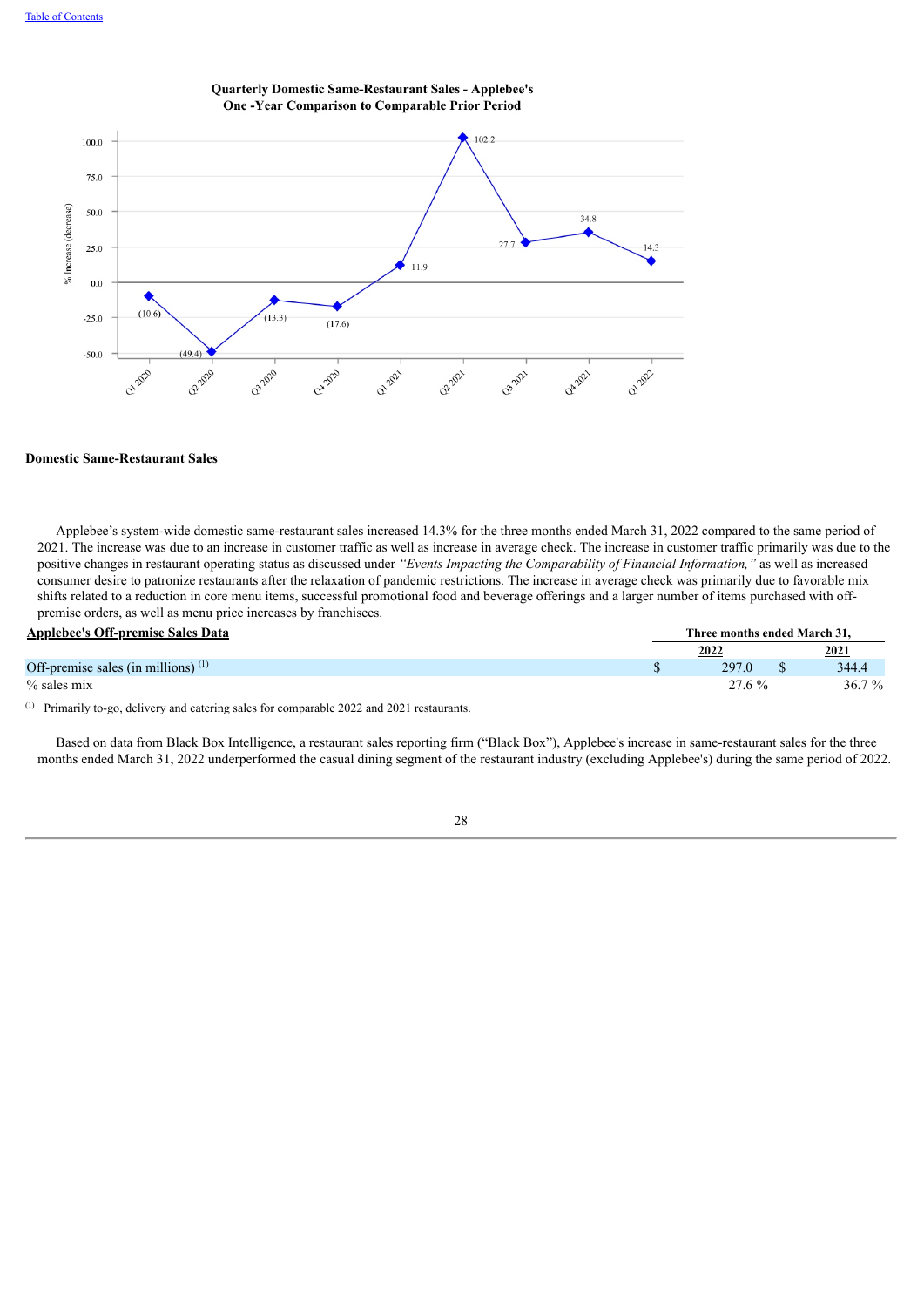

**Quarterly Domestic Same-Restaurant Sales - IHOP One-Year Comparison to Comparable Prior Period** 

IHOP's system-wide domestic same-restaurant sales increased 18.1% for the three months ended March 31, 2022 as compared to the same period of 2021. The improvement was due to an increase in average check as well as an increase in customer traffic. The increase in average check was primarily due to an increase in menu prices as well as a general increase in consumer spending due to larger party sizes and greater spending per person. The increase in customer traffic was primarily due to the positive changes in restaurant operating status as discussed under *"Events Impacting the Comparability of Financial Information,"* as well as increased consumer desire to patronize restaurants after the relaxation of pandemic restrictions.

# **IHOP Off-premise Sales Data Three months ended March 31,**

|                                       |              | 2022  | 2021                   |
|---------------------------------------|--------------|-------|------------------------|
| Off-premise sales (in millions) $(1)$ | $\mathbf{v}$ | 161.7 | 182.8                  |
| % sales mix                           |              | 60/   | $3\frac{0}{6}$<br>JJ.J |

 $(1)$  Primarily to-go, delivery and catering sales for comparable 2022 and 2021 restaurants

Based on data from Black Box, IHOP's increase in same-restaurant sales for the three months ended March 31, 2022 underperformed the family dining segment of the restaurant industry (excluding IHOP) during that same period of 2022.

#### **Restaurant Data**

The following table sets forth the number of "Effective Restaurants" in the Applebee's and IHOP systems and information regarding the percentage change in sales at those restaurants compared to the same period of the prior year. Sales at restaurants that are owned by franchisees and area licensees are not attributable to the Company and, as such, the percentage change in sales at Effective Restaurants is based on non-GAAP sales data. However, we believe that presentation of this information is useful in analyzing our revenues because franchisees and area licensees pay us royalties and advertising fees that are based on a percentage of their sales, and, where applicable, rental payments under leases that partially may be based on a percentage of their sales. Management also uses this information to make decisions about plans for future development of additional restaurants as well as evaluation of current operations.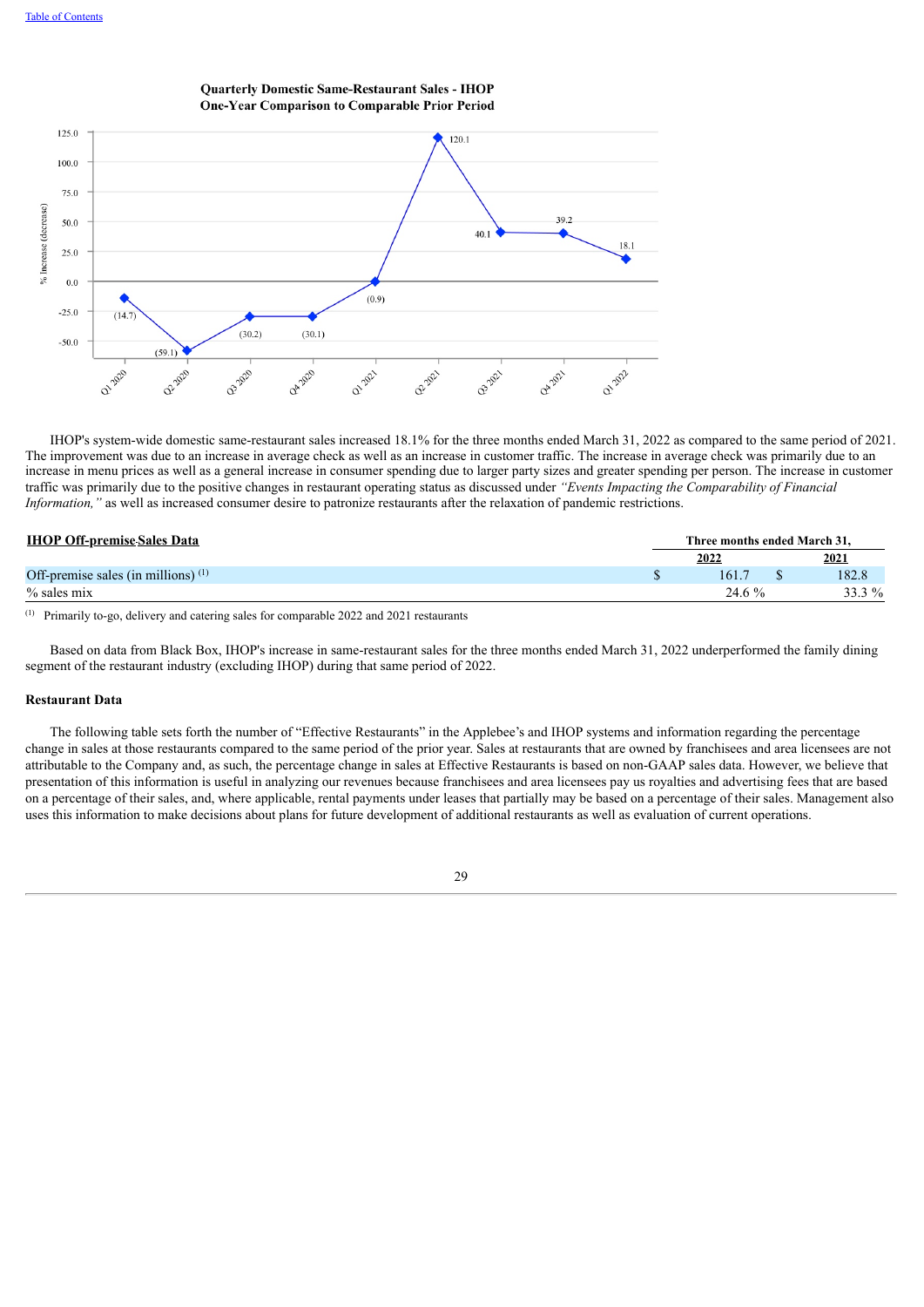|                                                                                                     |              | Three months ended March 31, |            |  |
|-----------------------------------------------------------------------------------------------------|--------------|------------------------------|------------|--|
|                                                                                                     |              | 2022                         | 2021       |  |
| <b>Applebee's Restaurant Data</b>                                                                   |              | (Unaudited)                  |            |  |
| <b>Effective Restaurants</b> <sup>(a)</sup>                                                         |              |                              |            |  |
| Franchise                                                                                           |              | 1,607                        | 1,628      |  |
| Company                                                                                             |              | 69                           | 69         |  |
| Total                                                                                               |              | 1,676                        | 1,697      |  |
| System-wide <sup>(b)</sup>                                                                          |              |                              |            |  |
| Domestic sales percentage change <sup>(c)</sup>                                                     |              | 13.9 %                       | $1.2\%$    |  |
| Domestic same-restaurant sales percentage change <sup>(d)</sup>                                     |              | 14.3 %                       | 11.9%      |  |
| Franchise <sup>(b)</sup>                                                                            |              |                              |            |  |
| Domestic sales percentage change <sup>(c)</sup>                                                     |              | 14.1%                        | $0.7\%$    |  |
| Domestic same-restaurant sales percentage change <sup>(d)</sup>                                     |              | $14.5\%$                     | $11.5\%$   |  |
| Average weekly domestic unit sales (in thousands)                                                   | $\mathbb{S}$ | 53.9<br>$\mathbb{S}$         | 46.8       |  |
| <b>IHOP Restaurant Data</b>                                                                         |              |                              |            |  |
| <b>Effective Restaurants</b> <sup>(a)</sup>                                                         |              |                              |            |  |
| Franchise                                                                                           |              | 1,586                        | 1,563      |  |
| Area license                                                                                        |              | 155                          | 157        |  |
| Total                                                                                               |              | 1,741                        | 1,720      |  |
| System-wide <sup>(b)</sup>                                                                          |              |                              |            |  |
| Sales percentage change <sup>(c)</sup>                                                              |              | 19.9%                        | $(12.1)\%$ |  |
| Domestic same-restaurant sales percentage change, including area license restaurants <sup>(d)</sup> |              | 18.1 %                       | $(0.9)\%$  |  |
| Franchise <sup>(b)</sup>                                                                            |              |                              |            |  |
| Sales percentage change <sup>(c)</sup>                                                              |              | 20.5 %                       | $(12.9)\%$ |  |
| Domestic same-restaurant sales percentage change <sup>(d)</sup>                                     |              | 18.6 %                       | $(1.9)\%$  |  |
| Average weekly unit sales (in thousands)                                                            | \$           | 34.9<br>$\mathbb{S}$         | 29.4       |  |
| Area License <sup>(b)</sup>                                                                         |              |                              |            |  |
| Sales percentage change <sup>(c)</sup>                                                              |              | 14.4 %                       | $(3.7)\%$  |  |
|                                                                                                     |              |                              |            |  |

(a) "Effective Restaurants" are the weighted average number of restaurants open in each fiscal period, adjusted to account for restaurants open for only a portion of the period. Information is presented for all Effective Restaurants in the Applebee's and IHOP systems, which consist of restaurants owned by franchisees and area licensees as well as those owned by the Company. Effective Restaurants do not include units operated as ghost kitchens (small kitchens with no store-front presence, used to fill off-premise orders).

(b) "System-wide sales" are retail sales at Applebee's restaurants operated by franchisees and IHOP restaurants operated by franchisees and area licensees, as reported to the Company, in addition to retail sales at company-operated Applebee's restaurants. System-wide sales do not include retail sales of ghost kitchens. Sales at restaurants that are owned by franchisees and area licensees are not attributable to the Company. An increase in franchisees' reported sales will result in a corresponding increase in our royalty revenue, while a decrease in franchisees' reported sales will result in a corresponding decrease in our royalty revenue. Unaudited reported sales for Applebee's domestic franchise restaurants, Applebee's company-operated restaurants, IHOP franchise restaurants and IHOP area license restaurants were as follows:

|                                                |  | Three months ended March 31. |         |
|------------------------------------------------|--|------------------------------|---------|
|                                                |  | 2022                         | 2021    |
| <b>Reported sales (in millions)</b>            |  | (Unaudited)                  |         |
| Applebee's domestic franchise restaurant sales |  | 1,055.0                      | 924.7   |
| Applebee's company-operated restaurants        |  | 39.4                         | 35.9    |
| <b>IHOP</b> franchise restaurant sales         |  | 719.6                        | 596.7   |
| IHOP area license restaurant sales             |  | 70.5                         | 61.7    |
| Total                                          |  | 1,884.5                      | 1.619.0 |

(c) "Sales percentage change" reflects, for each category of restaurants, the percentage change in sales in any given fiscal period compared to the prior fiscal period for all restaurants in that category.

(d) "Domestic same-restaurant sales percentage change" reflects the percentage change in sales in any given fiscal period, compared to the same weeks in the prior fiscal period, for domestic restaurants that have been operated during both fiscal periods that are being compared and have been open for at least 18 months. Because of new restaurant openings and restaurant closures, the domestic restaurants open throughout both fiscal periods being compared may be different from period to period.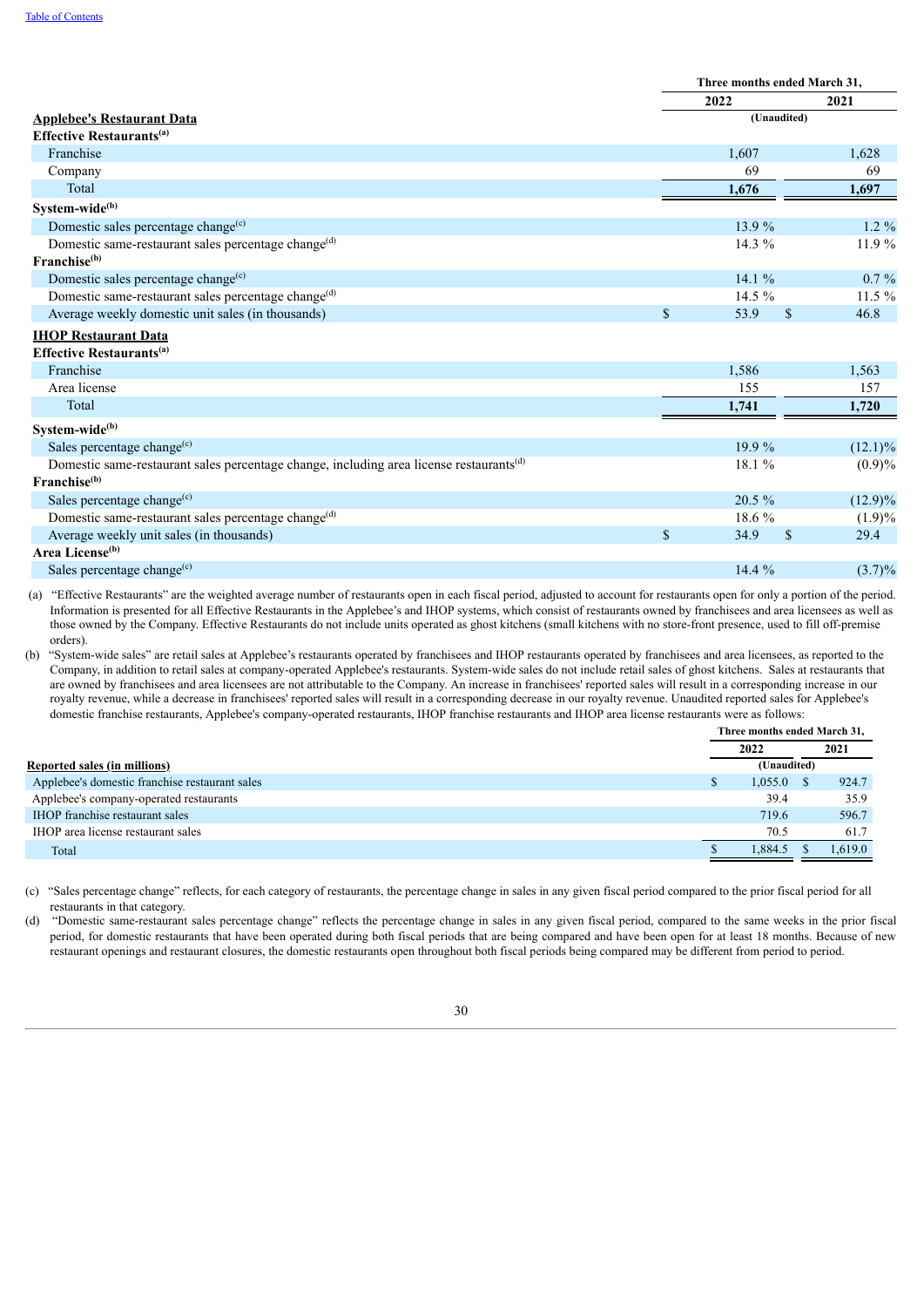| <b>Restaurant Development Activity</b>                        |                | Three months ended March 31, |  |  |
|---------------------------------------------------------------|----------------|------------------------------|--|--|
|                                                               | 2022           | 2021                         |  |  |
| <b>Applebee's</b>                                             | (Unaudited)    |                              |  |  |
| Summary - beginning of period:                                |                |                              |  |  |
| Franchise                                                     | 1,611          | 1,640                        |  |  |
| Company                                                       | 69             | 69                           |  |  |
| <b>Beginning of period</b>                                    | 1,680          | 1,709                        |  |  |
| Franchise restaurants opened:                                 |                |                              |  |  |
| Domestic                                                      | $\mathbf{1}$   | $\overline{2}$               |  |  |
| International                                                 |                |                              |  |  |
| Total franchise restaurants opened                            |                | $\overline{2}$               |  |  |
| Franchise restaurants permanently closed:                     |                |                              |  |  |
| Domestic                                                      | (4)            | (4)                          |  |  |
| International                                                 | (2)            | (2)                          |  |  |
| Total franchise restaurants permanently closed                | (6)            | (6)                          |  |  |
| Net franchise restaurant reduction                            | (5)            | (4)                          |  |  |
| Summary - end of period:                                      |                |                              |  |  |
| Franchise                                                     | 1,606          | 1,636                        |  |  |
| Company                                                       | 69             | 69                           |  |  |
| Total Applebee's restaurants, end of period                   | 1,675          | 1,705                        |  |  |
| Domestic                                                      | 1,575          | 1,596                        |  |  |
| International                                                 | 100            | 109                          |  |  |
|                                                               |                |                              |  |  |
| <b>IHOP</b>                                                   |                |                              |  |  |
| Summary - beginning of period:<br>Franchise                   | 1,595          | 1,611                        |  |  |
| Area license                                                  | 156            | 158                          |  |  |
| Company                                                       |                | 3                            |  |  |
| Total IHOP restaurants, beginning of period                   | 1,751          | 1,772                        |  |  |
|                                                               |                |                              |  |  |
| Franchise/area license restaurants opened:                    |                |                              |  |  |
| Domestic franchise<br>Domestic area license                   | 7<br>1         | 8                            |  |  |
| International franchise                                       | $\overline{2}$ |                              |  |  |
| Total franchise/area license restaurants opened               | 10             | $\,$ 8 $\,$                  |  |  |
| Franchise/area license restaurants permanently closed:        |                |                              |  |  |
| Domestic franchise                                            | (3)            | (16)                         |  |  |
| Domestic area license                                         | (1)            | (2)                          |  |  |
| International franchise                                       | (1)            | (9)                          |  |  |
| International area license                                    |                |                              |  |  |
| Total franchise/area license restaurants permanently closed   | (5)            | (27)                         |  |  |
| Net franchise/area license restaurant additions (reductions)  | 5              | (19)                         |  |  |
| Refranchised by the Company                                   |                |                              |  |  |
| Franchise restaurants reacquired by the Company               |                | (1)                          |  |  |
| Net increase (decrease) in franchise/area license restaurants | 5              | (20)                         |  |  |
|                                                               |                |                              |  |  |
| Summary - end of period:                                      |                |                              |  |  |
| Franchise                                                     | 1,600          | 1,593                        |  |  |
| Area license                                                  | 156            | 156                          |  |  |
| Company                                                       |                | 4                            |  |  |
| Total IHOP restaurants, end of period                         | 1,756          | 1,753                        |  |  |
| Domestic                                                      | 1,661          | 1,660                        |  |  |
| International                                                 | 95             | 93                           |  |  |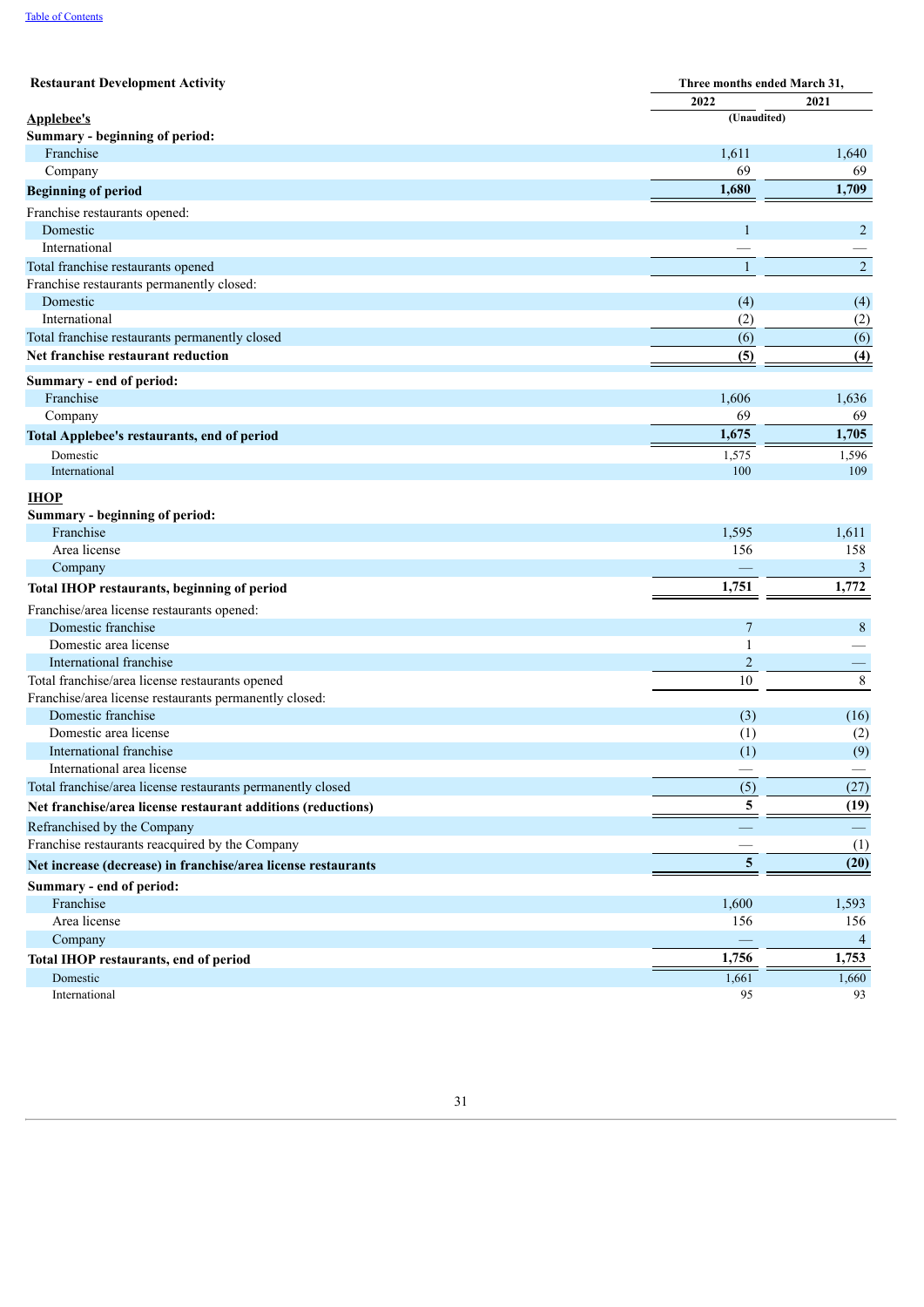The restaurant counts and activity presented above do not include two domestic Applebee's ghost kitchens (small kitchens with no store-front presence, used to fill off-premise orders), 10 international Applebee's ghost kitchens and 19 international IHOP ghost kitchens.

The closures presented in the tables above represent permanent closures of restaurants. Temporary closures, which can occur for a variety of reasons, are not reflected as reductions in this table and are included in the summary counts at the beginning and end of each period shown. Temporary closures are reflected in the weighted calculation of Effective Restaurants presented in the preceding Restaurant Data table.

Closures of Applebee's and IHOP restaurants adversely impact our system-wide retail sales that drive our franchise royalty revenues as well as, in the case of IHOP restaurants, sales of proprietary pancake and waffle dry mix. Further, with certain restaurants, we own or lease the underlying property and sublease it to the applicable franchisee. Thus, our rental income also could be adversely affected due to the loss of such income, as well as our obligation to make rental or other payments for such properties.

# **CONSOLIDATED RESULTS OF OPERATIONS Comparison of the Three Months ended March 31, 2022 and 2021**

### *Financial Results*

| <b>Revenue</b>                | Three months ended March 31, |       | Favorable<br>(Unfavorable) |          |  |
|-------------------------------|------------------------------|-------|----------------------------|----------|--|
|                               | 2022                         | 2021  |                            | Variance |  |
|                               | (In millions)                |       |                            |          |  |
| Franchise operations          | 161.2                        | 141.0 |                            | 20.2     |  |
| Rental operations             | 28.8                         | 26.1  |                            | 2.7      |  |
| Company restaurant operations | 39.4                         | 36.0  |                            | 3.4      |  |
| Financing operations          | 1.0                          | 1.1   |                            | (0.1)    |  |
| Total revenue                 | 230.4                        | 204.2 |                            | 26.2     |  |
| Change vs. prior period       | 12.8 %                       |       |                            |          |  |

Total revenue for the three months ended March 31, 2022 increased compared with the same period of the prior year. As discussed under "*Events Impacting the Comparability of Financial Information*," during the 2022 period, many governmental authorities relaxed or eliminated restrictions on restaurant operations that had been in place during the 2021 period in response to declines in the number of COVID-19 infections, the availability of vaccines and an increase of the number of vaccinated individuals within their respective jurisdictions. This had a favorable impact on same-restaurant sales and customer traffic in our franchise and company restaurant operations as well as a favorable impact on rental revenue based on a percentage of franchisees' retail sales.

| <b>Gross Profit</b>           |      | Three months ended March 31, | Favorable<br>(Unfavorable) |               |  |          |  |
|-------------------------------|------|------------------------------|----------------------------|---------------|--|----------|--|
|                               | 2022 |                              |                            | 2021          |  | Variance |  |
|                               |      |                              |                            | (In millions) |  |          |  |
| Franchise operations          |      | 83.2                         |                            | 76.0 S        |  | 7.2      |  |
| Rental operations             |      | 6.7                          |                            | 5.2           |  | 1.5      |  |
| Company restaurant operations |      | 2.0                          |                            | 3.1           |  | (1.1)    |  |
| Financing operations          |      | 0.9                          |                            | 1.0           |  | (0.1)    |  |
| Total gross profit            |      | 92.8                         |                            | 85.3          |  | 7.5      |  |
| Change vs. prior period       |      | 8.8%                         |                            |               |  |          |  |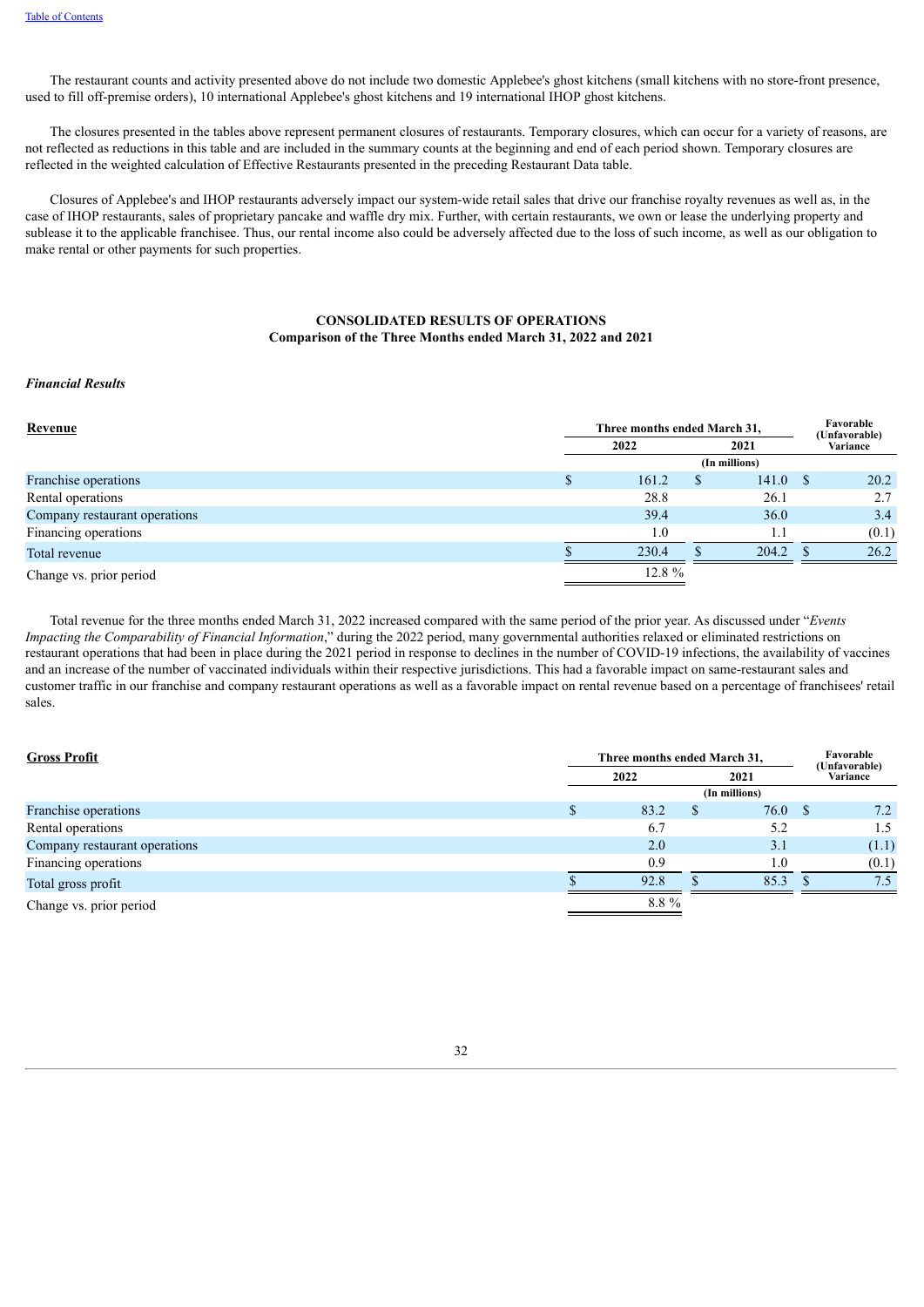Total gross profit for the three months ended March 31, 2022 increased compared with the same period of the prior year, primarily due to the increased revenue from franchise, company-operated restaurant and rental operations, partially offset by higher costs of food, beverage and labor in company restaurant operations.

|                                              |             | Three months ended March 31, |    |                                             |                    |  |  |  |
|----------------------------------------------|-------------|------------------------------|----|---------------------------------------------|--------------------|--|--|--|
| <b>Franchise Operations</b>                  |             | 2022                         |    | (Unfavorable<br>Variance<br>2021            |                    |  |  |  |
|                                              |             |                              |    | (In millions, except number of restaurants) |                    |  |  |  |
| Effective Franchise Restaurants:(1)          |             |                              |    |                                             |                    |  |  |  |
| Applebee's                                   |             | 1,607                        |    | 1,628                                       |                    |  |  |  |
| <b>IHOP</b>                                  |             | 1,741                        |    | 1,720                                       |                    |  |  |  |
| Franchise Revenues:                          |             |                              |    |                                             |                    |  |  |  |
| Applebee's franchise fees                    | $\mathbf S$ | 44.1                         | \$ | 38.7                                        | $\mathsf{\$}$<br>5 |  |  |  |
| <b>IHOP</b> franchise fees                   |             | 46.2                         |    | 41.4                                        |                    |  |  |  |
| Advertising fees                             |             | 70.9                         |    | 60.9                                        | 10                 |  |  |  |
| Total franchise revenues                     |             | 161.2                        |    | 141.0                                       | 20                 |  |  |  |
| Franchise Expenses:                          |             |                              |    |                                             |                    |  |  |  |
| Applebee's                                   |             | 0.9                          |    | 1.1                                         | $\overline{0}$     |  |  |  |
| <b>IHOP</b>                                  |             | 6.2                          |    | 3.0                                         | (3)                |  |  |  |
| Advertising expenses                         |             | 70.9                         |    | 60.9                                        | (10)               |  |  |  |
| Total franchise expenses                     |             | 78.0                         |    | 65.0                                        | (13)               |  |  |  |
| Franchise Gross Profit:                      |             |                              |    |                                             |                    |  |  |  |
| Applebee's                                   |             | 43.2                         |    | 37.6                                        | 5                  |  |  |  |
| <b>IHOP</b>                                  |             | 40.0                         |    | 38.4                                        |                    |  |  |  |
| Total franchise gross profit                 |             | 83.2                         | \$ | 76.0                                        | \$.                |  |  |  |
| Gross profit as % of franchise revenue $(2)$ |             | 51.6 %                       |    | 53.9%                                       |                    |  |  |  |
| Gross profit as % of franchise fees $(2)(3)$ |             | 92.1 %                       |    | 94.9 %                                      |                    |  |  |  |

 $\frac{(1)}{1}$  Effective Franchise Restaurants are the weighted average number of franchise and area license restaurants open in each fiscal period, adjusted to account for restaurants open for only a portion of the period.

<sup>(2)</sup> Percentages calculated on actual amounts, not rounded amounts presented above.

 $(3)$  From time to time, advertising fee revenue may be different from advertising expenses in a given accounting period. Over the long term, advertising activity should not generate gross profit or loss.

Applebee's franchise fee revenue for the three months ended March 31, 2022 increased 14.0% as compared with the same period of the prior year, primarily due to the favorable impact on royalties of a 14.3% increase in domestic same-restaurant sales. Applebee's international revenues increased \$1.0 million due to improvement in sales.

The decrease in Applebee's franchise expenses for the three months ended March 31, 2022 compared with the same period of the prior year primarily was due to the recovery of bad debt expense. Applebee's reduced its allowance for bad debts by \$0.2 million during the three months ended March 31, 2022 as compared to bad debt expense of less than \$0.1 million in the prior year period.

IHOP's franchise fee revenue for the three months ended March 31, 2022 increased 11.6% as compared with the same period of the prior year, primarily due to the favorable impact on royalties and pancake and waffle dry mix revenue of an 18.1% increase in domestic same-restaurant sales, partially offset by a \$1.7 million decrease in termination fees and a \$0.6 million decrease in other franchise fees.

IHOP franchise expenses for the three months ended March 31, 2022 increased \$3.2 million as compared with same period of the prior year, primarily due to lower recovery of bad debt expense of \$1.9 million and an increase in purchases of pancake and waffle dry mix. IHOP reduced its allowance for bad debts by \$0.2 million during the three months ended March 31, 2022 as compared a reduction of \$2.1 million in the first quarter of 2021.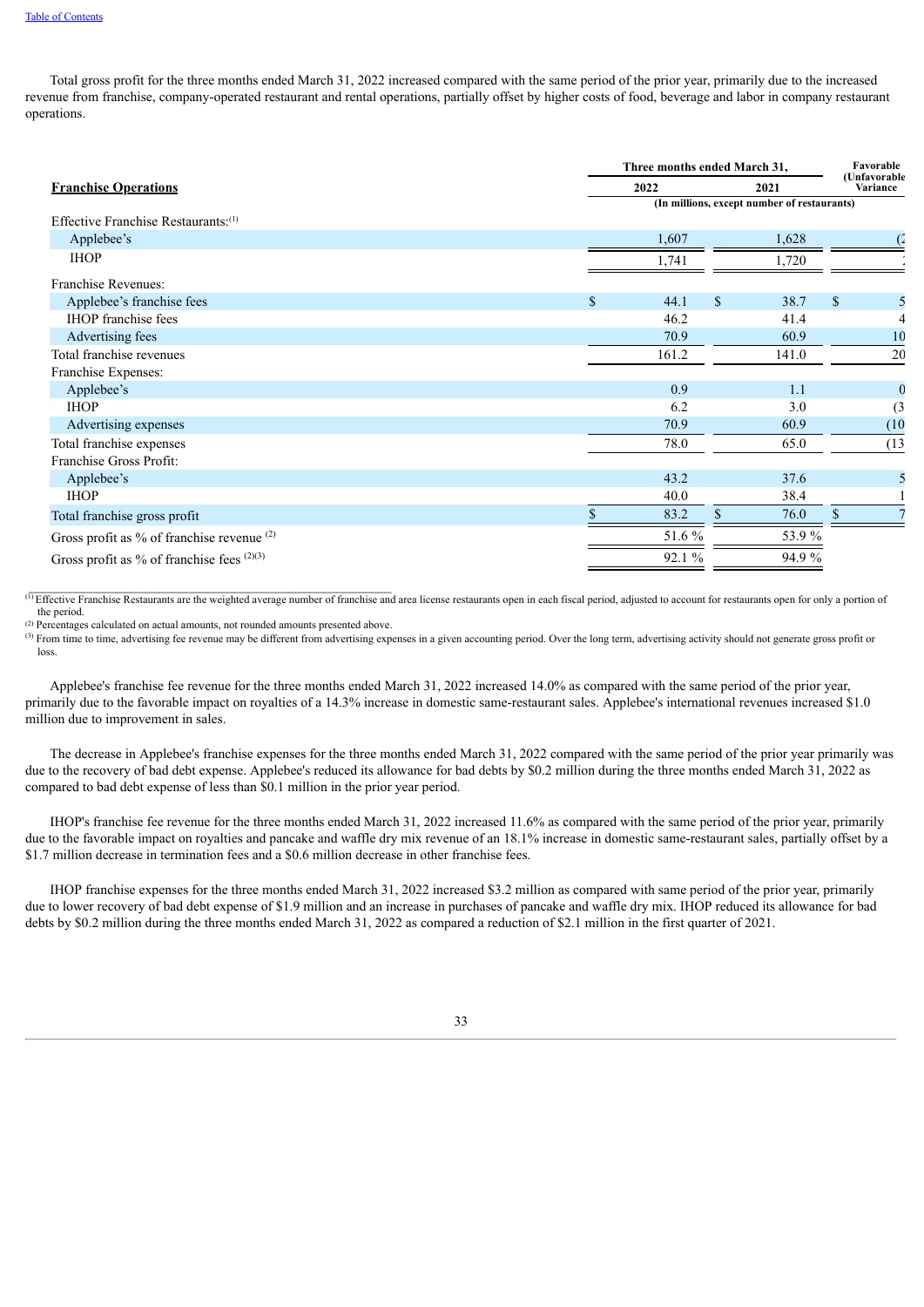Advertising revenue and expense by brand for the three months ended March 31, 2022 and 2021 were as follows:

|                                         | Three months ended March 31, |      |  |           |  |          |  |
|-----------------------------------------|------------------------------|------|--|-----------|--|----------|--|
|                                         | 2022                         |      |  | 2021      |  | Increase |  |
|                                         | (In millions)                |      |  |           |  |          |  |
| Advertising Revenues and Expenses:      |                              |      |  |           |  |          |  |
| Applebee's                              |                              | 44.4 |  | $38.6$ \$ |  |          |  |
| <b>IHOP</b>                             |                              | 26.4 |  | 22.3      |  | 4        |  |
| Total advertising revenues and expenses |                              | 70.8 |  | 60.9      |  |          |  |

Applebee's and IHOP's advertising revenue and expense for the three months ended March 31, 2022 increased 15.0% and 18.4%, respectively, compared to the same period of the prior year primarily due to the increases in customer traffic and average check as noted above.

It is our accounting policy to recognize any deficiency in advertising fee revenue compared to advertising expenditure or any recovery of a previously recognized deficiency in advertising fee revenue compared to advertising expenditure in the fourth quarter of our fiscal year.

| <b>Rental Operations</b>           | Three months ended March 31. | Favorable<br>(Unfavorable) |          |  |
|------------------------------------|------------------------------|----------------------------|----------|--|
|                                    | 2022                         | 2021                       | Variance |  |
|                                    |                              | (In millions)              |          |  |
| Rental revenues                    | 28.8                         | 26.1                       |          |  |
| Rental expenses                    | 22.1                         | 20.9                       |          |  |
| Rental operations gross profit     | 6.7                          | 5.2                        |          |  |
| Gross profit as % of revenue $(1)$ | 23.2 %                       | 19.8%                      |          |  |

 $(1)$  Percentages calculated on actual amounts, not rounded amounts presented above.

Rental operations relate primarily to IHOP franchise restaurants. Rental income includes sublease revenue from operating leases and interest income from real estate leases. Rental expenses are costs of prime operating leases and interest expense on prime finance leases.

Rental segment revenue for the three months ended March 31, 2022 increased as compared to the same period of the prior year, primarily due to a \$1.3 million increase in rental income based on a percentage of franchisees' retail sales. Additionally, rental revenue increased \$1.3 million due to the gross presentation of certain elements of variable sublease income, such as common area maintenance payments received from franchisees and remitted to landlords, which previously were reported on a net basis. Rental segment expenses for the three months ended March 31, 2022 increased compared to the same period of the prior year, primarily due to a \$1.3 million gross-up of lease-related expenses.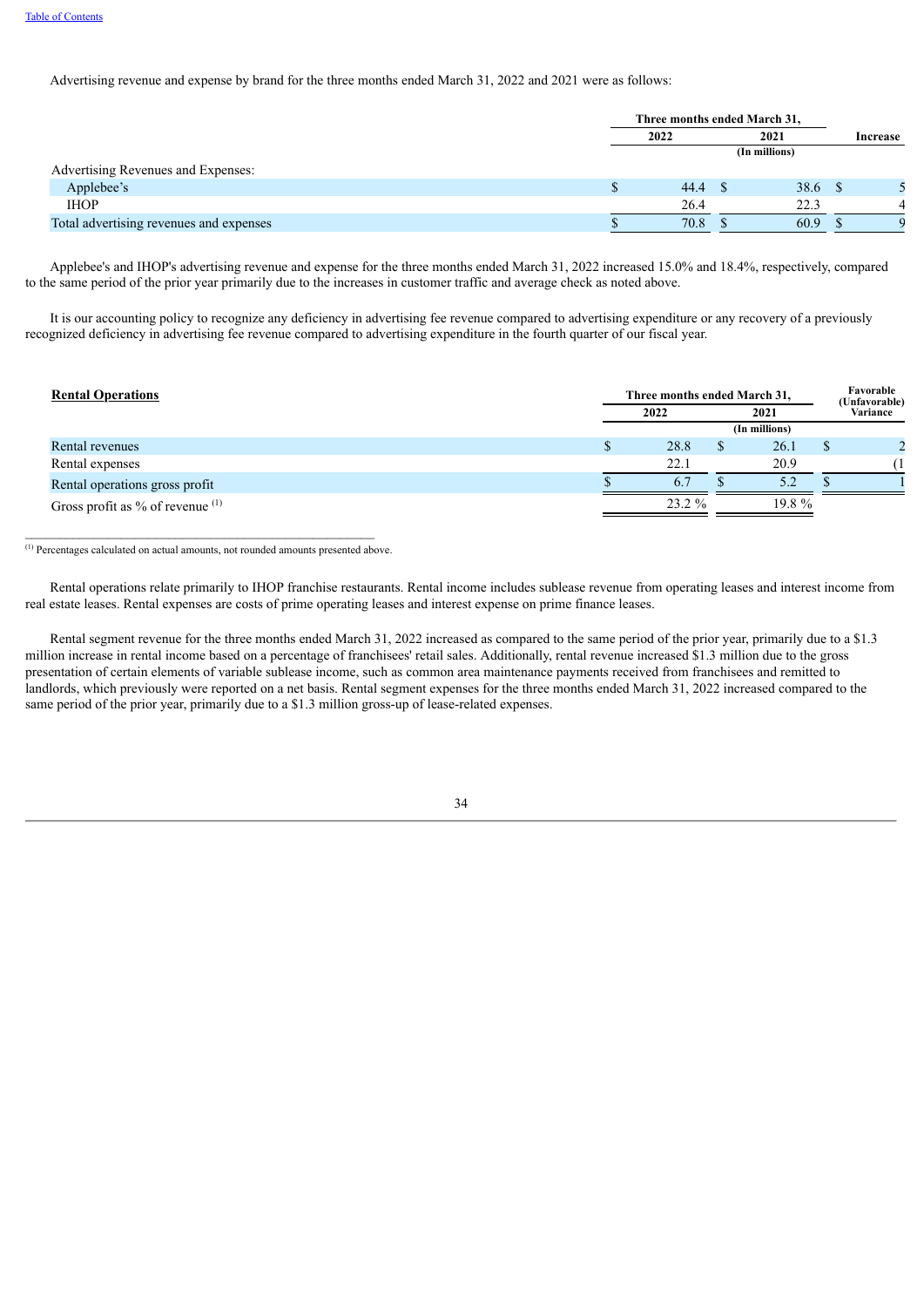#### **Company Restaurant Operations**

|                                                       | Three months ended March 31, |         |  |         | Favorable<br>(Unfavorable) |  |  |
|-------------------------------------------------------|------------------------------|---------|--|---------|----------------------------|--|--|
|                                                       |                              | 2022    |  | 2021    | Variance                   |  |  |
| <b>Effective Restaurants</b>                          |                              | 69      |  | 69      |                            |  |  |
|                                                       |                              |         |  |         |                            |  |  |
| Applebee's Company restaurant sales <sup>(1)</sup>    |                              | 39.4    |  | 36.0    |                            |  |  |
| Applebee's Company restaurant expenses <sup>(1)</sup> |                              | 37.4    |  | 32.7    |                            |  |  |
| IHOP restaurant expenses $(2)$                        |                              |         |  | 0.2     |                            |  |  |
| Company restaurant gross profit                       |                              | 2.0     |  | $3_{1}$ |                            |  |  |
| Gross profit as % of revenue $(3)$                    |                              | $5.1\%$ |  | $9.0\%$ |                            |  |  |

 $(1)$  Related to 69 Applebee's company-operated restaurants.

 $(2)$  Costs associated with IHOP restaurants in the process of being refranchised.

<sup>(3)</sup> Calculated for Applebee's company-operated restaurants only. Percentages calculated on actual amounts, not rounded amounts presented above.

Applebee's company same-restaurant sales for the three months ended March 31, 2022 increased 9.9% compared to the same period of 2021, the significant majority of which was due to an increase in customer traffic.

The increase in customer traffic primarily was due to the favorable change in operating capacity of the restaurants during the three months ended March 31, 2022 compared to the same period of 2021. All 69 of the Applebee's company-operated restaurants are located in South Carolina or North Carolina. Since the second week of January 2021, the 27 restaurants in South Carolina have operated without capacity limitations, while the 42 restaurants in North Carolina operated at 50% capacity until June 1, 2021, from which point those 42 restaurants also were able to operate without capacity limitations.

Gross profit and gross profit as a percentage of revenue for the three months ended March 31, 2022 were unfavorable compared the same period of the prior year, due to higher food, labor and delivery costs.

Company segment restaurant expenses include costs associated with reacquired IHOP restaurants in the process of being refranchised. There were no reacquired IHOP restaurants expenses during the three months ended March 31, 2022 and approximately \$0.2 million of expenses during the three months ended March 31, 2021.

### **Financing Operations**

Financing revenues primarily consist of interest income from the financing of IHOP equipment leases and franchise fees as well as interest income on Applebee's notes receivable from franchisees. Financing expenses are the cost of taxes related to IHOP equipment leases.

Financing revenue and gross profit for the three months ended March 31, 2022 declined compared to the same period of the prior year, primarily because of progressive decline in interest income as note balances are repaid.

# **G&A Expenses**

|                    | Three months ended March 31,<br>2021<br>2022 |               |  |          |  |
|--------------------|----------------------------------------------|---------------|--|----------|--|
|                    |                                              |               |  | Increase |  |
|                    |                                              | (In millions) |  |          |  |
| Total G&A expenses | 41.5                                         | 39.9          |  | (1.6)    |  |
|                    |                                              |               |  |          |  |

G&A expenses for the three months ended March 31, 2022 increased 4.1% compared to the same period of the prior year, primarily due to increases in travel and conference expenses, personnel-related costs and professional services, partially offset by a decrease in recruitment costs. Included in total G&A expenses for the three months ended March 31, 2022 was \$1.3 million of expense related to company-operated restaurants, an increase of \$0.1 million from the same period of the prior year.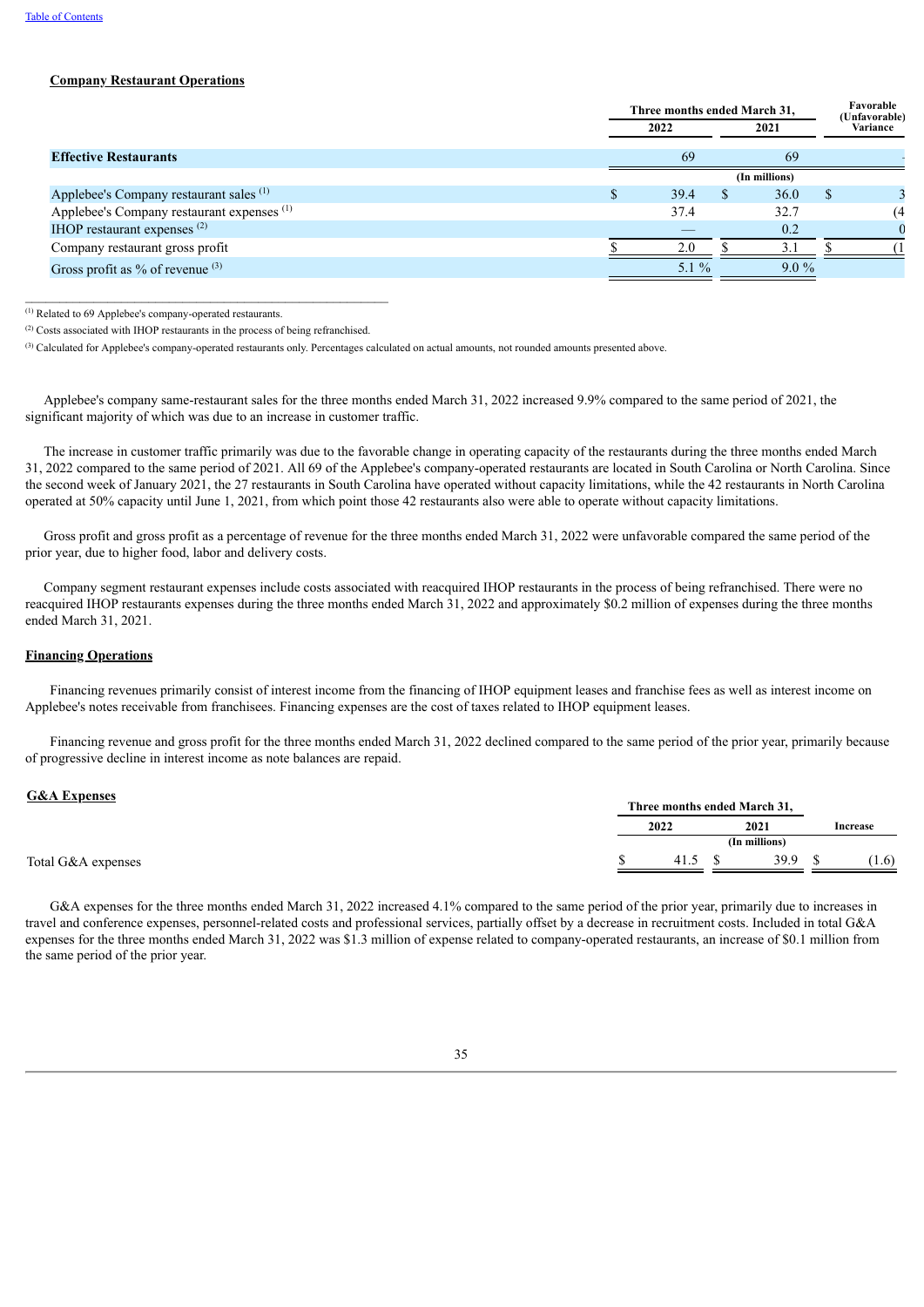#### **Closure and Impairment Charges**

|                                      | Three months ended March 31, |     |  |      | Favorable<br>(Unfavorable) |          |  |
|--------------------------------------|------------------------------|-----|--|------|----------------------------|----------|--|
|                                      | 2022                         |     |  | 2021 |                            | Variance |  |
|                                      | (In millions)                |     |  |      |                            |          |  |
| Closure charges                      |                              | 0.1 |  |      |                            |          |  |
| Long-lived tangible asset impairment |                              |     |  |      |                            | $\theta$ |  |
| Total impairment and closure charges |                              | 0.1 |  | 2.0  |                            |          |  |

The closure charges for the three months ended March 31, 2022 were minimal and primarily related to the revisions to existing closure reserves, including accretion, primarily for 28 IHOP restaurants. The closure charges for the three months ended March 31, 2021 related to the establishment or revisions to existing closure reserves, including accretion, primarily for 35 IHOP restaurants. Long-lived tangible asset impairment charges for the three months ended March 31, 2021 related to the impairment of operating lease right-of-use asset of one IHOP restaurant.

| <b>Other Income and Expense Items</b> | Three months ended March 31, |       |  | Favorable     |  |          |  |                           |
|---------------------------------------|------------------------------|-------|--|---------------|--|----------|--|---------------------------|
|                                       |                              | 2022  |  | 2021          |  |          |  | (Unfavorable)<br>Variance |
|                                       |                              |       |  | (In millions) |  |          |  |                           |
| Interest expense, net                 |                              | 15.5  |  | 16.5 \$       |  |          |  |                           |
| Amortization of intangible assets     |                              | 2.7   |  | 2.7           |  | $\theta$ |  |                           |
| (Gain) loss on disposition of assets  |                              | (1.3) |  | 0.2           |  |          |  |                           |
| Total                                 |                              | 16.9  |  | 19.4          |  |          |  |                           |

#### Interest expense, net

Interest expense, net for the three months ended March 31, 2022 declined compared to the same period of the prior year due to a decrease in interest expense on our Credit Facility. We had no borrowings outstanding under our Credit Facility during the three months ended March 31, 2022, whereas we had \$220 million outstanding for approximately nine weeks during the three months ended March 31, 2021. See *"Liquidity and Capital Resources"* for additional discussion related to our Credit Facility.

# (Gain) loss on disposition of assets

The gain on disposition of assets for the three months ended March 31, 2022 primarily related to sale of land and buildings for two IHOP restaurants located on sites owned by us. There were no individually significant gains or losses on disposition of assets during the three months ended March 31, 2021.

| <b>Income Taxes</b>            | Three months ended March 31. |  |               | Favorable<br>(Unfavorable) |            |  |
|--------------------------------|------------------------------|--|---------------|----------------------------|------------|--|
|                                | 2022                         |  | 2021          |                            | Variance   |  |
|                                |                              |  | (In millions) |                            |            |  |
| Income before income taxes     | 34.2                         |  | 24.0          |                            | 10.2       |  |
| Income tax provision (benefit) | 9.3                          |  | (1.6)         |                            | (10.9)     |  |
| Effective tax rate             | $27.2 \%$                    |  | $(6.6)\%$     |                            | $(33.8)\%$ |  |

Our income tax provision or benefit will vary from period to period in our normal course of business for two reasons: a change in income before income taxes and a change in the effective tax rate. Changes in our income before income taxes were addressed in the preceding sections of *"Consolidated Results of Operations - Comparison of the Three Months Ended March 31, 2022 and 2021."*

Our effective tax rate for the three months ended March 31, 2022 was different than the rate of the prior comparable period primarily due to the recognition of excess tax benefits on stock-based compensation related to the departure of the Company's previous chief executive officer in the first quarter of 2021.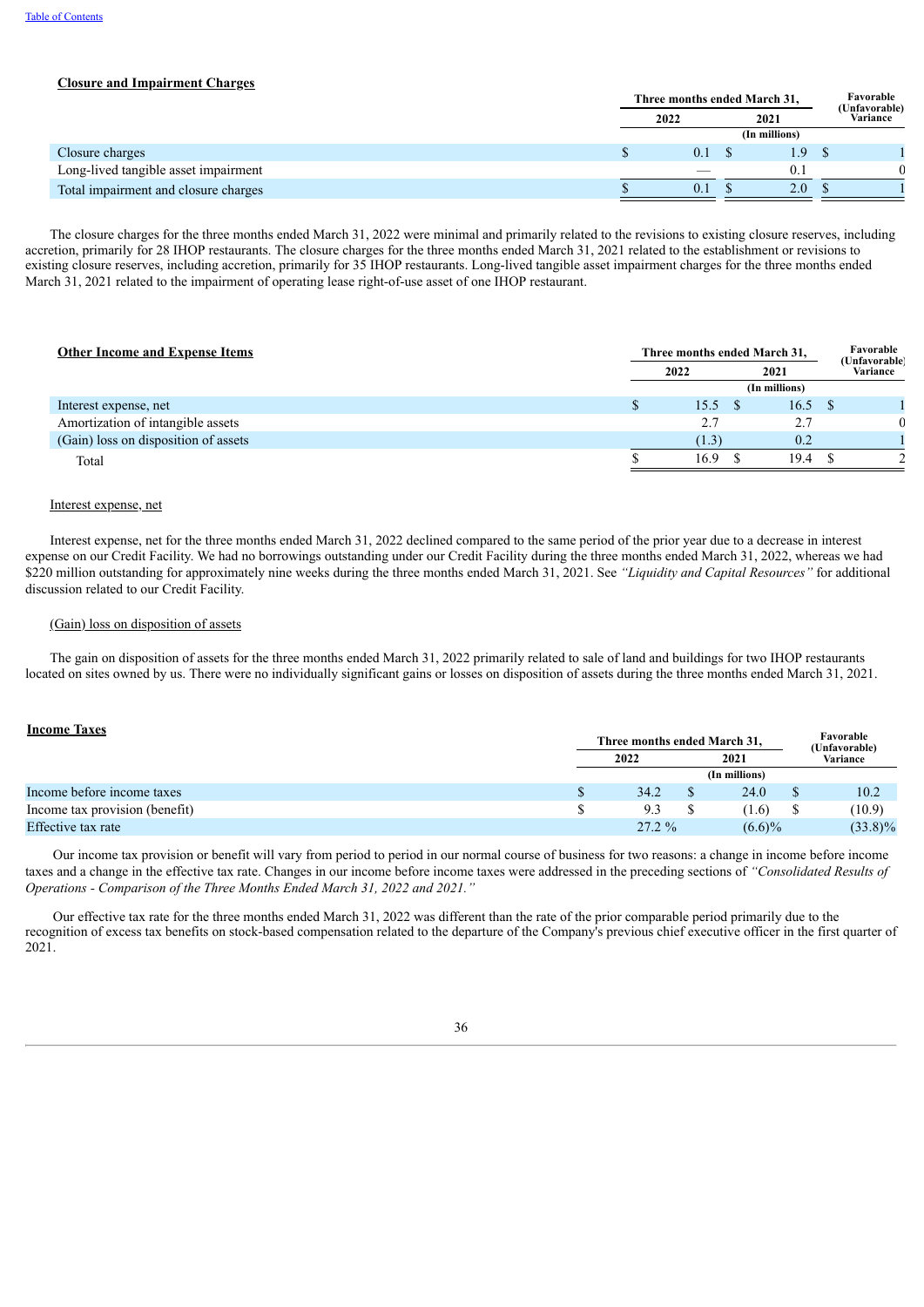# **Liquidity and Capital Resources**

On June 5, 2019, Applebee's Funding LLC and IHOP Funding LLC (the "Co-Issuers"), each a special purpose, wholly-owned indirect subsidiary of the Company, issued two tranches of fixed rate senior secured notes, the Series 2019-1 4.194% Fixed Rate Senior Secured Notes, Class A-2-I ("Class A-2-I Notes") in an initial aggregate principal amount of \$700 million and the Series 2019-1 4.723% Fixed Rate Senior Secured Notes, Class A-2-II ("Class A-2-II Notes") in an initial aggregate principal amount of \$600 million (the "Class A-2-II Notes" and, together with the Class A-2-I Notes, the "2019 Class A-2 Notes"). The 2019 Class A-2 Notes were issued pursuant to an offering exempt from registration under the Securities Act of 1933, as amended.

The Co-Issuers also established a new revolving financing facility, the 2019-1 Variable Funding Senior Notes, Class A-1 (the "Credit Facility") that allows for drawings up to \$225 million of variable funding notes and the issuance of letters of credit. The 2019 Class A-2 Notes and the Credit Facility are referred to collectively herein as the "New Notes." The New Notes were issued in a securitization transaction pursuant to which substantially all the domestic revenue-generating assets and domestic intellectual property held by the Co-Issuers and certain other special-purpose, wholly-owned indirect subsidiaries of the Company (the "Guarantors") were pledged as collateral to secure the New Notes.

While the 2019 Class A-2 Notes are outstanding, payment of principal and interest is required to be made on the 2019 Class A-2 Notes on a quarterly basis. The quarterly principal payment totaling \$3.25 million on the 2019 Class A-2 Notes may be suspended when the leverage ratio for the Company and its subsidiaries is less than or equal to 5.25x. The leverage ratio is not a maintenance covenant and exceeding the leverage ratio of 5.25x does not violate any covenant related to the New Notes. The complete definitions of all calculation elements of the leverage ratio are contained in the Base Indenture, dated as of September 30, 2014, amended and restated as of June 5, 2019 (the "Base Indenture"), as supplemented by the related Series 2019-1 Supplement to the Base Indenture, dated June 5, 2019 (the "Series 2019-1 Supplement"), among the Co-Issuers and Citibank, N.A., as the trustee (in such capacity, the "Trustee") and securities intermediary (the Base Indenture and the Series 2019-1 Supplement, collectively, the "Indenture"). In general, the leverage ratio is our indebtedness (as defined in the Indenture) divided by adjusted EBITDA (as defined in the Indenture) for the four preceding quarterly periods.

As of March 31, 2022, our leverage ratio was 4.05x. As a result, quarterly principal payments on the 2019 Class A-2 Notes are not required.

The Company may voluntarily repay the 2019 Class A-2 Notes at any time; however, if we repay the 2019 Class A-2 Notes prior to certain dates we would be required to pay make-whole premiums. As of March 31, 2022, the make-whole premium associated with voluntary prepayment of the Class A-2-I Notes was approximately \$3 million; this amount declines each quarter to zero in June 2022. As of March 31, 2022, the make-whole premium associated with voluntary prepayment of the Class A-2-II Notes was approximately \$18 million; this amount declines each quarter to zero in June 2024. We would also be subject to a make-whole premium in the event of a mandatory prepayment required following a Rapid Amortization Event or certain asset dispositions. The mandatory make-whole premium requirements are considered derivatives embedded in the New Notes that must be bifurcated for separate valuation. We estimated the fair value of these derivatives to be immaterial as of March 31, 2022, based on the probability-weighted discounted cash flows associated with either event.

#### **Covenants and Restrictions**

The New Notes are subject to a series of covenants and restrictions customary for transactions of this type, including: (i) that the Co-Issuers maintain specified reserve accounts to be used to make required payments in respect of the New Notes, (ii) provisions relating to optional and mandatory prepayments, and the related payment of specified amounts, including specified call redemption premiums in the case of Class A-2 Notes under certain circumstances; (iii) certain indemnification payments in the event, among other things, the transfers of the assets pledged as collateral for the New Notes are in stated ways defective or ineffective and (iv) covenants relating to recordkeeping, access to information and similar matters. The New Notes are subject to customary rapid amortization events provided for in the Indenture, including events tied to failure of the Securitization Entities to maintain the stated debt service coverage ratio ("DSCR"), the sum of domestic retail sales for all restaurants being below certain levels on certain measurement dates, certain manager termination events, certain events of default and the failure to repay or refinance the Class A-2 Notes on the anticipated repayment dates. The New Notes are also subject to certain customary events of default, including events relating to non-payment of required interest, principal or other amounts due, failure of the Securitization Entities to maintain the stated DSCR, failure to comply with covenants within certain time frames, certain bankruptcy events, breaches of specified representations and warranties and certain judgments.

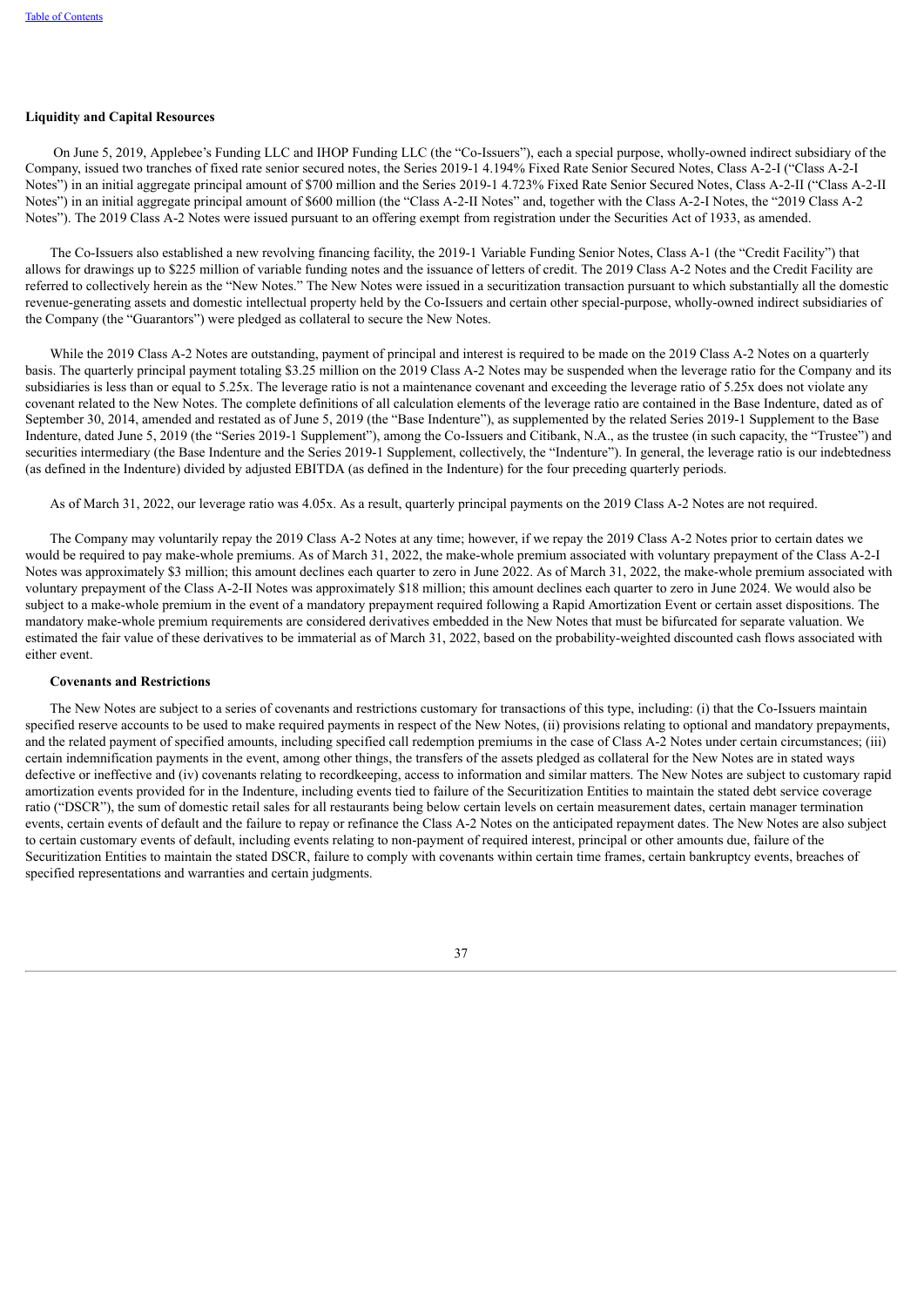In general, the DSCR ratio is Net Cash Flow (as defined in the Indenture) for the four quarters preceding the calculation date divided by the total debt service payments (as defined in the Indenture) of the preceding four quarters. The complete definitions of the DSCR and all calculation elements are contained in the Indenture. Failure to maintain a prescribed DSCR can trigger a Cash Flow Sweeping Event, A Rapid Amortization Event, a Manager Termination Event or a Default Event as described below. In a Cash Flow Sweeping Event, the Trustee is required to retain 50% of excess Cash Flow (as defined in the Indenture) in a restricted account. In a Rapid Amortization Event, all excess Cash Flow is retained and used to retire principal amounts of debt. In a Manager Termination Event, the Company may be replaced as manager of the assets securitized under the Indenture. In a Default Event, the outstanding principal amount and any accrued but unpaid interest can be called to become immediately due and payable. Key DSCRs are as follows:

- DSCR less than 1.75x Cash Flow Sweeping Event
- DSCR less than 1.20x Rapid Amortization Event
- Interest-only DSCR less than 1.20x Manager Termination Event
- Interest-only DSCR less than 1.10x Default Event

Our DSCR for the reporting period ended March 31, 2022 was approximately 4.6x.

#### **Use of Credit Facilities**

In March 2020, the Co-Issuers drew down a total of \$220.0 million from the Credit Facility. The \$220.0 million borrowing was repaid on March 5, 2021, and there have been no borrowings subsequent to that date. The current interest rate for borrowings under the Credit Facility is the three-month LIBOR rate plus 2.15% for 60% of the advances and the commercial paper funding rate of our conduit investor plus 2.15% for 40% of the advances.

At March 31, 2022, there were no outstanding borrowings under the Credit Facility. At March 31, 2022, \$3.5 million was pledged against the Credit Facility for outstanding letters of credit, leaving \$221.5 million available for borrowing. The letters of credit are used primarily to satisfy insurance-related collateral requirements.

# *Capital Allocation*

To maintain financial flexibility in light of the COVID-19 pandemic, we suspended our repurchasing of common stock and the declaration of dividends on our common stock after the first quarter of 2020. After evaluating repurchases of common stock and dividend payments on common stock within the context of our overall capital allocation strategy, giving consideration to our current and forecast earnings, financial condition, cash requirements and other factors, we resumed repurchasing our common stock under the 2019 Share Repurchase Program and the declaration of dividends on our common stock in the fourth quarter of 2021.

Additionally, on February 17, 2022, the Company's Board of Directors authorized a new share repurchase program, effective April 1, 2022, of up to \$250 million (the "2022 Repurchase Program"). In connection with the approval of the 2022 Repurchase Program, the 2019 Share Repurchase Program terminated effective April 1, 2022.

#### **Dividends**

Dividends declared and paid per share for the three months ended March 31, 2022 and 2021 were as follows:

|                                     | Three months ended Mar |      |
|-------------------------------------|------------------------|------|
|                                     | 2022                   | 2021 |
| Dividends declared per common share | 0.46                   |      |
| Dividends paid per common share     | 0.86                   | . .  |

On October 28, 2021, the Board of Directors declared a fourth quarter 2021 cash dividend of \$0.40 per share of common stock, paid on January 7, 2022 to the stockholders of record as of the close of business on December 17, 2021.

On February 17, 2022, the Company's Board of Directors declared a first quarter 2022 cash dividend of \$0.46 per share of common stock, paid on April 1, 2022 to the stockholders of record as of the close of business on March 21, 2022.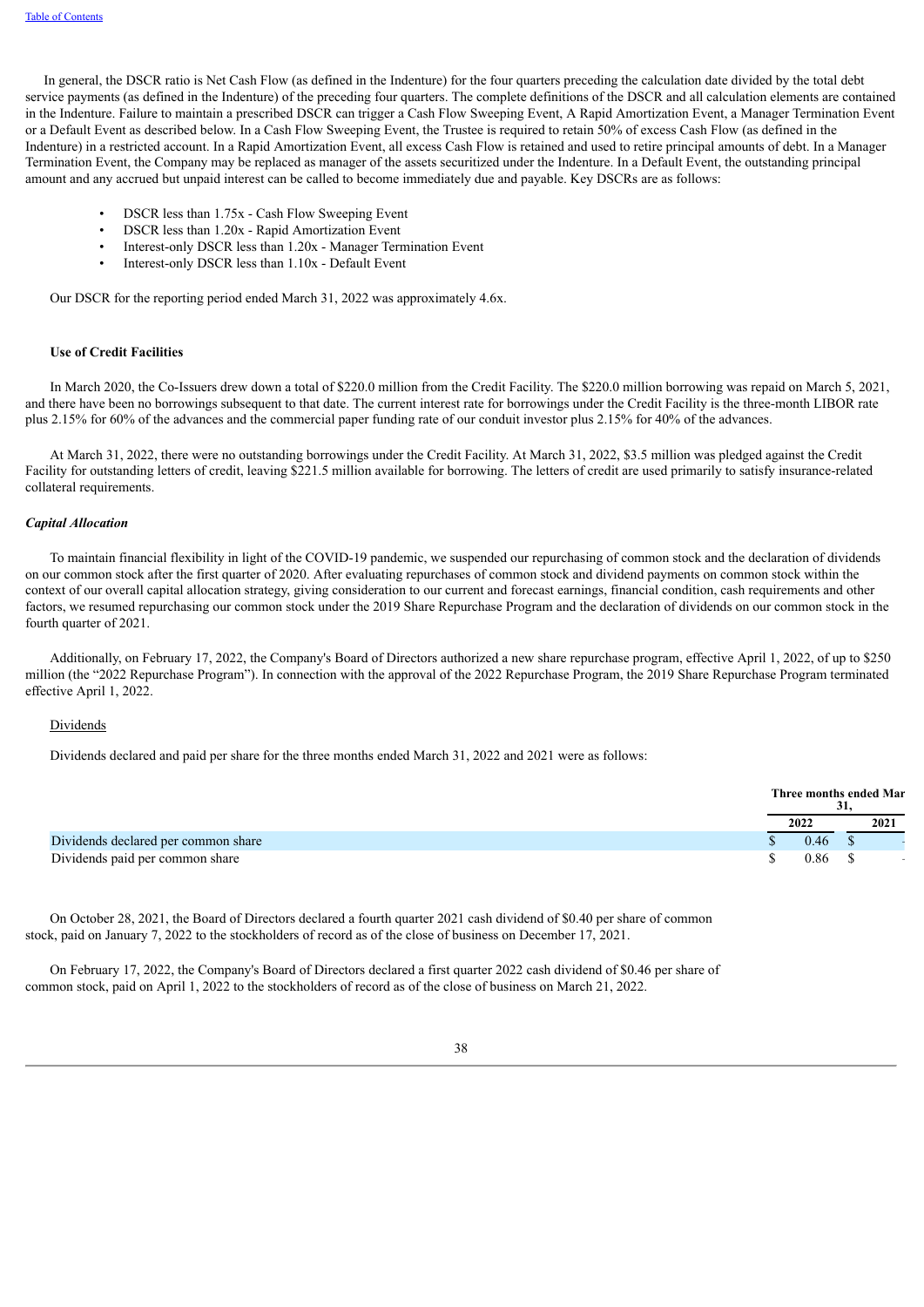# Stock Repurchases

During the three months ended March 31, 2022, the Company repurchased 588,108 shares of common stock at a cost of \$41.4 million. Cumulatively, we repurchased 2,344,804 shares at a cost of \$175.8 million under the 2019 Repurchase Program through April 1, 2022, the effective date of termination as noted above.

From time to time, we also repurchase shares owned and tendered by employees to satisfy tax withholding obligations on the vesting of restricted stock awards. Shares are deemed purchased at the closing price of our common stock on the vesting date. See Part II, Item 2 for detail on this stock repurchase activity during the first quarter of 2022.

### *Cash Flows*

In summary, our cash flows for the three months ended March 31, 2022 and March 31, 2021 were as follows:

|                                                            |  | 2022          | 2021      | Variance |  |  |  |  |  |
|------------------------------------------------------------|--|---------------|-----------|----------|--|--|--|--|--|
|                                                            |  | (In millions) |           |          |  |  |  |  |  |
| Net cash (used in) provided by operating activities        |  | $(7.8)$ \$    | $30.6$ \$ | (38.4)   |  |  |  |  |  |
| Net cash provided by investing activities                  |  |               | 3.1       | (1.4)    |  |  |  |  |  |
| Net cash used in financing activities                      |  | (61.0)        | (217.3)   | 156.3    |  |  |  |  |  |
| Net decrease in cash, cash equivalents and restricted cash |  | (67.1)        | (183.6)   | 116.5    |  |  |  |  |  |

# Operating Activities

Cash provided by operating activities decreased \$38.4 million during the three months ended March 31, 2022 compared to the same period of the prior year. Our net income plus the non-cash reconciling items shown in our statements of cash flows (primarily depreciation, impairment and closure charges, stock-based compensation and deferred taxes) increased \$2.0 million from 2021. This was primarily due to an increase in gross profit, partially offset by an increase in G&A expenses and the recognition of excess tax benefits on stock-based compensation in 2021 that did not recur in 2022 , each of which was discussed in preceding sections of the MD&A. Net changes in working capital used cash of \$42.6 million during the three months ended March 31, 2022 compared to using cash of \$2.2 million during the same period of the prior year, an unfavorable change of \$40.4 million. The unfavorable change in working capital was primarily due to an increase in payments for corporate bonuses and other employee compensation and the timing of marketing disbursements.

### Investing Activities

Investing activities provided net cash of \$1.7 million for the three months ended March 31, 2022. Principal receipts from notes, equipment contracts and other long-term receivables of \$4.8 million and proceeds from asset sales of \$2.9 million were partially offset by capital expenditures of \$5.3 million and additions to long-term receivables of \$0.7 million.

# Financing Activities

Financing activities used net cash of \$61.0 million for the three months ended March 31, 2022. We repurchased common stock in the amount of \$41.6 million, paid dividends of \$14.6 million and made payments on finance lease obligations of \$2.3 million. The decrease in cash used by financing activities was due to a \$220 million repayment of Credit Facility in 2021 that did not recur in 2022, partially offset by the resumption of dividend repurchases and dividend payments in 2022 that had been suspended in 2021.

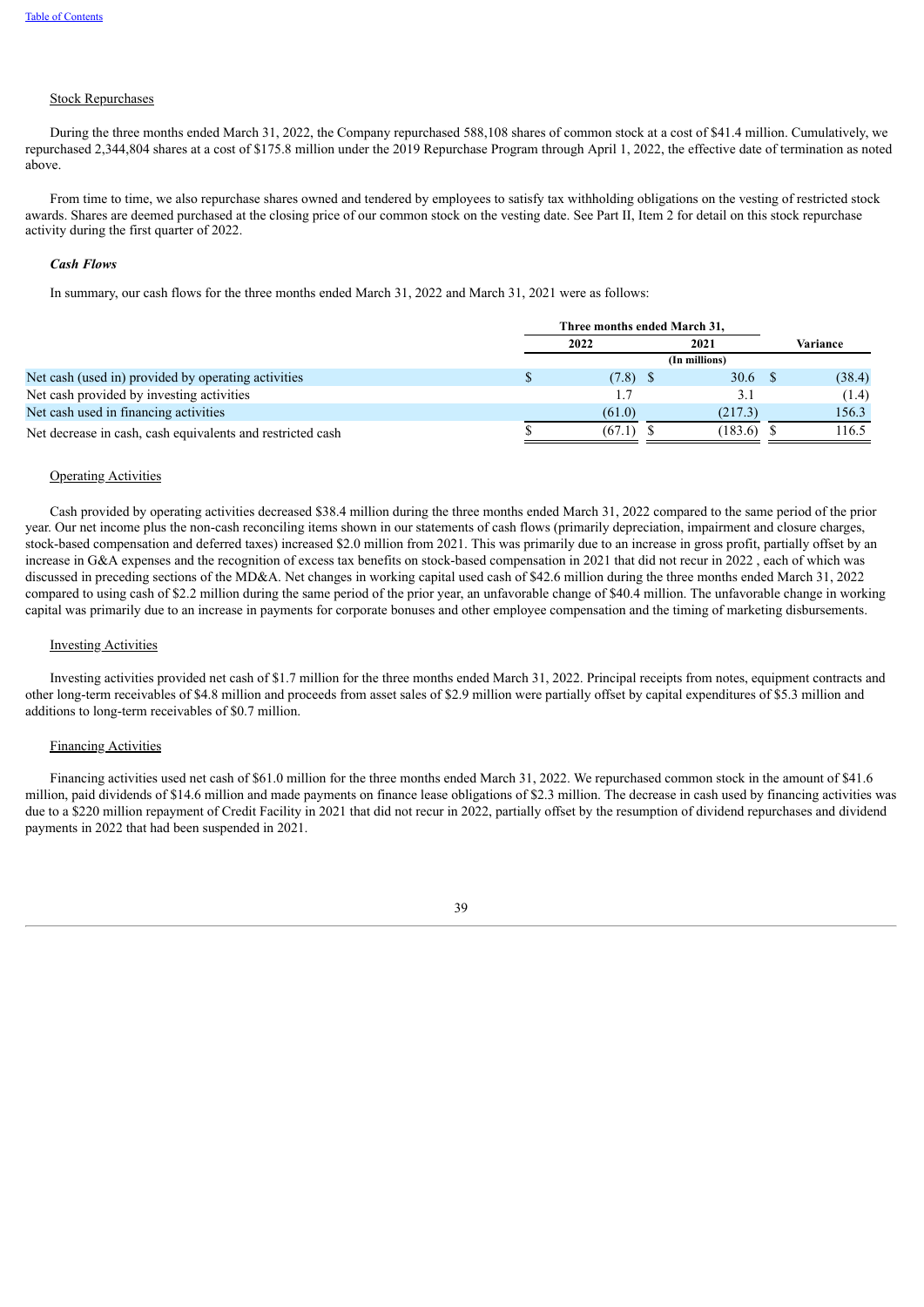### Cash and Cash Equivalents

Our total cash balances as of March 31, 2022 and December 31, 2021 were as follows:

|                              | <b>March 31, 2022</b> |               | <b>December 31, 2021</b> |
|------------------------------|-----------------------|---------------|--------------------------|
|                              |                       | (In millions) |                          |
| Cash and cash equivalents    | 294.7 \$              |               | 361.4                    |
| Restricted cash, current     | 47.2                  |               | 47.5                     |
| Restricted cash, non-current | 16.4                  |               | 16.4                     |
| Total                        | 358.3                 |               | 425.3                    |
|                              |                       |               |                          |

Cash and cash equivalents include \$92.4 million and \$101.5 million of cash held for gift card programs and advertising funds as of March 31, 2022 and December 31, 2021, respectively. The decrease in cash and cash equivalents between March 31, 2022 and December 31, 2021 was primarily due to payments to repurchase common stock, dividend payments and other payments including employee bonuses and advertising.

We believe that our unrestricted cash and cash equivalents on hand, cash flow from operations, and the \$221.5 million of borrowing capacity available under our Credit Facility will provide us with adequate liquidity for the next twelve months.

#### *Adjusted Free Cash Flow*

We define "adjusted free cash flow" for a given period as cash provided by operating activities, plus receipts from notes and equipment contract receivables, less additions to property and equipment. Management uses this liquidity measure in its periodic assessment of, among other things, payment of cash dividends on common stock and repurchases of common stock and we believe it is important for investors to have the same measure used by management for that purpose. Adjusted free cash flow does not represent residual cash flow available for discretionary purposes.

Adjusted free cash flow is a non-U.S. GAAP measure. This non-U.S. GAAP measure is not defined in the same manner by all companies and may not be comparable to other similarly titled measures of other companies. Non-U.S. GAAP measures should be considered in addition to, and not as a substitute for, the U.S. GAAP information contained within our financial statements. Reconciliation of the cash provided by operating activities to adjusted (negative) free cash flow is as follows:

|                                                        |  | Three months ended March 31, |               |          |
|--------------------------------------------------------|--|------------------------------|---------------|----------|
|                                                        |  | 2022                         | 2021          | Variance |
|                                                        |  |                              | (In millions) |          |
| Cash flows (used in) provided by operating activities  |  | $(7.8)$ \$                   | $30.6$ \$     | (38.4)   |
| Receipts from notes and equipment contracts receivable |  | 3.0                          | 2.5           | 0.5      |
| Additions to property and equipment                    |  | (5.3)                        | (2.4)         | (2.9)    |
| Adjusted (negative) free cash flow                     |  | (10.1)                       | 30.7          | (40.8)   |

Adjusted free cash flow for the three months ended March 31, 2022 declined compared to the same period of the prior year due to the decrease in cash flows provided by operating activities and the increase in capital expenditures, partially offset by an increase in receipts from notes and equipment contracts receivable, each of which was discussed in preceding sections of this MD&A.

# **Contractual Obligations and Commitments**

There were no material changes to the contractual obligations as disclosed in our Annual Report on Form 10-K for the year ended December 31, 2021.

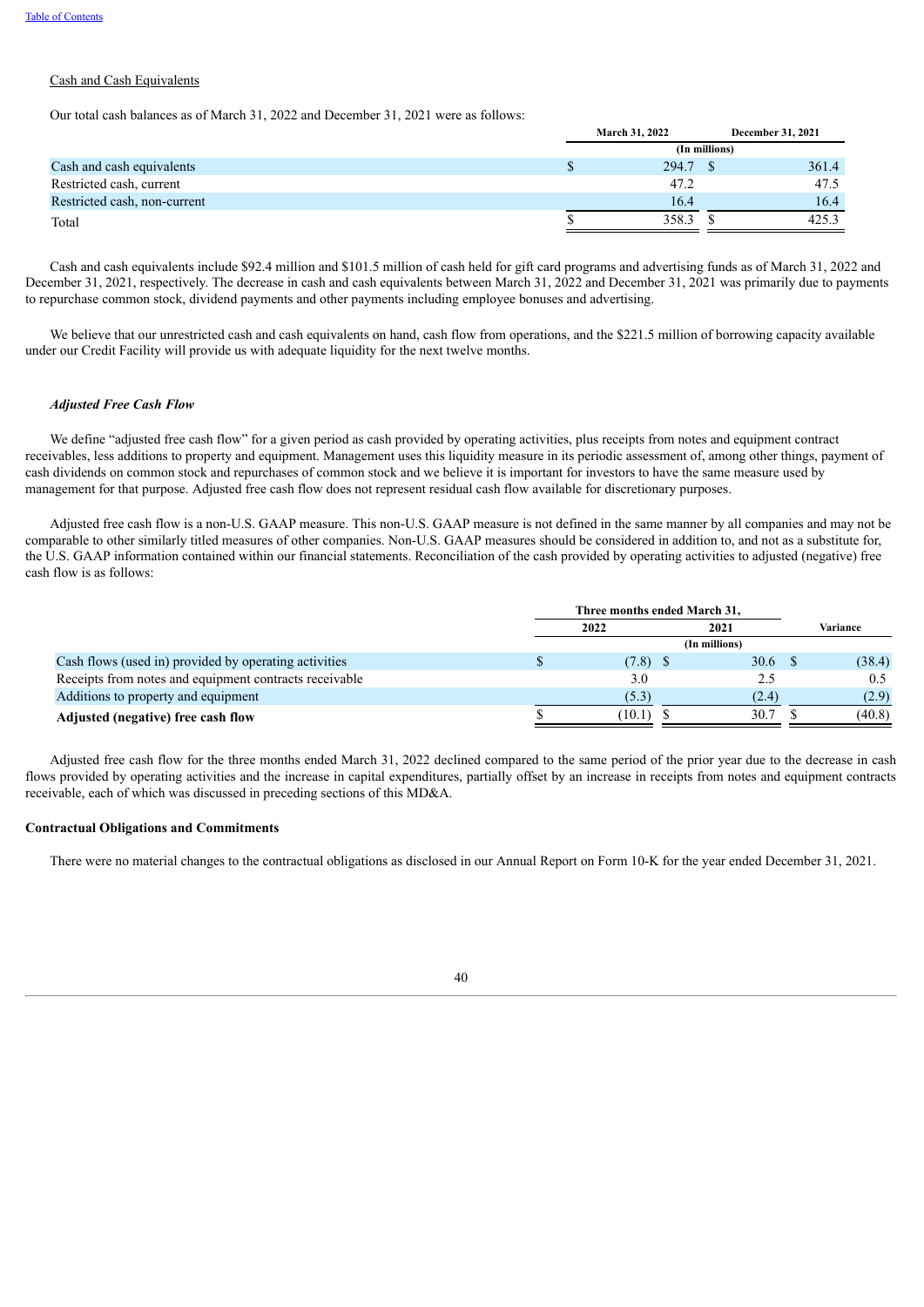### **Critical Accounting Policies and Estimates**

The preparation of financial statements in accordance with U.S. GAAP requires us to make estimates and assumptions affecting the reported amounts of assets and liabilities at the date of the financial statements and the reported amounts of net revenues and expenses in the reporting period. We base our estimates and assumptions on current facts, historical experience and various other factors that we believe to be reasonable under the circumstances, the results of which form the basis for making judgments about the carrying values of assets and liabilities and the accrual of costs and expenses that are not readily apparent from other sources. We continually review the estimates and underlying assumptions to ensure they are appropriate for the circumstances. Accounting assumptions and estimates are inherently uncertain and actual results may differ materially from our estimates.

A summary of our critical accounting estimates is included in Management's Discussion and Analysis of Financial Condition and Results of Operations contained in our Annual Report on Form 10-K for the year ended December 31, 2021. During the three months ended March 31, 2022, there were no significant changes in our critical accounting policies or in our critical accounting estimates.

### <span id="page-41-0"></span>**Item 3. Quantitative and Qualitative Disclosures about Market Risk.**

There were no material changes from the information contained in the Company's Annual Report on Form 10-K for the year ended December 31, 2021.

# <span id="page-41-1"></span>**Item 4. Controls and Procedures.**

#### **Disclosure Controls and Procedures.**

The Company's management, with the participation of the Company's Chief Executive Officer and Chief Financial Officer, has evaluated the effectiveness of the Company's disclosure controls and procedures (as such term is defined in Rules 13a-15(e) and 15d-15(e) under the Securities Exchange Act of 1934, as amended (the "Exchange Act")) as of the end of the period covered by this report. Based on such evaluation, the Company's Chief Executive Officer and Chief Financial Officer have concluded that, as of the end of such period, the Company's disclosure controls and procedures are effective at the reasonable assurance level.

# **Changes in Internal Control Over Financial Reporting.**

<span id="page-41-2"></span>There have been no changes in the Company's internal control over financial reporting (as such term is defined in Rules 13a-15(f) and 15d-15(f) under the Exchange Act) during the fiscal quarter to which this report relates that have materially affected, or are reasonably likely to materially affect, the Company's internal control over financial reporting.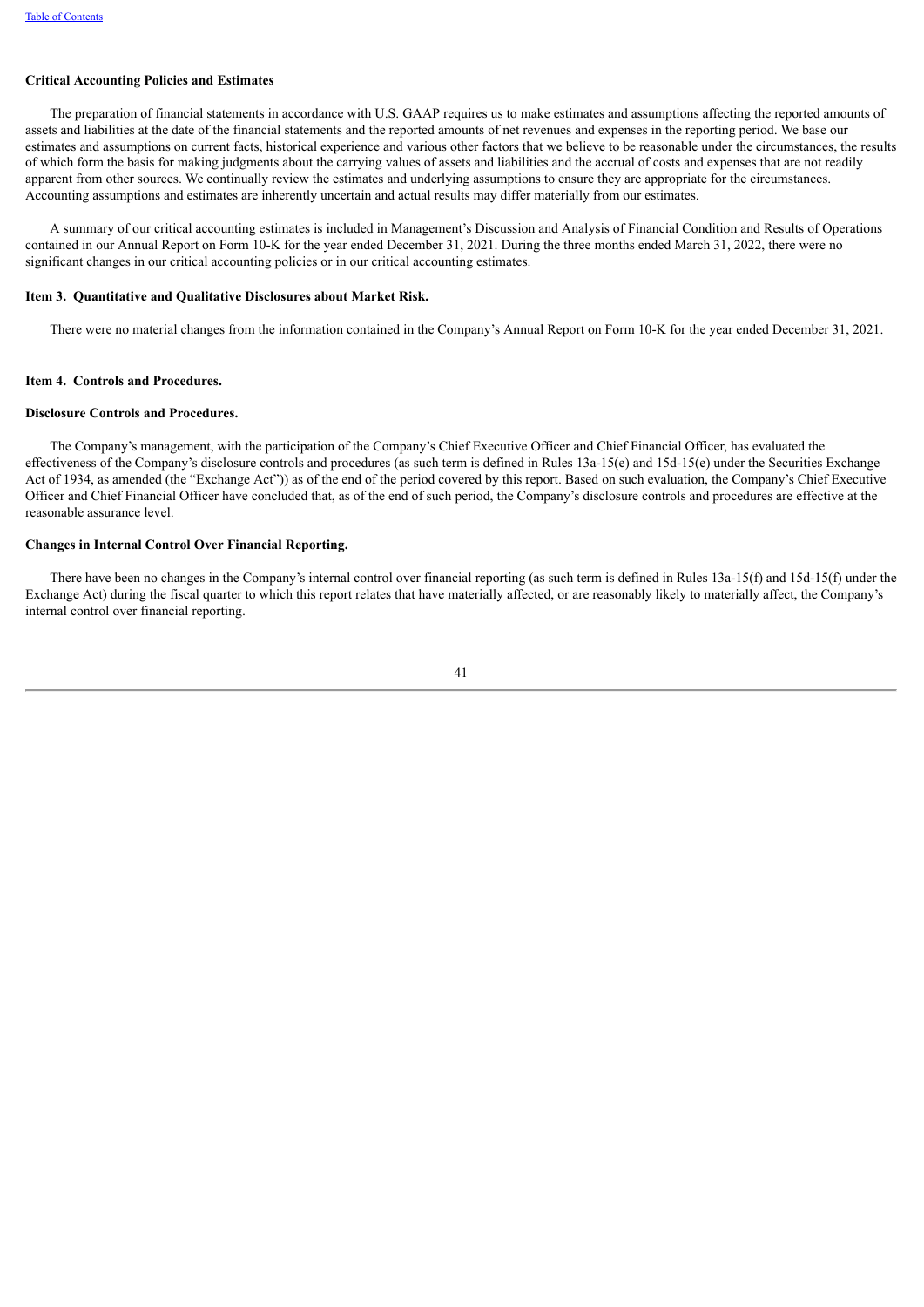### **Part II. OTHER INFORMATION**

#### <span id="page-42-0"></span>**Item 1. Legal Proceedings.**

We are subject to various lawsuits, administrative proceedings, audits and claims arising in the ordinary course of business. Some of these lawsuits purport to be class actions and/or seek substantial damages. We are required to record an accrual for litigation loss contingencies that are both probable and reasonably estimable. Legal fees and expenses associated with the defense of all of our litigation are expensed as such fees and expenses are incurred. Management regularly assesses our insurance deductibles, analyzes litigation information with our attorneys and evaluates our loss experience in connection with pending legal proceedings. While we do not presently believe that any of the legal proceedings to which we are currently a party will ultimately have a material adverse impact on us, there can be no assurance that we will prevail in all the proceedings we are party to, or that we will not incur material losses from them.

### <span id="page-42-1"></span>**Item 1A. Risk Factors.**

There are no material changes from the risk factors set forth under Item 1A of Part I of the Company's Annual Report on Form 10-K for the fiscal year ended December 31, 2021.

#### <span id="page-42-2"></span>**Item 2. Unregistered Sales of Equity Securities and Use of Proceeds.**

| <b>Purchases of Equity Securities by the Company</b> |                                                   |  |                                    |                                                                                                  |  |                                                                                                       |  |  |  |
|------------------------------------------------------|---------------------------------------------------|--|------------------------------------|--------------------------------------------------------------------------------------------------|--|-------------------------------------------------------------------------------------------------------|--|--|--|
| Period                                               | <b>Total number of</b><br>shares<br>purchased (a) |  | Average price<br>paid per<br>share | Total number of<br>shares purchased as<br>part of publicly<br>announced plans or<br>programs (b) |  | Approximate dollar value of<br>shares that may vet be<br>purchased under the<br>plans or programs (b) |  |  |  |
| January 3, 2022 - January 30, 2022                   | 71.018                                            |  | 69.63                              | 70.780                                                                                           |  | 60,700,000                                                                                            |  |  |  |
| January 31, 2022 - February 27, 2022                 | 50.450                                            |  | 76.13                              | 40.886                                                                                           |  | 57,700,000                                                                                            |  |  |  |
| February 28, 2022 - April 3, 2022                    | 489,612                                           |  | 70.27                              | 476,442                                                                                          |  | 24,200,000                                                                                            |  |  |  |
|                                                      | 611,080                                           |  | 70.68                              | 588,108                                                                                          |  | 24,200,000                                                                                            |  |  |  |

 $\alpha$ ) These amounts represent shares owned and tendered by employees to satisfy tax withholding obligations arising upon vesting of restricted stock awards. Shares so surrendered by the participants are repurchased by us pursuant to the terms of the plan and the applicable individual award agreements under which the shares were issued and not pursuant to publicly announced repurchase authorizations.

In February 2019, the Company's Board of Directors approved the 2019 Repurchase Program authorizing the Company to repurchase up to \$200 million of the Company's common stock. On February 17, 2022, the Company's Board of Directors authorized a new share repurchase program, effective April 1, 2022, of up to \$250 million (the "2022 Repurchase Program"). In connection with the approval of the 2022 Repurchase Program, the 2019 Share Repurchase Program terminated effective April 1, 2022. The 2022 Repurchase Program, as approved by the Board of Directors, does not require the repurchase of a specific number of shares and can be terminated at any time. (b)

#### <span id="page-42-3"></span>**Item 3. Defaults Upon Senior Securities.**

None.

#### <span id="page-42-4"></span>**Item 4. Mine Safety Disclosures.**

Not Applicable.

#### <span id="page-42-5"></span>**Item 5. Other Information.**

<span id="page-42-6"></span>None.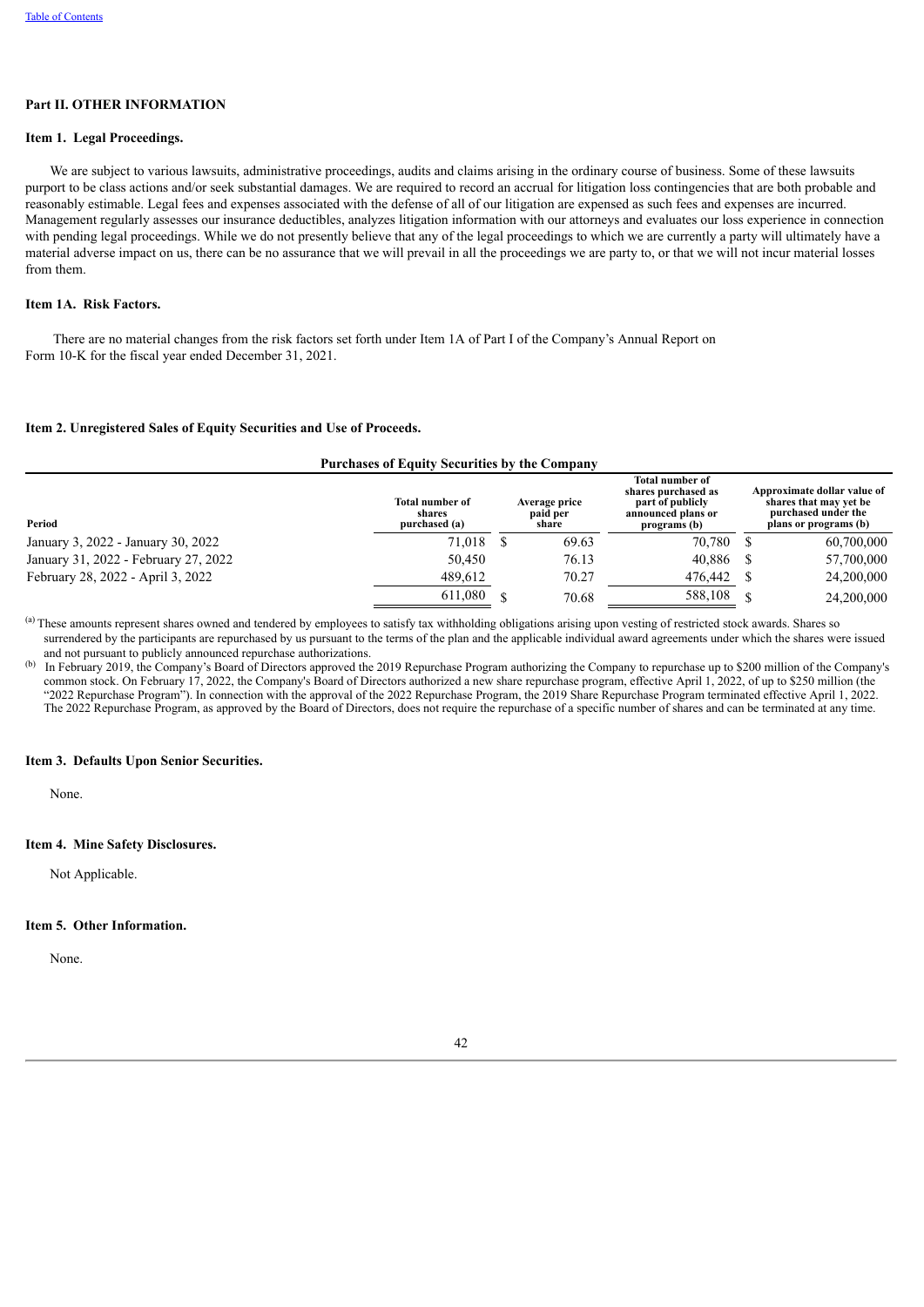#### **Item 6. Exhibits.**

- †10.1 [Employment](https://www.sec.gov/Archives/edgar/data/49754/000119312522046069/d312214dex101.htm) Agreement, dated effective March 9, 2022 by and between Dine Brands Global, Inc. and John C. Cywinski [\(](https://www.sec.gov/Archives/edgar/data/49754/000119312522046069/d312214dex101.htm)Exhibit 10.1 to Registrant's Form 8-K filed on February 18, 2022 is incorporated herein by reference.)
- †10.2 [Employment](https://www.sec.gov/Archives/edgar/data/49754/000119312522046069/d312214dex102.htm) Agreement, dated effective March 9, 2022 by and between the Registrant and Jay D. Johns (Exhibit 10.2 to Registrant's Form 8-K filed on February 18, 2022 is incorporated herein by reference.)
- \*31.1 [Certification](#page-45-0) of Chief Executive Officer pursuant to Rule 13a-14(a) of the Securities Exchange Act of 1934, as amended.
- \*31.2 [Certification](#page-47-0) of Chief Financial Officer pursuant to Rule 13a-14(a) of the Securities Exchange Act of 1934, as amended.
- \*32.1 Certification of Chief Executive Officer pursuant to 18 U.S.C. Section 1350, as adopted pursuant to Section 906 of the [Sarbanes-Oxley](#page-49-0) Act of 2002.\*\*
- \*32.2 Certification of Chief Financial Officer pursuant to 18 U.S.C. Section 1350, as adopted pursuant to Section 906 of the [Sarbanes-Oxley](#page-50-0) Act of 2002.\*
- 101.INS XBRL Instance Document the instance document does not appear in the Interactive Data File because its XBRL tags are embedded within the Inline XBRL document.
- 101.SCH Inline XBRL Schema Document.\*\*\*
- 101.CAL Inline XBRL Calculation Linkbase Document.\*\*\*
- 101.DEF Inline XBRL Definition Linkbase Document.\*\*\*
- 101.LAB Inline XBRL Label Linkbase Document.\*\*\*
- 101.PRE Inline XBRL Presentation Linkbase Document.\*\*\*
	- 104 Cover page Interactive Data File (formatted as Inline XBRL and contained in Exhibit 101)
- \* Filed herewith.
- The certifications attached as Exhibits 32.1 and 32.2 accompany this Quarterly Report pursuant to Section 906 of the Sarbanes-Oxley Act of 2002 and shall not, except to the extent required by the Sarbanes-Oxley Act of 2002, be deemed filed by the Company for purposes of Section 18 of the Securities Exchange Act of 1934, as amended.
- \*\*\* Pursuant to Rule 406T of Regulation S-T, the interactive data files on Exhibit 101 and 104 hereto are deemed not filed or part of a registration statement or prospectus for purposes of Section 11 or 12 of the Securities Act of 1933, as amended, are deemed not filed for purposes of Section 18 of the Securities and Exchange Act of 1934, as amended, and otherwise are not subject to liability under those sections.
- <span id="page-43-0"></span>† A contract, compensatory plan or arrangement in which directors or executive officers are eligible to participate.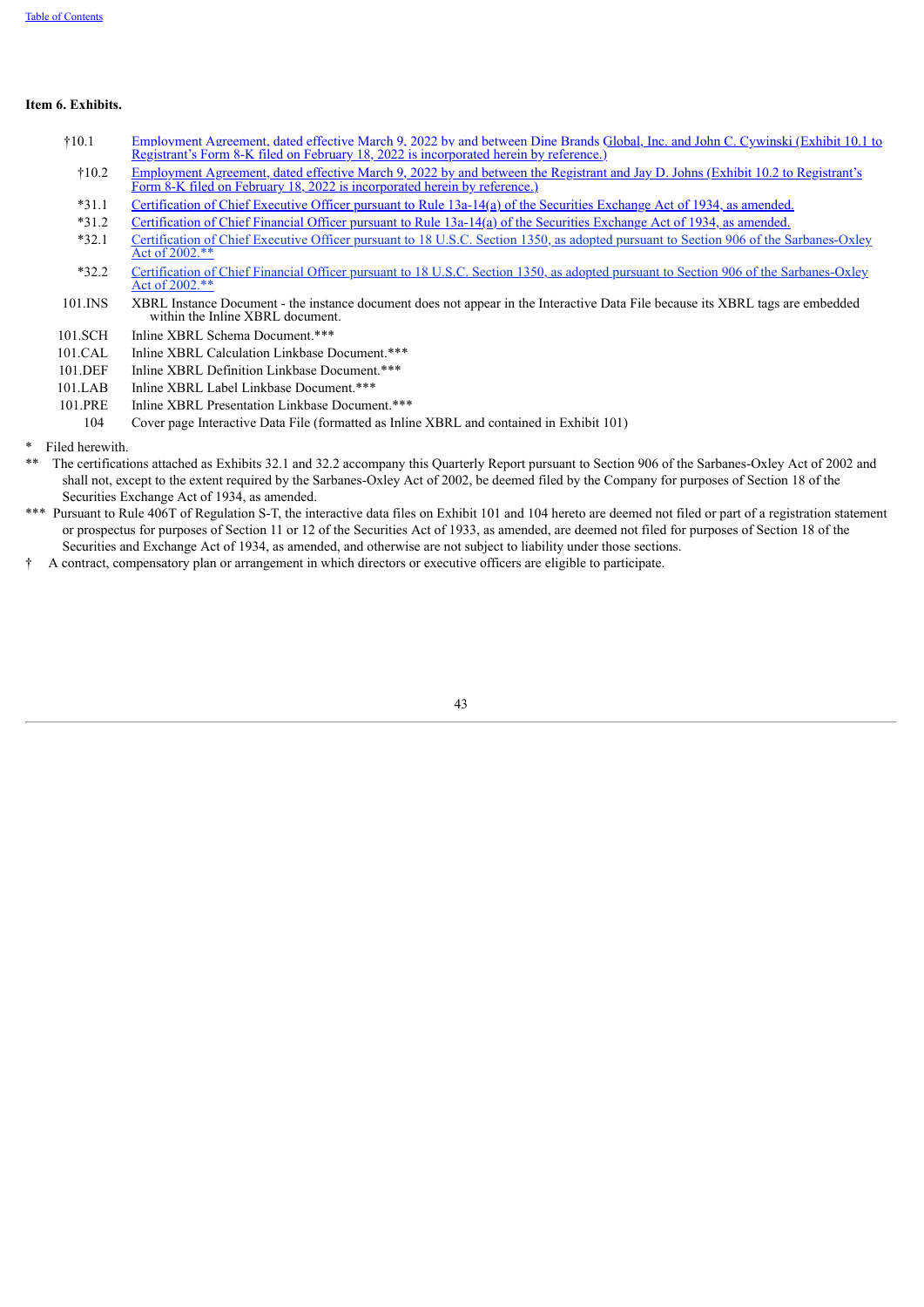#### **SIGNATURES**

Pursuant to the requirements of the Securities Exchange Act of 1934, the registrant has duly caused this report to be signed on its behalf by the undersigned thereunto duly authorized.

> Dine Brands Global, Inc. (Registrant)

Dated: 4th day of May, 2022 By: /s/ John W. Peyton John W. Peyton *Chief Executive Of icer*

*(Principal Executive Of icer)*

Dated: 4th day of May, 2022 By: /s/ Vance Y. Chang

Vance Y. Chang *Chief Financial Of icer (Principal Financial Of icer)*

Dated: 4th day of May, 2022 By: /s/ Allison Hall

Allison Hall *Chief Accounting Officer (Principal Accounting Of icer)*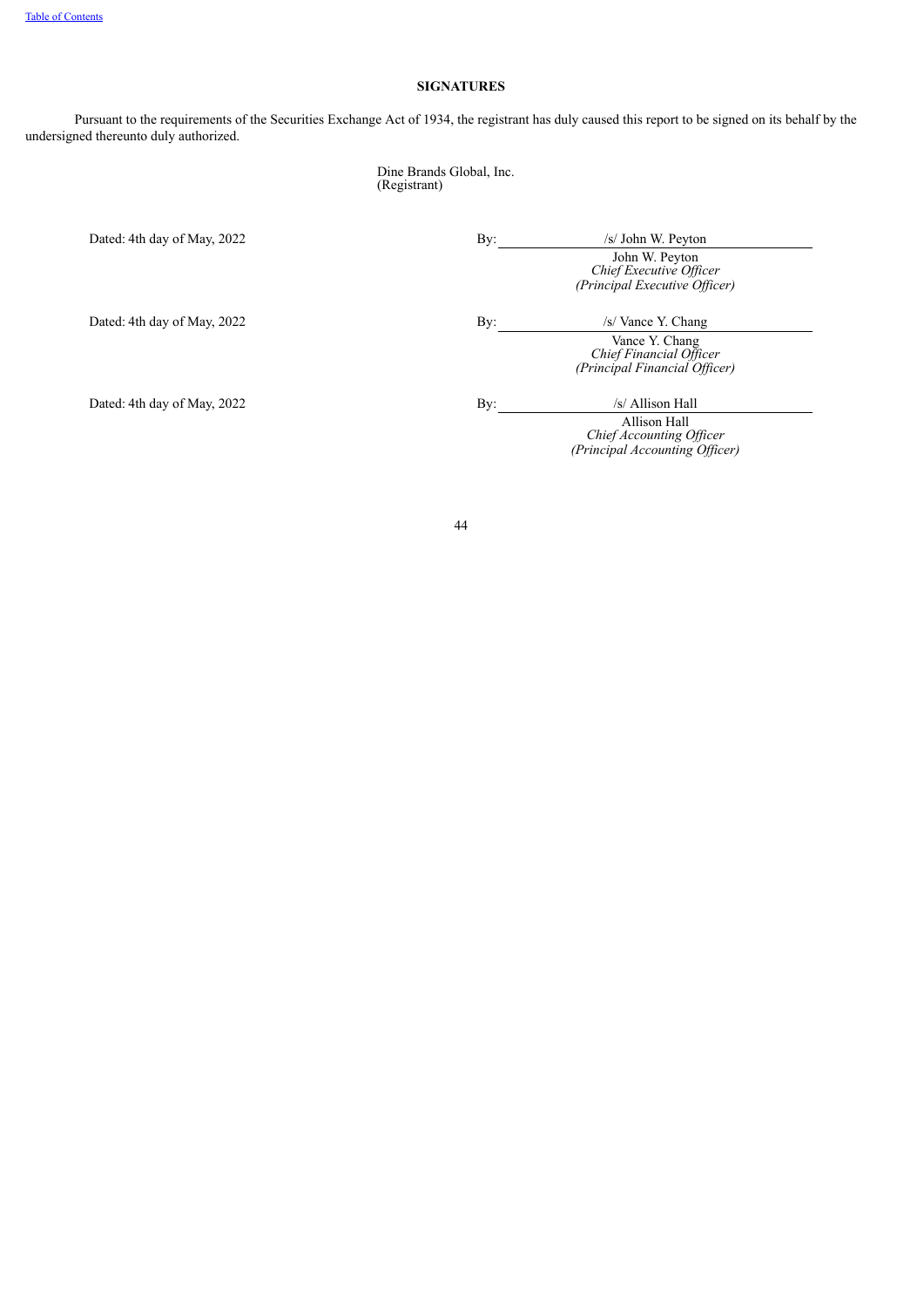# **Certification Pursuant to Rule 13a-14(a) of the Securities Exchange Act of 1934, As Amended**

<span id="page-45-0"></span>I, John W. Peyton, certify that:

1. I have reviewed this Quarterly Report on Form 10-Q of Dine Brands Global, Inc.;

2. Based on my knowledge, this report does not contain any untrue statement of a material fact or omit to state a material fact necessary to make the statements made, in light of the circumstances under which such statements were made, not misleading with respect to the period covered by this report;

3. Based on my knowledge, the financial statements, and other financial information included in this report, fairly present in all material respects the financial condition, results of operations and cash flows of the registrant as of, and for, the periods presented in this report;

4. The registrant's other certifying officer and I are responsible for establishing and maintaining disclosure controls and procedures (as defined in Exchange Act Rules 13a-15(e) and 15d-15(e)) and internal control over financial reporting (as defined in Exchange Act Rules 13a-15(f) and 15d-15(f)) for the registrant and have:

(a) Designed such disclosure controls and procedures, or caused such disclosure controls and procedures to be designed under our supervision, to ensure that material information relating to the registrant, including its consolidated subsidiaries, is made known to us by others within those entities, particularly during the period in which this report is being prepared;

(b) Designed such internal control over financial reporting, or caused such internal control over financial reporting to be designed under our supervision, to provide reasonable assurance regarding the reliability of financial reporting and the preparation of financial statements for external purposes in accordance with generally accepted accounting principles;

(c) Evaluated the effectiveness of the registrant's disclosure controls and procedures and presented in this report our conclusions about the effectiveness of the disclosure controls and procedures, as of the end of the period covered by this report based on such evaluation; and

(d) Disclosed in this report any change in the registrant's internal control over financial reporting that occurred during the registrant's most recent fiscal quarter (the registrant's fourth fiscal quarter in the case of an annual report) that has materially affected, or is reasonably likely to materially affect, the registrant's internal control over financial reporting; and

5. The registrant's other certifying officer and I have disclosed, based on our most recent evaluation of internal control over financial reporting, to the registrant's auditors and the audit committee of the registrant's board of directors (or persons performing the equivalent functions):

(a) All significant deficiencies and material weaknesses in the design or operation of internal control over financial reporting which are reasonably likely to adversely affect the registrant's ability to record, process, summarize and report financial information; and

(b) Any fraud, whether or not material, that involves management or other employees who have a significant role in the registrant's internal control over financial reporting.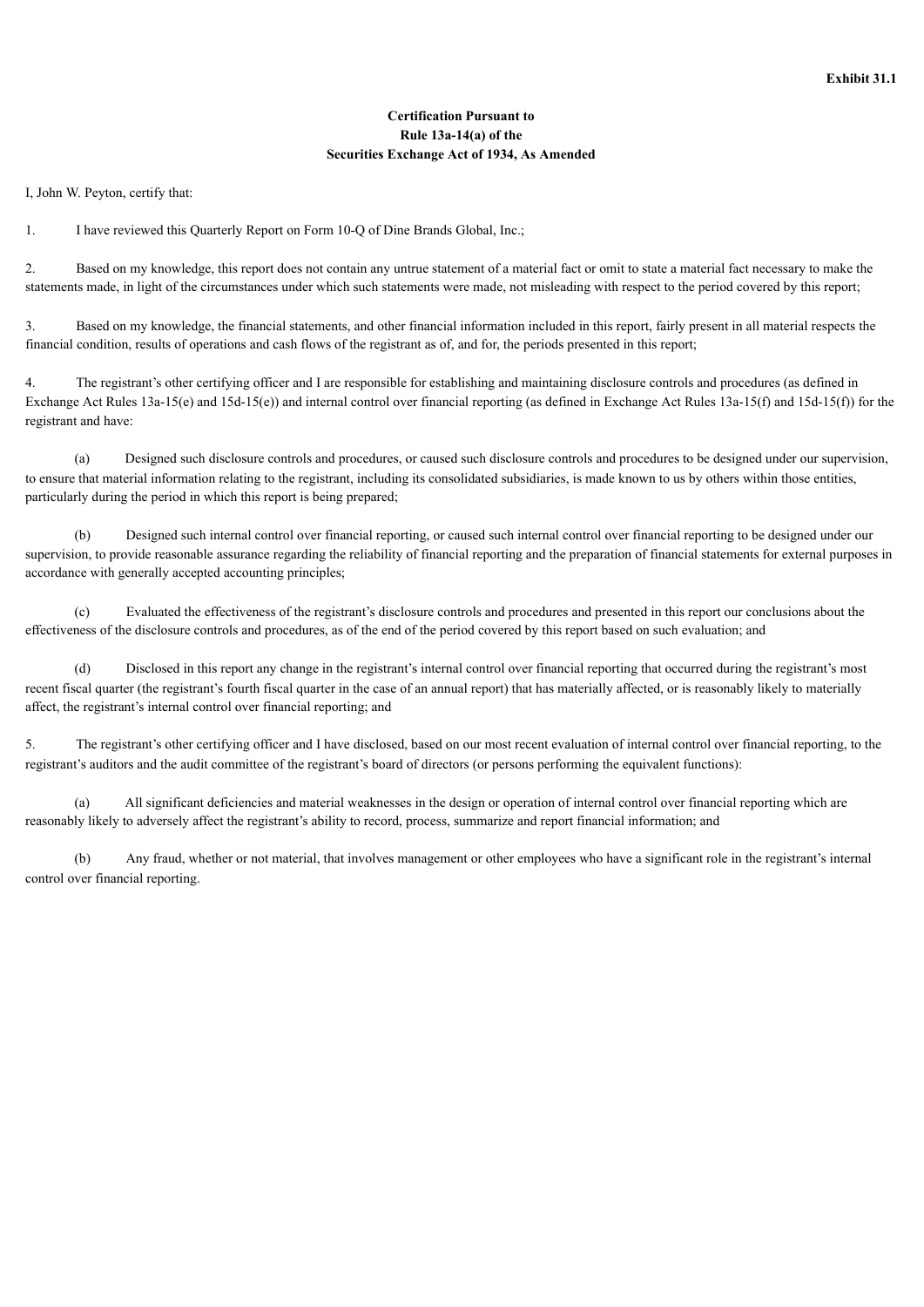Dated: 4th day of May, 2022

/s/ John W. Peyton

John W. Peyton *Chief Executive Officer (Principal Executive Officer)*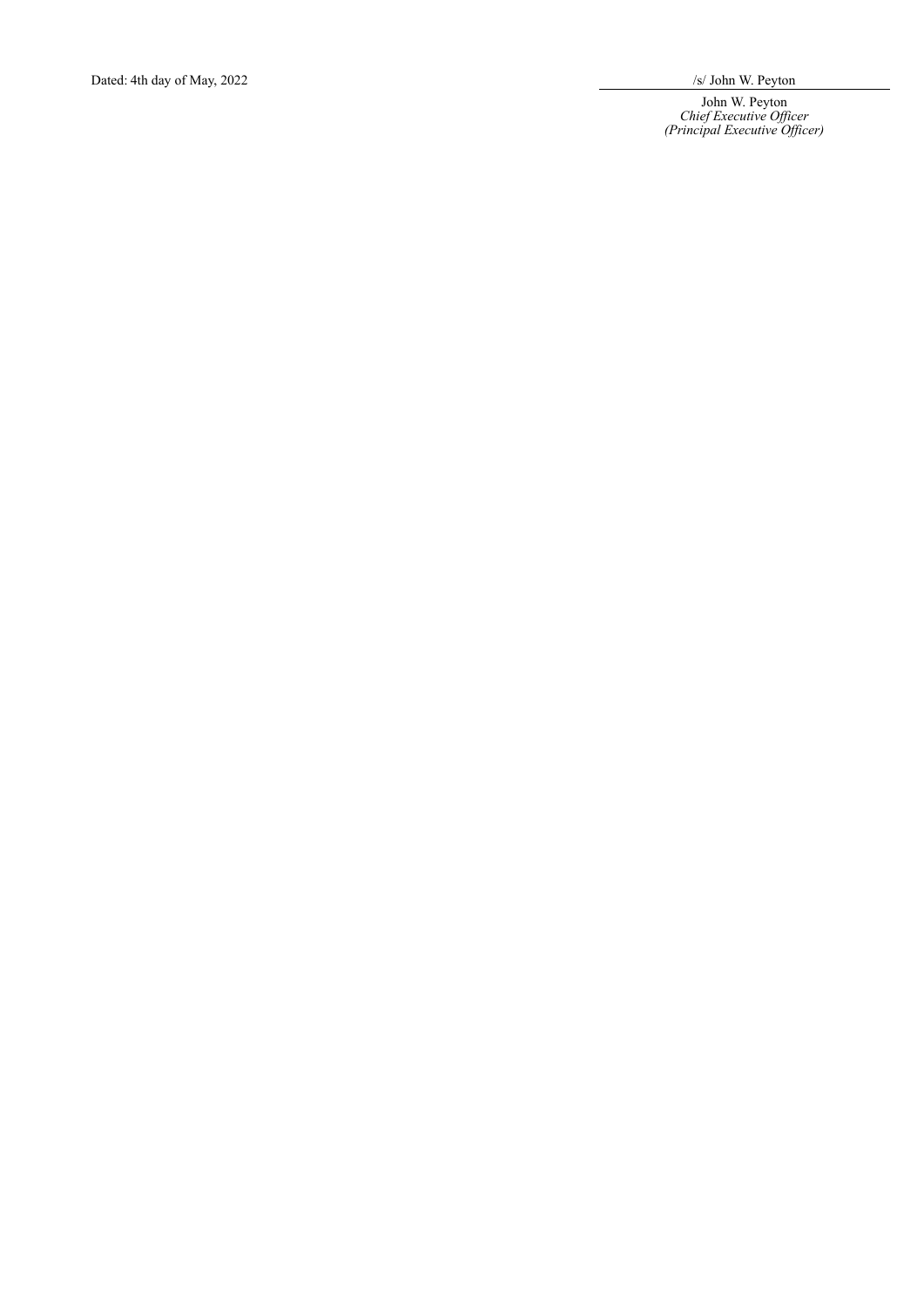# **Certification Pursuant to Rule 13a-14(a) of the Securities Exchange Act of 1934, As Amended**

<span id="page-47-0"></span>I, Vance Y. Chang, certify that:

1. I have reviewed this Quarterly Report on Form 10-Q of Dine Brands Global, Inc.;

2. Based on my knowledge, this report does not contain any untrue statement of a material fact or omit to state a material fact necessary to make the statements made, in light of the circumstances under which such statements were made, not misleading with respect to the period covered by this report;

3. Based on my knowledge, the financial statements, and other financial information included in this report, fairly present in all material respects the financial condition, results of operations and cash flows of the registrant as of, and for, the periods presented in this report;

4. The registrant's other certifying officer and I are responsible for establishing and maintaining disclosure controls and procedures (as defined in Exchange Act Rules 13a-15(e) and 15d-15(e)) and internal control over financial reporting (as defined in Exchange Act Rules 13a-15(f) and 15d-15(f)) for the registrant and have:

(a) Designed such disclosure controls and procedures, or caused such disclosure controls and procedures to be designed under our supervision, to ensure that material information relating to the registrant, including its consolidated subsidiaries, is made known to us by others within those entities, particularly during the period in which this report is being prepared;

(b) Designed such internal control over financial reporting, or caused such internal control over financial reporting to be designed under our supervision, to provide reasonable assurance regarding the reliability of financial reporting and the preparation of financial statements for external purposes in accordance with generally accepted accounting principles;

(c) Evaluated the effectiveness of the registrant's disclosure controls and procedures and presented in this report our conclusions about the effectiveness of the disclosure controls and procedures, as of the end of the period covered by this report based on such evaluation; and

(d) Disclosed in this report any change in the registrant's internal control over financial reporting that occurred during the registrant's most recent fiscal quarter (the registrant's fourth fiscal quarter in the case of an annual report) that has materially affected, or is reasonably likely to materially affect, the registrant's internal control over financial reporting; and

5. The registrant's other certifying officer and I have disclosed, based on our most recent evaluation of internal control over financial reporting, to the registrant's auditors and the audit committee of the registrant's board of directors (or persons performing the equivalent functions):

(a) All significant deficiencies and material weaknesses in the design or operation of internal control over financial reporting which are reasonably likely to adversely affect the registrant's ability to record, process, summarize and report financial information; and

(b) Any fraud, whether or not material, that involves management or other employees who have a significant role in the registrant's internal control over financial reporting.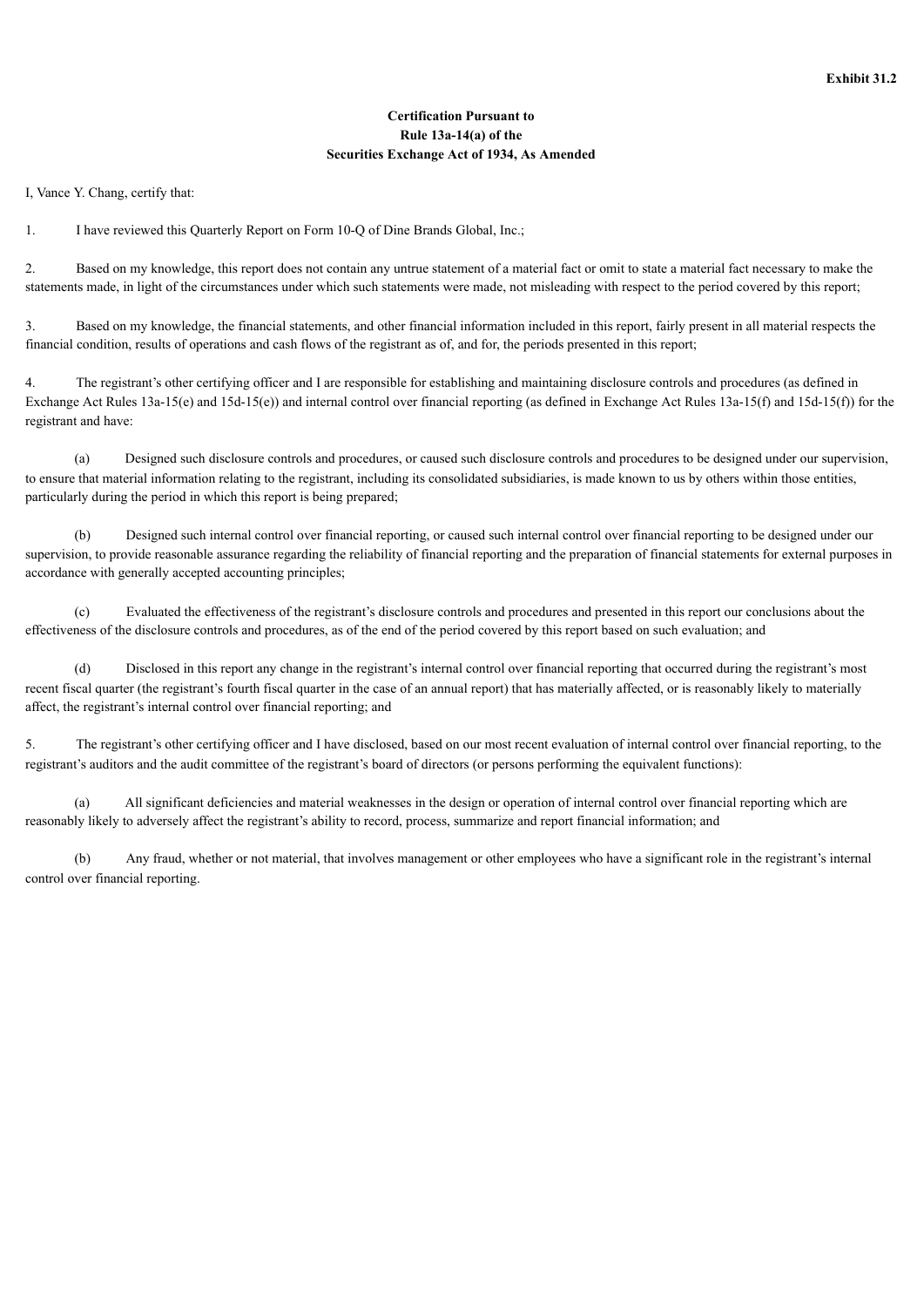Dated: 4th day of May, 2022

/s/ Vance Y. Chang

Vance Y. Chang *Chief* Financial Officer *(Principal Financial Officer)*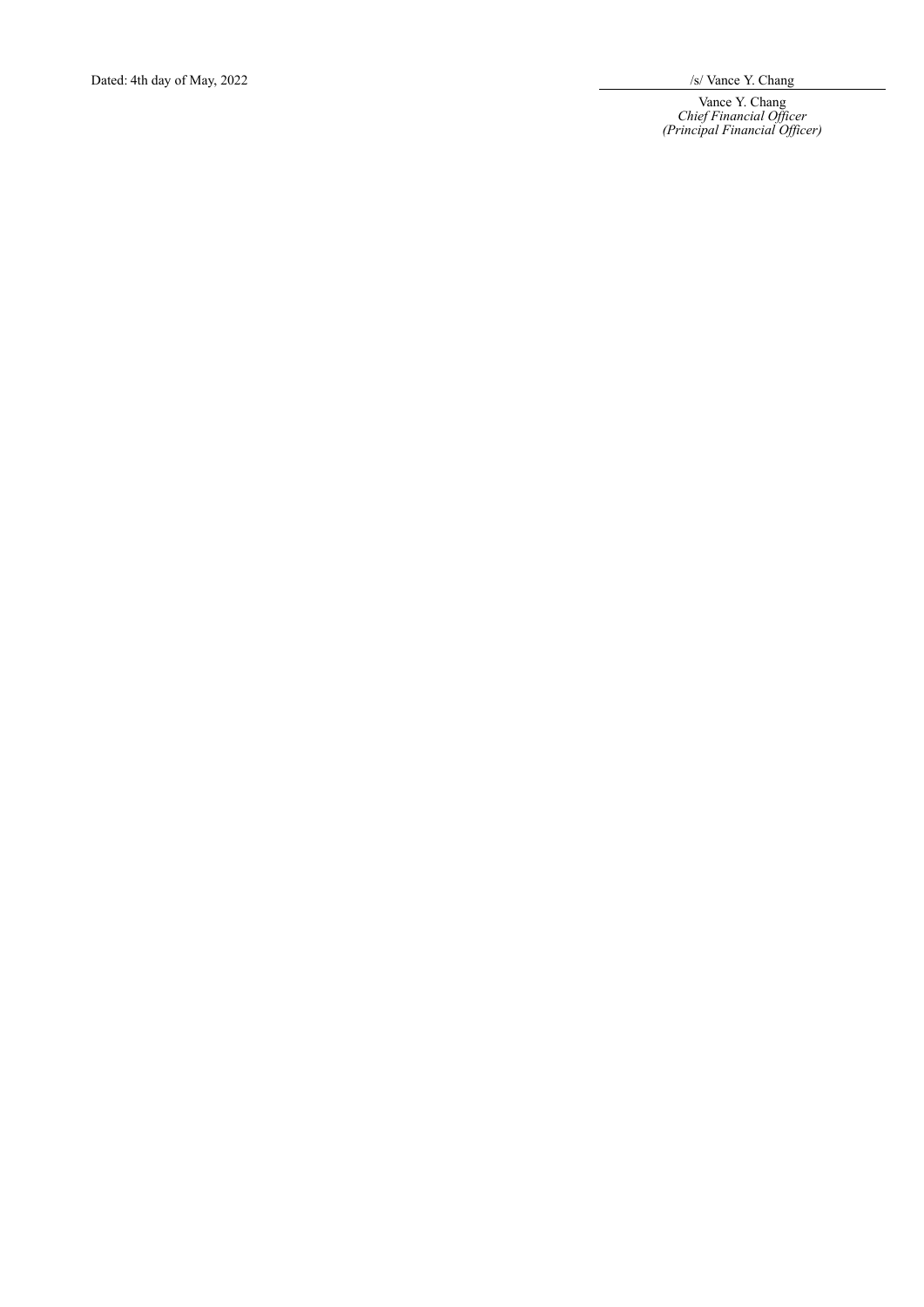# **Certification Pursuant to 18 U.S.C. Section 1350, As Adopted Pursuant to Section 906 of the Sarbanes-Oxley Act of 2002**

<span id="page-49-0"></span>In connection with the Quarterly Report on Form 10-Q of Dine Brands Global, Inc. (the "Company") for the quarter ended March 31, 2022, as filed with the Securities and Exchange Commission on the 4th day of May, 2022 (the "Report"), John W. Peyton, as Chief Executive Officer of the Company, hereby certifies, pursuant to 18 U.S.C. Section 1350, as adopted pursuant to Section 906 of the Sarbanes-Oxley Act of 2002, to the best of his knowledge, that:

(1) The Report fully complies with the requirements of Section 13(a) or 15(d) of the Securities Exchange Act of 1934, as amended; and

(2) The information contained in the Report fairly presents, in all material respects, the financial condition and results of operations of the

Company.

Dated: 4th day of May, 2022 /s/ John W. Peyton

John W. Peyton *Chief Executive Of icer (Principal Executive Of icer)*

This certification accompanies the Report pursuant to Section 906 of the Sarbanes-Oxley Act of 2002 and shall not, except to the extent required by the Sarbanes-Oxley Act of 2002, be deemed filed by the Company for purposes of Section 18 of the Securities Exchange Act of 1934, as amended. This certification shall not be deemed to be incorporated by reference into any filing under the Securities Act of 1933 or the Exchange Act except to the extent the Company expressly and specifically incorporates it by reference in such filing.